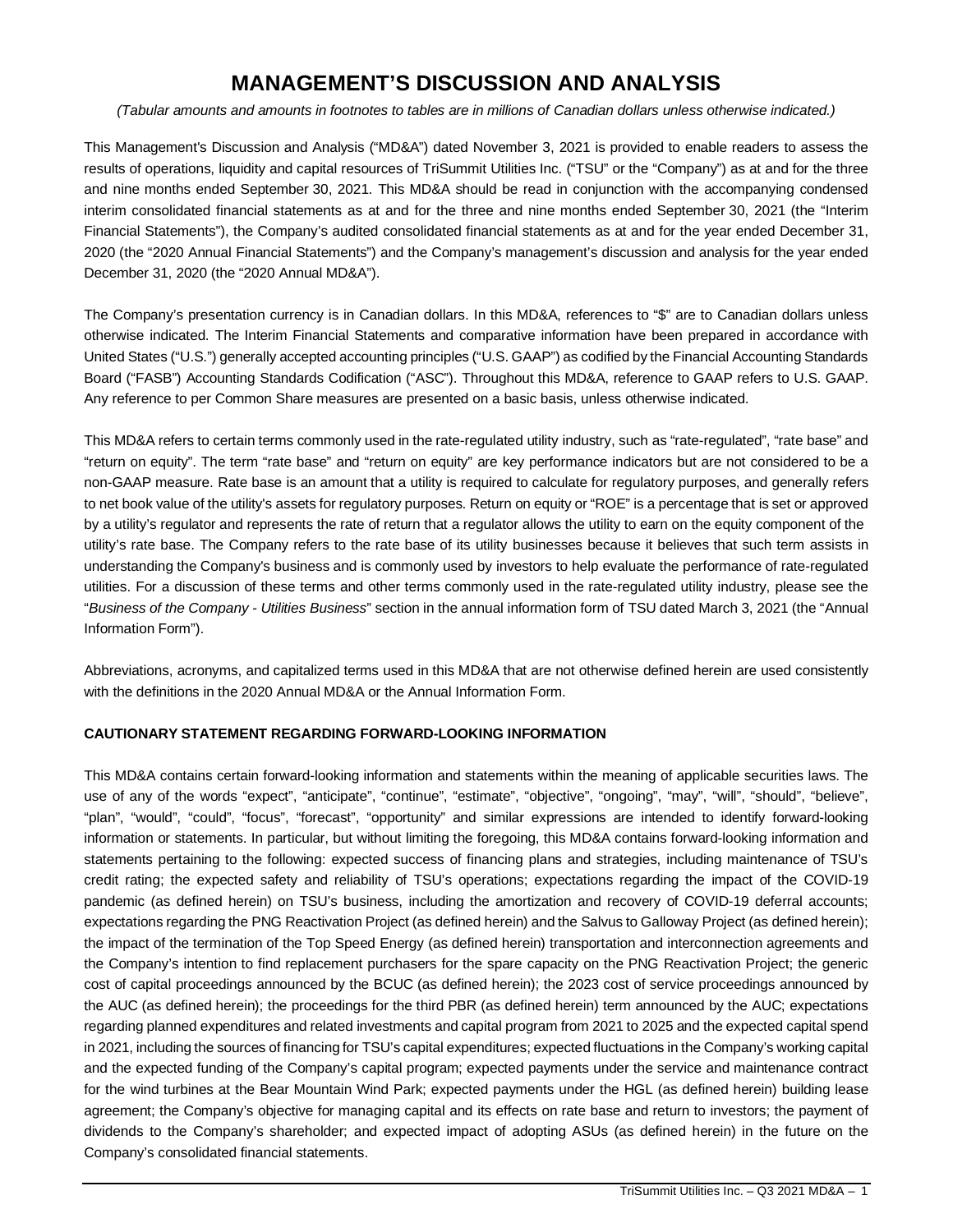The forward-looking information and statements contained in this MD&A reflect several material factors, expectations and assumptions of the Company including, without limitation: expected commodity supply, demand and pricing; that the Company will continue to conduct its operations in a manner consistent with past operations; the general continuance of current or, where applicable, assumed industry conditions; regulatory approvals and policies; funding operating and capital costs; project completion dates; capacity expectations; that there will be no material defaults by the counterparties to agreements with the Company and such agreements will not be terminated prior to their scheduled expiry; and the Company will continue to have access to wind and water resources in amounts consistent with the amounts expected by the Company. The Company believes the material factors, expectations and assumptions reflected in the forward-looking information and statements are reasonable, but no assurance can be given that these factors, expectations and assumptions will prove to be correct.

The forward-looking information and statements included in this MD&A are not guarantees of future performance and should not be unduly relied upon. Such information and statements involve known and unknown risks, uncertainties and other factors that may cause actual results or events to differ materially from those anticipated in such forward-looking information and statements, including, without limitation: changes in the demand for or supply of the Company's services; unanticipated operating results; changes in regulatory matters; limited, unfavourable or a lack of access to capital markets; increased costs; the impact of competitors; attracting and retaining skilled personnel and certain other risks (including, without limitation, those risks identified elsewhere in this MD&A); and the other factors discussed under the heading *"Risk Factors"* in the Annual Information Form and set out in the Company's other continuous disclosure documents.

The Company believes the forward-looking statements in this MD&A are reasonable. However, such statements are not a guarantee that any of the actions, events or results of the forward-looking statements will occur, or if any of them do occur, their timing or what impact they will have on the Company's results of operations or financial condition. Because of these uncertainties, investors should not put undue reliance on any forward-looking statements.

The forward-looking statements included in this MD&A are expressly qualified by this cautionary statement and are made as of the date of this MD&A. The Company does not undertake any obligation to publicly update or revise any forward-looking statements except as required by Canadian securities laws.

Additional information relating to the Company, including the Annual Information Form, is available on SEDAR at *www.sedar.com.*

# **THE COMPANY**

TSU is incorporated under the *Canada Business Corporations Act* and its registered office and principal place of business is in Calgary, Alberta. On March 31, 2020, pursuant to a plan of arrangement (the "Arrangement"), TSU became a wholly owned subsidiary of TriSummit Cycle Inc., a company in which the Public Sector Pension Investment Board indirectly holds a majority economic interest and Alberta Teachers' Retirement Fund Board ("ATRF") indirectly holds a minority economic interest. ATRF's indirect legal ownership interest in TSU was transferred to Alberta Investment Management Corporation ("AIMCo") on February 1, 2021, and ATRF's interest in TSU is now held by AIMCo in its capacity as investment manager for the benefit of ATRF.

The Company owns rate-regulated natural gas distribution and transmission utility businesses through its operating subsidiaries Apex Utilities Inc. ("AUI") in Alberta, Pacific Northern Gas Ltd. ("PNG") and Pacific Northern Gas (N.E.) Ltd. ("PNG(N.E.)") in British Columbia and Heritage Gas Limited ("HGL") in Nova Scotia. The Company also owns the Bear Mountain Wind Park, an approximately 10 percent indirect interest in the Northwest Hydro Facilities, and a one-third equity interest in the utility that delivers natural gas to end-users in Inuvik, Northwest Territories.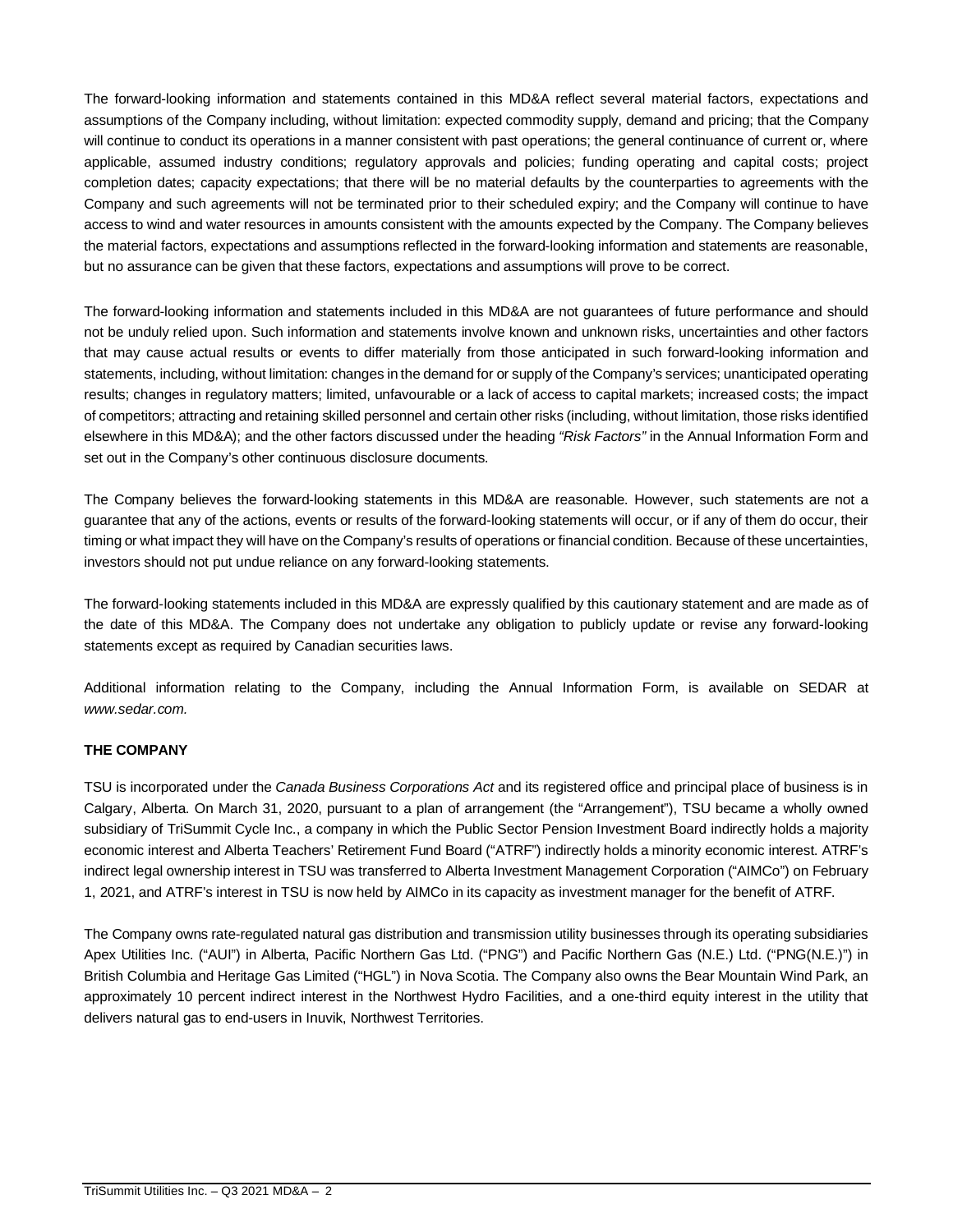# **THIRD QUARTER FINANCIAL HIGHLIGHTS**

(Normalized EBITDA, normalized funds from operations, normalized net income, net debt, and net debt to total capitalization ratio are non-GAAP financial measures. Please see the *"Non-GAAP Financial Measures"* section of this MD&A.)

- Net income after taxes was \$2.4 million (\$0.08 per Common Share) compared to \$0.5 million (\$0.02 per Common Share) in the third quarter of 2020.
- Normalized net income was \$1.7 million (\$0.06 per Common Share), compared to \$1.0 million (\$0.03 per Common Share) in the third quarter of 2020.
- Operating income was \$10.4 million, compared to \$9.2 million in the third quarter of 2020.
- Normalized EBITDA was \$21.5 million, an increase of 4 percent compared to \$20.6 million in the third quarter of 2020.
- Cash from operations was \$11.1 million compared to cash used in operations of \$2.1 million in the third quarter of 2020.
- Normalized funds from operations were \$9.4 million (\$0.31 per Common Share), an increase of 9 percent compared to \$8.6 million (\$0.29 per Common Share) in the third quarter of 2020.
- Net debt was \$728.3 million as at September 30, 2021, compared to \$717.0 million as at December 31, 2020.
- Net debt to total capitalization ratio was 54.2 percent as at September 30, 2021, compared to 54.0 percent as at December 31, 2020.
- Rate base as at September 30, 2021 was \$1,033 million inclusive of construction work in progress, compared to \$970 million as at September 30, 2020.
- On July 8, 2021, the British Columbia Utilities Commission ("BCUC") approved the certificate of public convenience and necessity ("CPCN") application for the Salvus to Galloway Project.
- On July 16, 2021, TSU amended its \$200 million unsecured syndicated revolving credit facility, including extending the maturity date to July 16, 2025.

# **HIGHLIGHT SUBSEQUENT TO QUARTER END**

 On November 3, 2021, the Board of Directors approved a quarterly dividend of \$0.2925 per Common Share, payable on or about December 16, 2021.

# **OVERVIEW OF THE BUSINESS**

TSU has three reporting segments:

- Utilities, which owns and operates utility assets that deliver natural gas to end-users in Alberta, British Columbia and Nova Scotia. TSU also owns a one-third equity interest in the utility that delivers natural gas to end-users in Inuvik, Northwest Territories. In aggregate, the Utilities have approximately \$1,033 million of rate base as at September 30, 2021 inclusive of construction work in progress and serve approximately 132,000 customers across Canada.
- Renewable Energy, which includes the Bear Mountain Wind Park and an approximately 10 percent indirect interest in the Northwest Hydro Facilities.
- Corporate, which primarily includes the cost of providing shared services, financing and access to capital, and general corporate support.

# **BUSINESS AND REGULATORY UPDATES**

# PNG Reactivation Project

On March 5, 2021, PNG submitted an application to the BCUC seeking a CPCN and approval for costs related to system reactivation and recommissioning work necessary to return the existing Western System back to the contracted utilization (the "PNG Reactivation Project"). The submitted capital cost in the CPCN application is \$88.5 million which is expected to be incurred over a four-year period between 2021 and 2024. In June 2021, the BCUC established a regulatory timetable for the continued review of the application through additional information requests. On August 10, 2021, the BCUC approved the underlying transportation and interconnection agreements with new customers. On August 20, 2021, PNG submitted its final argument in support of the CPCN application and on October 6, 2021, PNG filed a reply to the intervener's final submission. A BCUC decision on the CPCN application is anticipated before the end of the fourth quarter of 2021.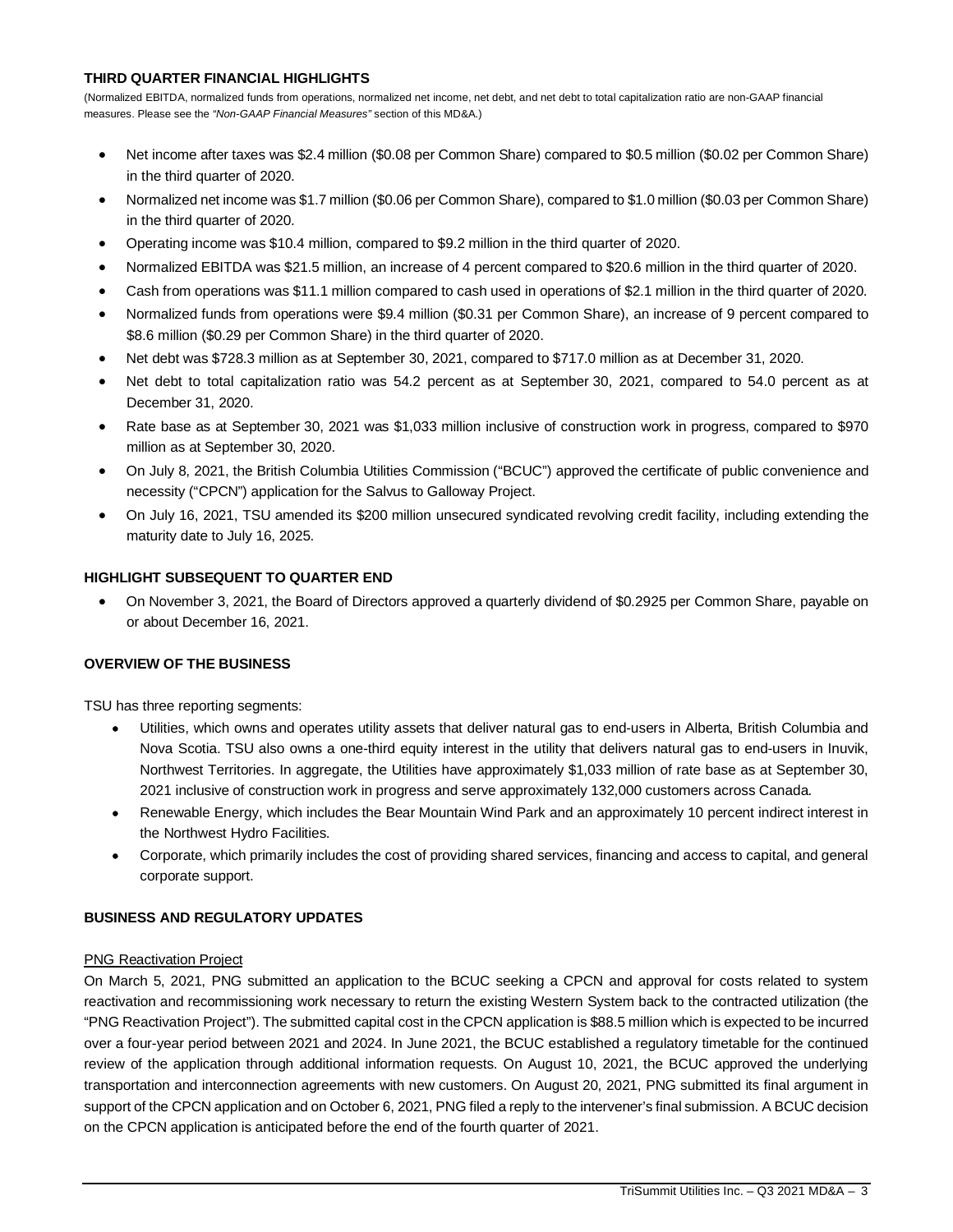On September 10, 2021, Port Edward LNG received approval from the British Columbia Oil and Gas Commission for its project. This is a major milestone in the realization of the PNG Reactivation project, with payments under the terms of the transportation and service agreement with Port Edward LNG scheduled to begin in December 2022.

On September 6, 2021, Top Speed Energy Canada Holdings Ltd. ("Top Speed Energy"), a party to certain transportation and interconnection agreements approved by the BCUC on August 10, 2021, initiated the sale of its Skeena LNG and Totem LNG projects including transportation capacity secured with PNG. On September 28, 2021, PNG provided Top Speed Energy with a notice of critical shipper defaults and notices of termination, which terminated the transportation and interconnection agreements. PNG will work to secure replacement agreements with bona fide purchasers of the Top Speed Energy projects and will concurrently assess whether other parties may be interested in the capacity. PNG does not believe that the termination of the Top Speed Energy agreements should impact the regulatory process nor the timing of a BCUC decision on the issuance of a CPCN for the PNG Reactivation Project.

# PNG Salvus to Galloway Project

On October 2, 2020, PNG submitted a CPCN application to the BCUC seeking approval for a project to repair and refurbish part of its Western System, specifically the 8" transmission line from Terrace, British Columbia to Prince Rupert, British Columbia (the "Salvus to Galloway Project"), which is required to address aging infrastructure and ensure long-term reliable supply. Project work will be conducted within the existing PNG corridor and nearby permitted temporary workspace. The submitted capital cost in the CPCN for the Salvus to Galloway Project is \$84.8 million, the majority of which is expected to be incurred over a threeyear period, between 2021 and 2023. On July 8, 2021, the BCUC granted approval of the CPCN for the Salvus to Galloway Project with directives for reporting on a semi-annual basis over the duration of the project.

# AUI Generic Cost of Capital ("GCOC") Proceeding

On March 4, 2021, the Alberta Utilities Commission ("AUC") issued a decision approving the extension of the current ROE of 8.5 percent and equity thickness of 39 percent equity on a final basis for 2022. Following the release of the decision, the Utilities Consumer Advocate filed an appeal with the Court of Appeal of Alberta regarding the AUC's decision, and an application to the AUC for a review and variance of the decision. On August 9, 2021, the AUC dismissed the application for a review and variance of the decision. On October 7, 2021, the Court of Appeal of Alberta dismissed the appeal of the AUC's decision filed by the Utilities Consumer Advocate.

# PNG GCOC Proceeding

In January 2021, the BCUC issued a notice that it would be initiating a GCOC proceeding in the spring of 2021 to address the appropriate common equity component and return on equity for the utilities it regulates, and that the determinations from this proceeding would apply to rate setting effective January 1, 2022. On May 21, 2021, the BCUC issued an order to establish a two-stage proceeding to set public utilities' cost of capital. On September 24, 2021, the BCUC established that a benchmark utility methodology would be used in the determination of the cost of capital for utilities in British Columbia, and the BCUC also established a further regulatory timetable.

# AUI 2023 Cost of Service Application

On June 18, 2021, the AUC issued a decision regarding the process to establish the 2023 rates for Alberta electric and gas distribution utilities. The AUC has prescribed the minimum level of detail each application is expected to include to support the utilities' 2023 revenue requirement forecasts but did not prescribe a traditional cost of service methodology for developing the 2023 revenue requirement forecasts. Instead, the AUC will adopt a hybrid methodology for assessing the 2023 forecasts where the extent to which expenditures are examined is guided by the nature, size or complexity of the associated cost to facilitate a streamlined review of the upcoming 2023 cost of service applications. AUI's 2023 cost of service application is due on December 15, 2021.

# AUI Evaluation of Performance Based Regulation in Alberta

On June 30, 2021, the AUC issued a decision regarding the performance of the first and second terms (to date) of performancebased regulation ("PBR") of the electric and gas distribution utilities operating in Alberta. The AUC found, on balance, that PBR has achieved many of the objectives that were set out in the founding PBR principles. Although areas for improvement remain, the AUC determined it to be in the public interest that the distribution utilities return to a third PBR term commencing in 2024,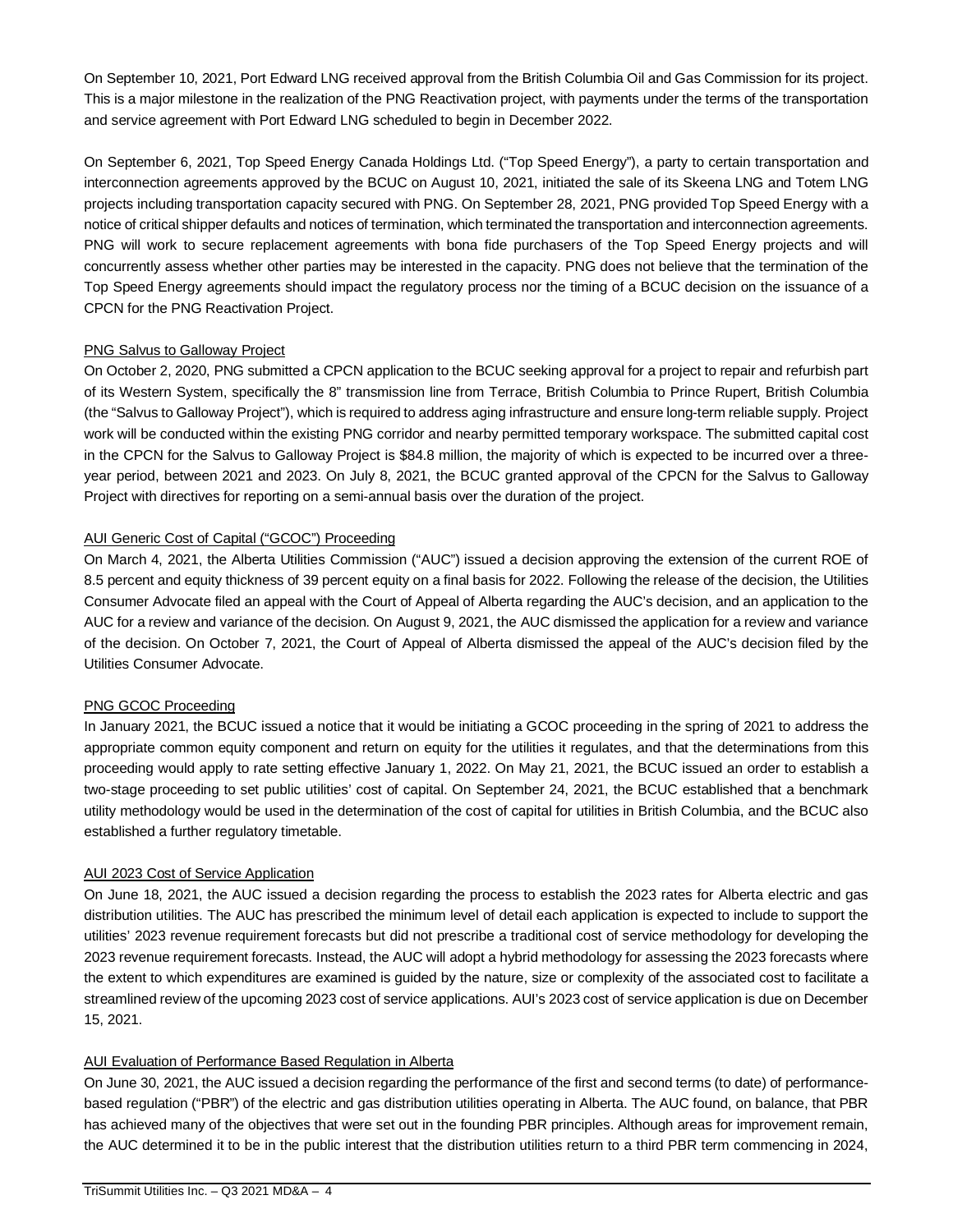upon completion of the 2023 cost of service year. The parameters and changes to be adopted for the third PBR term will be set in a future generic proceeding tentatively set to commence in the third quarter of 2022.

## Impact of the COVID-19 Pandemic

The Company is continuing to monitor and adhere to guidance provided by the provincial governments and public health officials related to the novel coronavirus of 2019 ("COVID-19"). The Company continues to prioritize providing safe and reliable services to customers while ensuring the health and safety of its employees and the community. In response to COVID-19, both the AUC and BCUC announced payment deferral programs in 2020.

In March 2020, the Government of Alberta announced a program for Albertans who were experiencing financial hardship directly related to the COVID-19 pandemic. The program allowed customers to defer payments of electricity and natural gas bills from March 18, 2020 until June 18, 2020 without any late fees or added interest payments. In addition, no Albertans could be disconnected from these services or see their services reduced during this period due to non-payment. Albertans who were enrolled in the bill deferral program were required to repay the deferred amount by June 18, 2021. On May 28, 2020, the AUC approved AUI's application to establish deferral accounts for the purposes of administering deferred payments under the *Utility Payment Deferral Program Act* (Alberta). As at June 18, 2021, AUI had approximately \$0.4 million outstanding under these deferral accounts, and an application for AUI's Utility Payment Deferral Program rate rider was submitted to the AUC on July 16, 2021. On August 18, 2021, the AUC approved AUI's application for Utility Payment Deferral Program balances to be included within a natural gas rate rider to be collected from all Alberta natural gas customers commencing November 1, 2021.

On June 10, 2020, the BCUC approved PNG's application to offer a bill payment deferral program between April 17, 2020 and June 30, 2020 to residential and small commercial customers that have experienced a loss of income or revenue as a result of the COVID-19 pandemic. The BCUC also granted approval for PNG to establish deferral accounts to capture unplanned costs incurred and cost savings as a result of the COVID-19 pandemic and to capture bad debts that may be incurred specifically as a result of the impact of COVID-19. PNG expects to apply for the amortization of the COVID-19 deferral accounts in future revenue requirement applications. As at September 30, 2021, \$1.7 million of net cost savings have been identified and deferred as regulatory liabilities.

The Company is continuing to monitor customer accounts and while the Company has resumed normal collection activities, it is also continuing to work with customers impacted by COVID-19 on payment arrangements. While the COVID-19 pandemic did not significantly impact the carrying value of accounts receivable and the liquidity position of the Company as at September 30, 2021, given the unprecedented and changing developments surrounding the COVID-19 pandemic, it is not possible to reliably estimate the impact of the COVID-19 pandemic on the financial results and condition of the Company in future periods. As at September 30, 2021, the Company has approximately \$219.0 million of cash balances and available credit facilities. The Company is continuing to monitor the potential impact of the pandemic on ongoing operations and associated financial implications.

# **CAPITAL PROGRAM GUIDANCE**

Over the 2021 to 2025 time period, TSU expects capital spending of up to \$680 million at its Utilities. The expected capital program includes the PNG Reactivation Project and the Salvus to Galloway Project, as well as investments in system betterment projects to maintain the safety and reliability of TSU's utility infrastructure, new business opportunities, technology improvements, and energy transition investments. In 2021, TSU now expects capital spending to be in the range of \$110 to \$120 million. The increase in expected capital spending is mainly due to accelerated spending on the Salvus to Galloway Project, as well as additional capital at PNG to maintain and improve system integrity.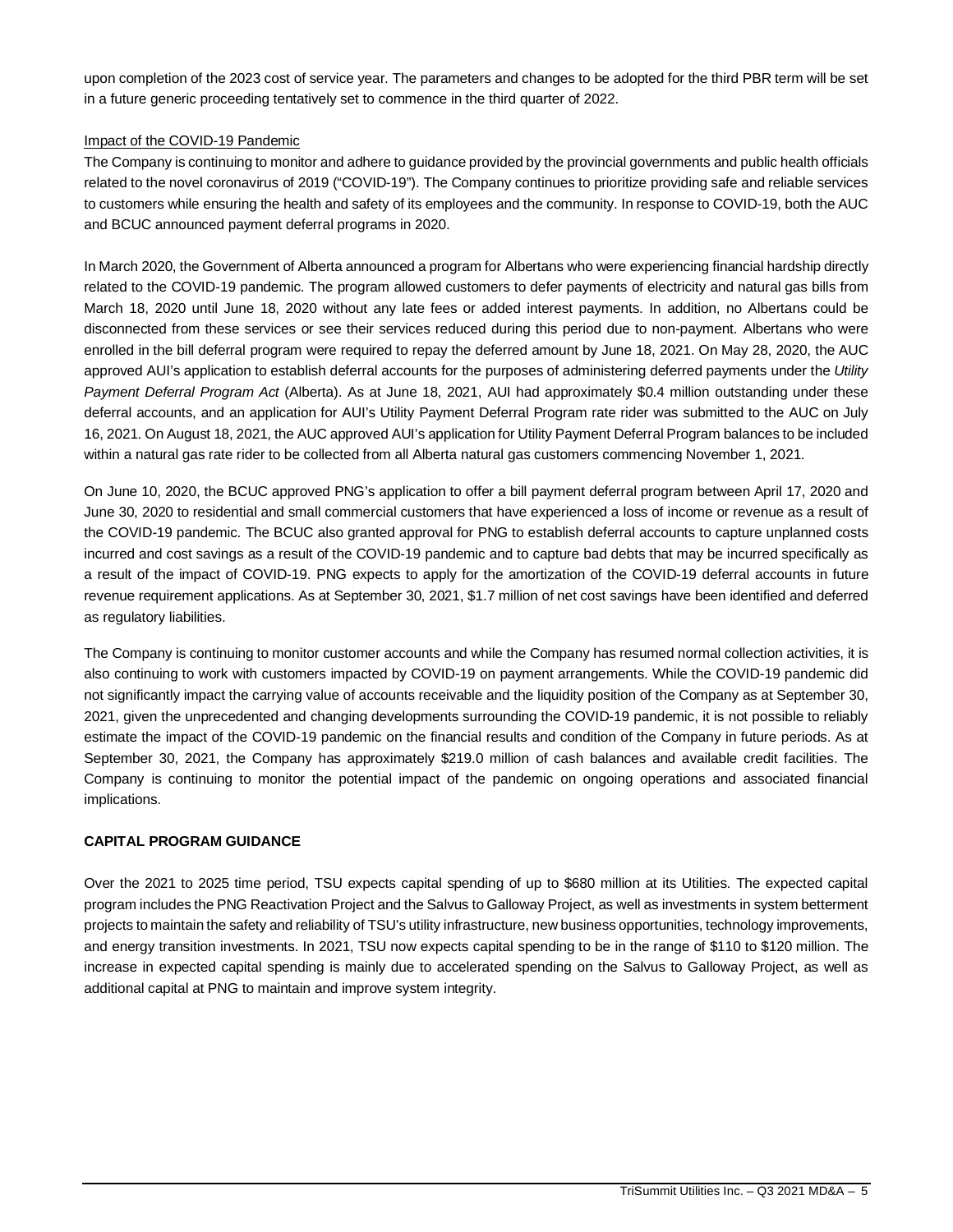# **SELECTED FINANCIAL INFORMATION**

The following tables summarize key financial results:

|                                                 |         | Three Months Ended | Nine Months Ended |              |
|-------------------------------------------------|---------|--------------------|-------------------|--------------|
|                                                 |         | September 30       |                   | September 30 |
| $$$ millions)                                   | 2021    | 2020               | 2021              | 2020         |
| Normalized EBITDA <sup>(1)</sup>                | 21.5    | 20.6               | 84.1              | 81.5         |
| Operating income                                | 10.4    | 9.2                | 52.9              | 28.1         |
| Net income after taxes                          | 2.4     | 0.5                | 30.2              | 7.3          |
| Normalized net income <sup>(1)</sup>            | 1.7     | 1.0                | 28.2              | 25.9         |
| Total assets                                    | 1,662.9 | 1,584.3            | 1,662.9           | 1,584.3      |
| Total long-term liabilities                     | 974.9   | 921.9              | 974.9             | 921.9        |
| Net additions to property, plant and equipment  | 30.5    | 22.6               | 55.6              | 40.4         |
| Dividends declared                              | 8.3     | 7.8                | 24.8              | 23.4         |
| Cash from (used in) operations                  | 11.1    | (2.1)              | 74.7              | 41.7         |
| Normalized funds from operations <sup>(1)</sup> | 9.4     | 8.6                | 55.3              | 52.8         |

|                                                                            |        | <b>Three Months Ended</b> |        | Nine Months Ended |
|----------------------------------------------------------------------------|--------|---------------------------|--------|-------------------|
|                                                                            |        | September 30              |        | September 30      |
| (\$ per Common Share, except Common Shares outstanding)                    | 2021   | 2020                      | 2021   | 2020              |
| Net income after taxes - basic                                             | 0.08   | 0.02                      | 1.01   | 0.24              |
| Net income after taxes - diluted                                           | 0.08   | 0.02                      | 1.01   | 0.24              |
| Normalized net income - basic $(1)$                                        | 0.06   | 0.03                      | 0.94   | 0.86              |
| Dividends declared                                                         | 0.2750 | 0.2600                    | 0.8250 | 0.7800            |
| Cash from (used in) operations                                             | 0.37   | (0.07)                    | 2.49   | 1.39              |
| Normalized funds from operations <sup>(1)</sup>                            | 0.31   | 0.29                      | 1.84   | 1.76              |
| Weighted average number of Common Shares outstanding - basic<br>(millions) | 30.0   | 30.0                      | 30.0   | 30.0              |

(1) Non-GAAP financial measure; see discussion in the *"'Non-GAAP Financial Measures"* section of this MD&A.

The following table summarizes TSU's consolidated results:

|                                                      | Three Months Ended |               | Nine Months Ended |              |
|------------------------------------------------------|--------------------|---------------|-------------------|--------------|
|                                                      |                    | September 30  |                   | September 30 |
| $$$ millions)                                        | 2021               | 2020          | 2021              | 2020         |
| Revenue                                              | 54.6               | 48.6          | 246.3             | 223.0        |
| Cost of sales                                        | (13.4)             | (9.6)         | (91.6)            | (74.3)       |
| Operating and administrative expense                 | (25.3)             | (24.3)        | (79.2)            | (97.2)       |
| Accretion expense                                    | (0.1)              |               | (0.2)             | (0.1)        |
| Depreciation and amortization expense                | (10.7)             | (9.9)         | (30.0)            | (27.8)       |
| Income from equity investments                       | 4.6                | 4.7           | 5.6               | 4.0          |
| Unrealized gain (loss) on foreign exchange contracts | 0.7                | (0.4)         | 2.0               |              |
| Other income                                         | 0.1                | $0.2^{\circ}$ | 0.3               | 0.6          |
| Foreign exchange loss                                | (0.1)              | (0.1)         | (0.3)             | (0.1)        |
| Operating income                                     | 10.4               | 9.2           | 52.9              | 28.1         |
| Interest expense                                     | (7.1)              | (7.3)         | (20.9)            | (21.3)       |
| Income tax recovery (expense)                        | (0.9)              | (1.4)         | (1.8)             | 0.5          |
| Net income after taxes                               | 2.4                | 0.5           | 30.2              | 7.3          |

# **Three Months Ended September 30**

Normalized EBITDA for the three months ended September 30, 2021 was \$21.5 million, an increase of \$0.9 million relative to the same period in 2020 primarily due to higher approved rates and rate base growth at the Utilities and higher revenues at the Bear Mountain Wind Park, partially offset by higher operating and administrative expense.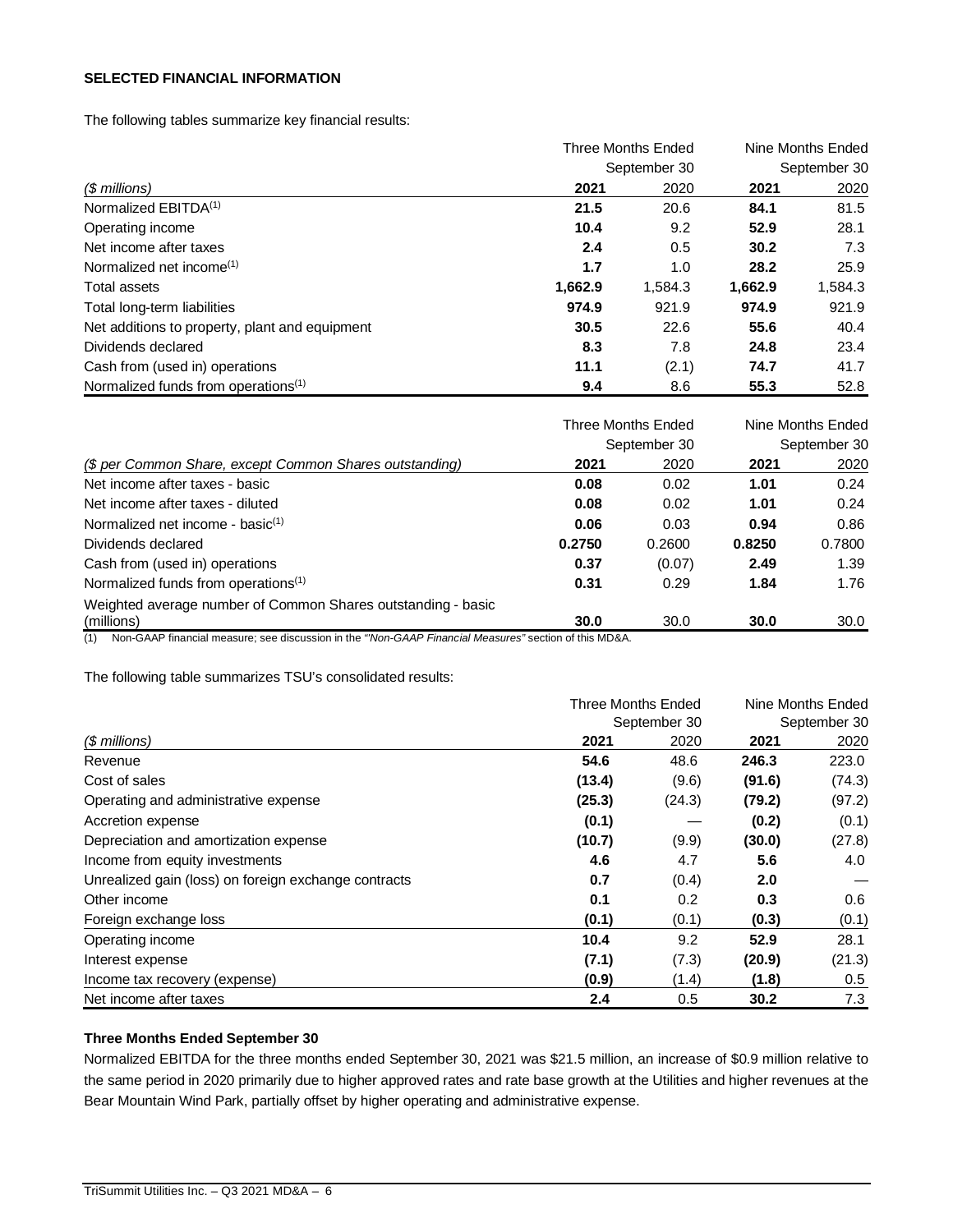Operating income for the three months ended September 30, 2021 was \$10.4 million, an increase of \$1.2 million relative to the same period in 2020 primarily due to the increase in normalized EBITDA discussed above and an unrealized gain on foreign exchange contracts compared to a loss in the same period in 2020, partially offset by higher depreciation and amortization expense.

Operating and administrative expense for the three months ended September 30, 2021 was \$25.3 million, an increase of \$1.0 million from the same period in 2020 mainly due to inflationary salary and wage increases and higher maintenance costs at the Bear Mountain Wind Park.

Depreciation and amortization expense for the three months ended September 30, 2021 was \$10.7 million, an increase of \$0.8 million from the same period in 2020 mainly due to a higher PP&E balance.

Interest expense for the three months ended September 30, 2021 was \$7.1 million compared to \$7.3 million in the same period in 2020. The decrease of \$0.2 million was mainly due to a lower average interest rate, partially offset by a higher average debt balance outstanding.

Income tax expense for the three months ended September 30, 2021 was \$0.9 million, compared to \$1.4 million in the same period in 2020. The decrease in income tax expense was primarily due to lower taxable income as a result of higher capital cost allowance deductions.

Normalized net income for the three months ended September 30, 2021 was \$1.7 million, an increase of \$0.7 million relative to the same period in 2020 mainly due to the same factors as the increase in normalized EBITDA discussed above, lower income tax expense and lower interest expense, partially offset by higher depreciation and amortization expense.

Net income after taxes for the three months ended September 30, 2021 was \$2.4 million, an increase of \$1.9 million compared to the same period in 2020. The increase was due to the same factors as the increase in operating income discussed above, lower income tax expense and lower interest expense.

Normalized funds from operations for the three months ended September 30, 2021 was \$9.4 million, an increase of \$0.8 million relative to the same period in 2020 primarily due to higher approved rates and rate base growth at the Utilities, higher revenues at the Bear Mountain Wind Park, higher distributions from the investment in the Northwest Hydro Facilities, and lower interest expense, partially offset by higher operating and administrative expense and higher current income tax expense.

Please refer to the *"Liquidity and Capital Resources – Liquidity"* section of this MD&A for a discussion of changes in cash from operations.

# **Nine Months Ended September 30**

Normalized EBITDA for the nine months ended September 30, 2021 was \$84.1 million, an increase of \$2.6 million relative to the same period in 2020 primarily due to higher approved rates and rate base growth at the Utilities, higher normalized EBITDA from the Northwest Hydro Facilities, and higher revenues at the Bear Mountain Wind Park, partially offset by higher operating and administrative expense and warmer weather compared to the same period in 2020 in Nova Scotia and Alberta.

Operating income for the nine months ended September 30, 2021 was \$52.9 million, an increase of \$24.8 million relative to the same period in 2020 primarily due to the absence of pre-tax transaction costs of approximately \$22.6 million incurred in respect of the Arrangement in 2020, higher unrealized gains on foreign exchange contracts and the same factors as the increase in normalized EBITDA discussed above, partially offset by higher depreciation and amortization expense.

Operating and administrative expense for the nine months ended September 30, 2021 was \$79.2 million, a decrease of \$18.0 million from the same period in 2020 primarily due to the absence of transaction costs of \$22.6 million incurred in respect of the Arrangement, partially offset by inflationary salary and wage increases, higher pension and consulting expenses, and higher maintenance costs at the Bear Mountain Wind Park.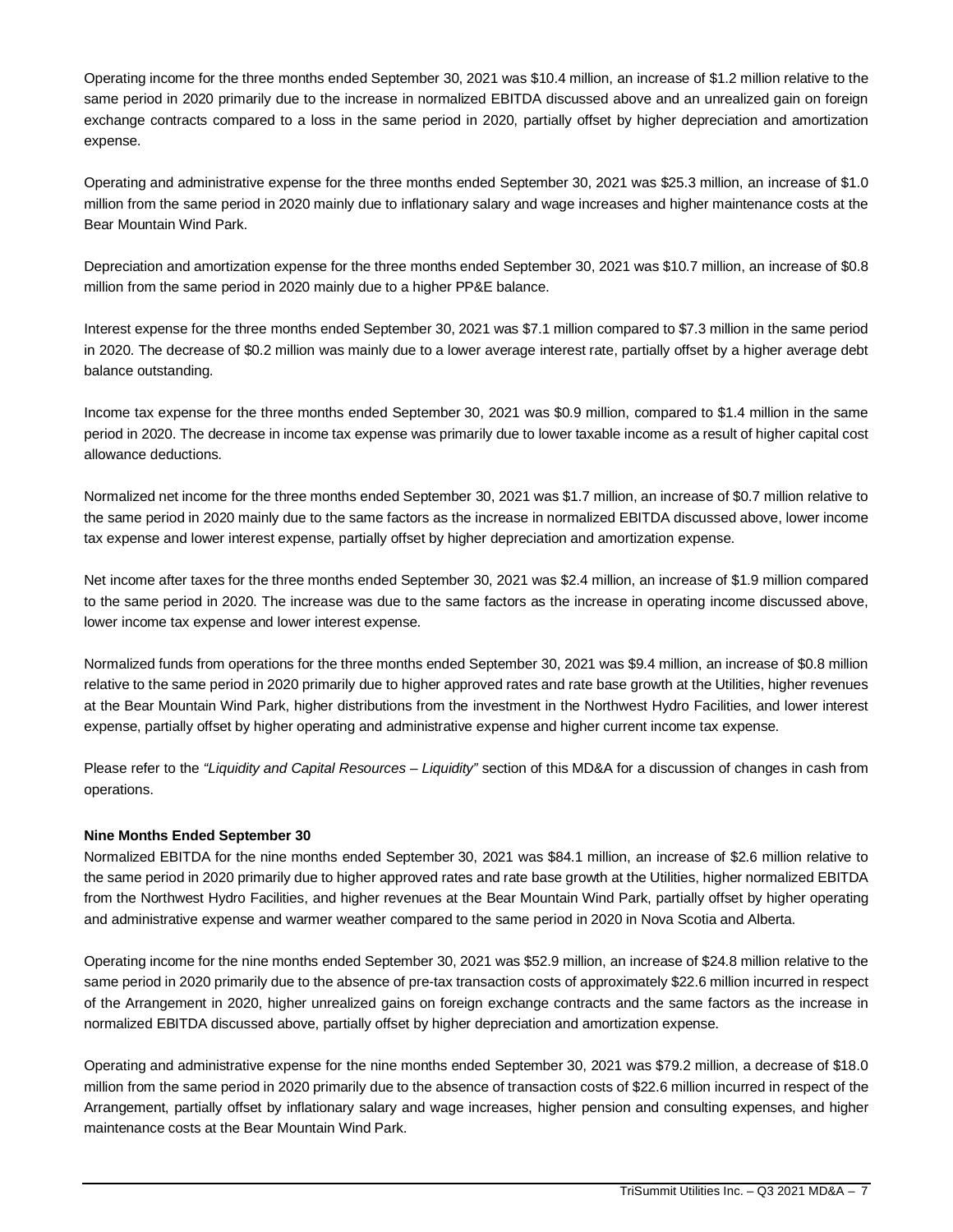Depreciation and amortization expense for the nine months ended September 30, 2021 was \$30.0 million, an increase of \$2.2 million from the same period in 2020 primarily due to a higher PP&E balance.

Interest expense for the nine months ended September 30, 2021 was \$20.9 million, compared to \$21.3 million in the same period in 2020. The decrease of \$0.4 million was primarily due to a lower average interest rate, partially offset by a higher average debt balance outstanding.

Income tax expense for the nine months ended September 30, 2021 was \$1.8 million, compared to income tax recovery of \$0.5 million in the same period in 2020. The increase in income tax expense was primarily due to higher taxable income as a result of the absence of transaction costs incurred in respect of the Arrangement in 2020, partially offset by lower taxes due to higher capital cost allowances. Removing the tax impact of the transaction costs incurred in respect of the Arrangement, income tax expense for the nine months ended September 30, 2020 was \$3.5 million.

Normalized net income for the nine months ended September 30, 2021 was \$28.2 million, an increase of \$2.3 million relative to the same period in 2020 primarily due to the increase in normalized EBITDA discussed above, lower normalized income tax expense, and lower interest expense, partially offset by higher depreciation and amortization expense.

Net income after taxes for the nine months ended September 30, 2021 was \$30.2 million, an increase of \$22.9 million compared to the same period in 2020. The increase was due to the same factors as the increase in operating income discussed above and lower interest expense, partially offset by higher income tax expense.

Normalized funds from operations for the nine months ended September 30, 2021 was \$55.3 million, an increase of \$2.5 million relative to the same period in 2020 primarily due to rate base growth and higher approved rates at the Utilities, higher distributions from the investment in the Northwest Hydro Facilities, higher revenues at the Bear Mountain Wind Park, lower current income tax expense, and lower interest expense, partially offset by warmer weather compared to last year in Nova Scotia and Alberta and higher operating and administrative expense.

Please refer to the "*Liquidity and Capital Resources - Liquidity"* section of this MD&A for a discussion of changes in cash from operations.

# **RESULTS BY REPORTING SEGMENT**

## **Normalized EBITDA by Reporting Segment(1)**

|                  |   | <b>Three Months Ended</b> |              | Nine Months Ended |              |  |
|------------------|---|---------------------------|--------------|-------------------|--------------|--|
|                  |   |                           | September 30 |                   | September 30 |  |
| $$$ millions)    |   | 2021                      | 2020         | 2021              | 2020         |  |
| <b>Utilities</b> | S | 13.4                      | 12.4<br>- \$ | 68.2<br>- \$      | 66.7         |  |
| Renewable Energy |   | 8.8                       | 8.6          | 18.2              | 16.0         |  |
| Corporate        |   | (0.7)                     | (0.4)        | (2.3)             | (1.2)        |  |
|                  |   | 21.5                      | 20.6         | 84.1              | 81.5         |  |

(1) Non-GAAP financial measure; see discussion in the *"'Non-GAAP Financial Measures"* section of this MD&A.

## **Operating Income (Loss) by Reporting Segment**

|                  | <b>Three Months Ended</b> |  |              |      | Nine Months Ended |      |              |
|------------------|---------------------------|--|--------------|------|-------------------|------|--------------|
|                  |                           |  | September 30 |      |                   |      | September 30 |
| $$$ millions)    | 2021                      |  | 2020         |      | 2021              |      | 2020         |
| <b>Utilities</b> | 5.1                       |  | 3.8          | - \$ | 45.4              | - \$ | 44.3         |
| Renewable Energy | 6.0                       |  | 5.9          |      | 9.9               |      | 7.7          |
| Corporate        | (0.7)                     |  | (0.5)        |      | (2.4)             |      | (23.9)       |
|                  | 10.4                      |  | 9.2          |      | 52.9              |      | 28.1         |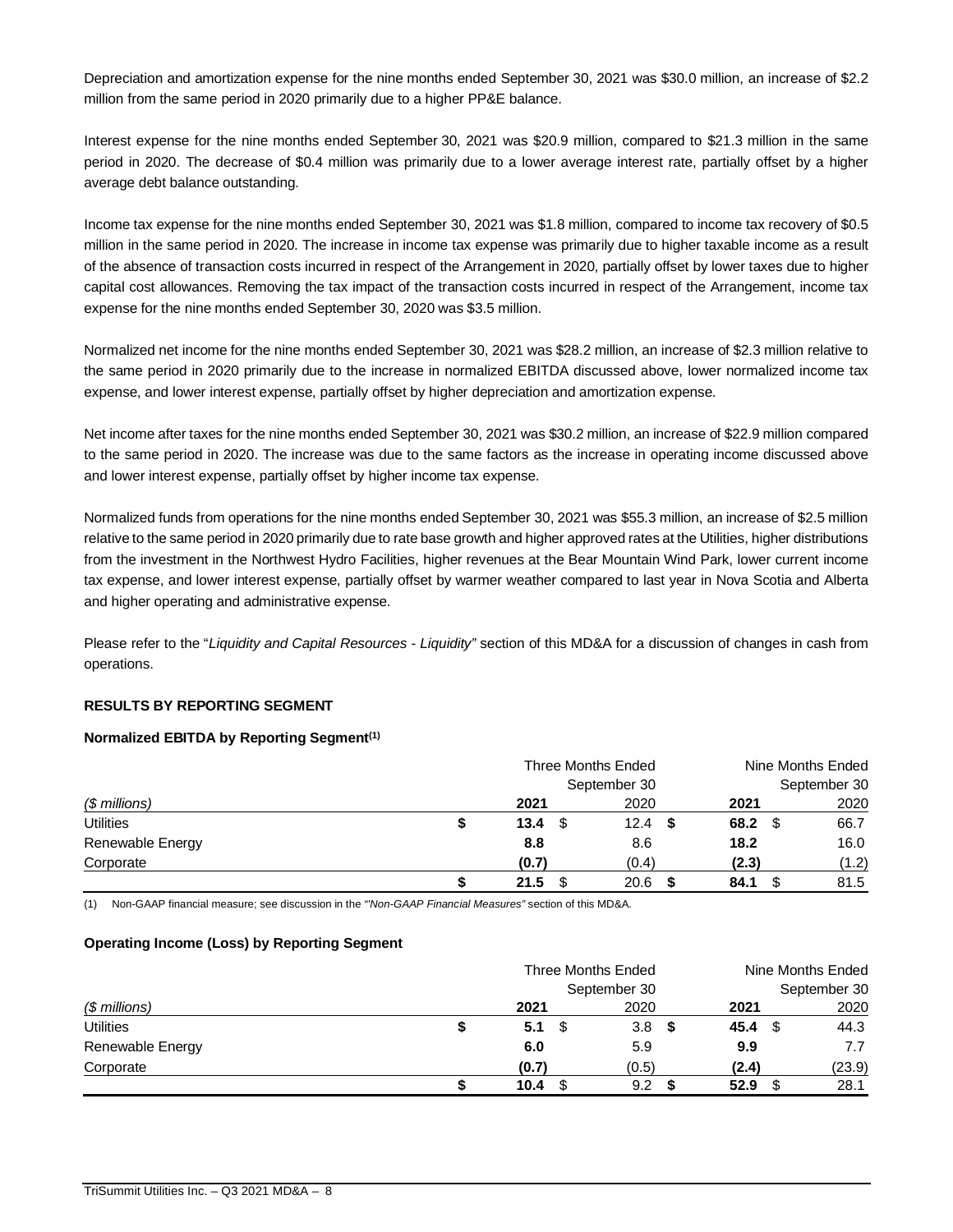## **UTILITIES SEGMENT REVIEW**

# **Financial results**

|                                                      |    | Three Months Ended |      |                  |            | Nine Months Ended |        |
|------------------------------------------------------|----|--------------------|------|------------------|------------|-------------------|--------|
|                                                      |    |                    |      | September 30     |            | September 30      |        |
| $$$ millions)                                        |    | 2021               |      | 2020             | 2021       |                   | 2020   |
| Revenue                                              | \$ | 50.0               | - \$ | 44.5 \$          | $232.2$ \$ | 210.1             |        |
| Cost of sales                                        |    | (13.3)             |      | (9.5)            | (91.4)     |                   | (74.1) |
| Operating and administrative expense                 |    | (23.3)             |      | (22.8)           | (72.9)     |                   | (69.9) |
| Normalized EBITDA from equity investment             |    | (0.1)              |      |                  |            |                   |        |
| Other income                                         |    | 0.1                |      | 0.2              | 0.3        |                   | 0.6    |
| Normalized EBITDA <sup>(1)</sup>                     | S  | 13.4               | - \$ | 12.4 $$$         | 68.2       | - \$              | 66.7   |
| Unrealized gain (loss) on foreign exchange contracts |    | 0.7                |      | (0.4)            | 2.0        |                   |        |
| Depreciation and amortization expense                |    | (8.9)              |      | (8.1)            | (24.4)     |                   | (22.3) |
| Foreign exchange loss                                |    | (0.1)              |      | (0.1)            | (0.3)      |                   | (0.1)  |
| Accretion expense                                    |    |                    |      |                  | (0.1)      |                   |        |
| Operating income                                     |    | 5.1                | S    | 3.8 <sup>5</sup> | 45.4       | - \$              | 44.3   |

(1) Non-GAAP financial measure; see discussion in the *"'Non-GAAP Financial Measures"* section of this MD&A.

## **Operating statistics**

|                                                          | Three Months Ended<br>September 30 | Nine Months Ended<br>September 30 |        |       |
|----------------------------------------------------------|------------------------------------|-----------------------------------|--------|-------|
|                                                          | 2021                               | 2020                              | 2021   | 2020  |
| Natural gas deliveries - end-use (PJ)                    | 2.9                                | 3.0                               | 21.7   | 22.7  |
| Natural gas deliveries - transportation (PJ)             | 1.1                                | 1.1                               | 3.9    | 3.9   |
| Degree day variance from normal - AUI $(%)^{(1)}$        | (31.4)                             | (19.0)                            | (4.1)  | 6.9   |
| Degree day variance from normal - HGL (%) <sup>(1)</sup> | (31.7)                             | 8.9                               | (10.2) | (3.2) |

(1) A degree day for AUI and HGL is the cumulative extent to which the daily mean temperature falls below 15 degrees Celsius at AUI and 18 degrees Celsius at HGL. Normal degree days are based on a 20-year rolling average. Positive variances from normal lead to increased delivery volumes from normal expectations. Degree day variances do not materially affect the results of PNG, as the BCUC has approved a rate stabilization mechanism for its residential and small commercial customers.

### **Three Months Ended September 30**

Revenue increased by \$5.5 million for the three months ended September 30, 2021 compared to the same period in 2020 primarily due to higher approved rates and rate base growth, partially offset by warmer weather compared to the same period in 2020 in Nova Scotia and Alberta.

Normalized EBITDA increased by \$1.0 million for the three months ended September 30, 2021 compared to the same period in 2020 primarily due to higher approved rates and rate base growth, partially offset by warmer weather compared to the same period in 2020 in Nova Scotia and Alberta.

Operating income increased by \$1.3 million for the three months ended September 30, 2021 compared to the same period in 2020 primarily due to the same factors as the increase in normalized EBITDA discussed above and an unrealized gain on foreign exchange contracts compared to a loss in the same period in 2020, partially offset by higher depreciation and amortization expense.

## **Nine Months Ended September 30**

Revenue increased by \$22.1 million for the nine months ended September 30, 2021 compared to the same period in 2020 primarily due to higher approved rates and rate base growth, partially offset by warmer weather compared to the same period in 2020 in Nova Scotia and Alberta.

Normalized EBITDA increased by \$1.5 million for the nine months ended September 30, 2021 compared to the same period in 2020 primarily due to higher approved rates and rate base growth, partially offset by warmer weather compared to the same period in 2020 in Nova Scotia and Alberta and higher salary, pension and consulting expense.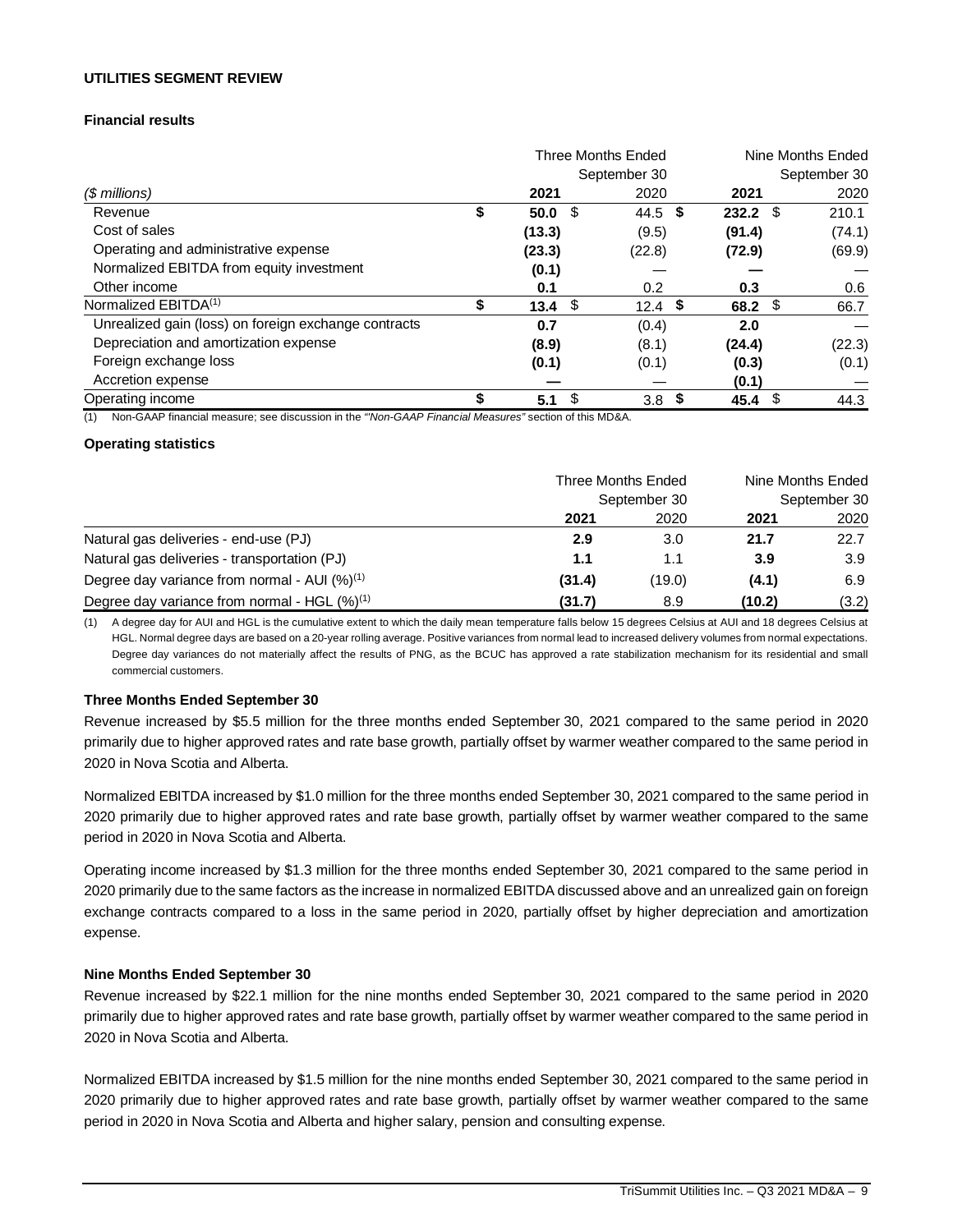Operating income increased by \$1.1 million for the nine months ended September 30, 2021 compared to the same period in 2020 primarily due to the same factors as the increase in normalized EBITDA discussed above and higher unrealized gain on foreign exchange contracts, partially offset by higher depreciation and amortization expense.

# **RENEWABLE ENERGY SEGMENT REVIEW**

## **Financial results**

|                                                          | Three Months Ended |      |              | Nine Months Ended |                   |      |              |
|----------------------------------------------------------|--------------------|------|--------------|-------------------|-------------------|------|--------------|
|                                                          |                    |      | September 30 |                   |                   |      | September 30 |
| $$$ millions)                                            | 2021               |      | 2020         |                   | 2021              |      | 2020         |
| Revenue                                                  | \$<br>4.6          | -\$  | 4.1 S        |                   | 14.1              | - \$ | 12.9         |
| Cost of sales                                            | (0.1)              |      | (0.1)        |                   | (0.2)             |      | (0.2)        |
| Operating and administrative expense                     | (1.3)              |      | (1.0)        |                   | (4.0)             |      | (3.5)        |
| Normalized EBITDA from equity investment                 | 5.6                |      | 5.6          |                   | 8.3               |      | 6.8          |
| Normalized EBITDA <sup>(1)</sup>                         | 8.8                | - \$ | 8.6          | \$                | 18.2 <sup>5</sup> |      | 16.0         |
| Depreciation and amortization expense                    | (1.8)              |      | (1.8)        |                   | (5.5)             |      | (5.4)        |
| Accretion expense                                        | (0.1)              |      |              |                   | (0.1)             |      | (0.1)        |
| Accretion and depreciation and amortization expense from |                    |      |              |                   |                   |      |              |
| equity investment                                        | (0.9)              |      | (0.9)        |                   | (2.7)             |      | (2.8)        |
| Operating income                                         | 6.0                |      | 5.9          | - 56              | 9.9               | -S   | 7.7          |

(1) Non-GAAP financial measure; see discussion in the *"'Non-GAAP Financial Measures"* section of this MD&A.

## **Operating statistics**

|                                                            | <b>Three Months Ended</b> | Nine Months Ended |       |       |
|------------------------------------------------------------|---------------------------|-------------------|-------|-------|
|                                                            | September 30              | September 30      |       |       |
|                                                            | 2021                      | 2020              | 2021  | 2020  |
| Bear Mountain Wind Park power sold (GWh)                   | 45.2                      | 43.6              | 134.4 | 137.0 |
| Northwest Hydro Facilities power sold (GWh) <sup>(1)</sup> | 56.0                      | 48.5              | 97.1  | 73.8  |

(1) Representing 10 percent of the total power sold by the Northwest Hydro Facilities.

## **Three Months Ended September 30**

Revenue increased by \$0.5 million for the three months ended September 30, 2021 compared to the same period in 2020 primarily due to higher revenue from the sales of renewable energy certificates ("RECs") and higher generation from the Bear Mountain Wind Park.

Normalized EBITDA increased by \$0.2 million for the three months ended September 30, 2021 compared to the same period in 2020 primarily due to higher sales of RECs and higher generation at the Bear Mountain Wind Park, partially offset by higher maintenance costs.

Operating income increased by \$0.1 million for the three months ended September 30, 2021 compared to the same period in 2020 mainly due to the same factors as the increase in normalized EBITDA discussed above.

During the three months ended September 30, 2021, TSU recorded \$4.7 million of equity income from its investment in the Northwest Hydro Facilities, consistent with the same period in 2020.

# **Nine Months Ended September 30**

Revenue increased by \$1.2 million for the nine months ended September 30, 2021 compared to the same period in 2020 primarily due to higher revenue from the sales of RECs, partially offset by lower generation at the Bear Mountain Wind Park.

Normalized EBITDA increased by \$2.2 million for the nine months ended September 30, 2021 compared to the same period in 2020 primarily due to higher normalized EBITDA from the Northwest Hydro Facilities and higher sales of RECs at the Bear Mountain Wind Park, partially offset by lower generation at the Bear Mountain Wind Park and higher maintenance costs.

Operating income increased by \$2.2 million for the nine months ended September 30, 2021 compared to the same period in 2020 due to the same factors as the increase in normalized EBITDA discussed above.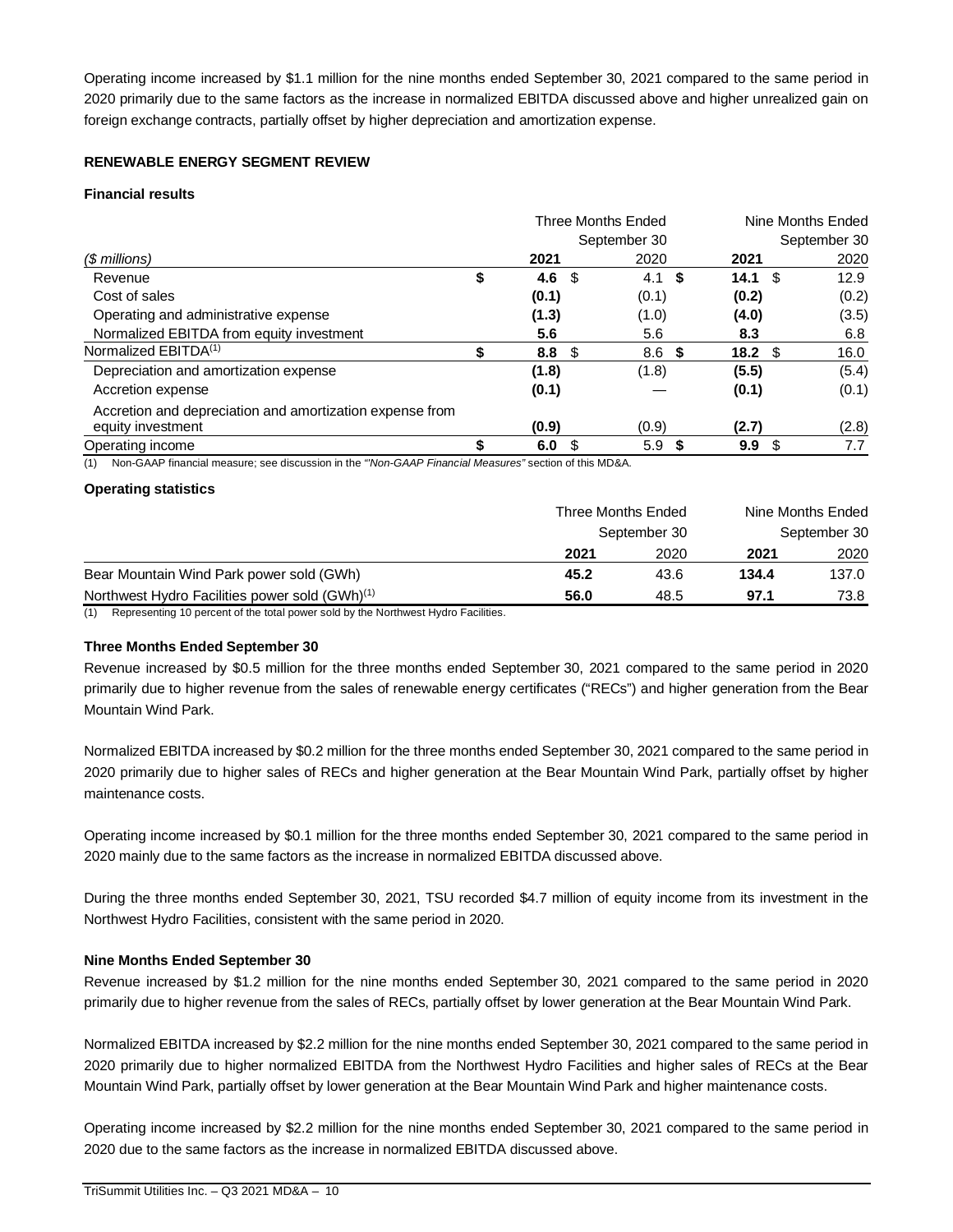During the nine months ended September 30, 2021, TSU recorded \$5.6 million of equity income from its investment in the Northwest Hydro Facilities, compared to \$4.0 million of equity income from its investment in the same period in 2020. The increase in equity income was primarily due to the curtailment of purchases by BC Hydro in 2020.

# **CORPORATE SEGMENT REVIEW**

|                                      | Three Months Ended |              | Nine Months Ended |              |  |
|--------------------------------------|--------------------|--------------|-------------------|--------------|--|
|                                      |                    | September 30 |                   | September 30 |  |
| (\$ millions)                        | 2021               | 2020         | 2021              | 2020         |  |
| Operating and administrative expense | $(0.7)$ \$         | $(0.4)$ \$   | $(2.3)$ \$        | (1.2)        |  |
| Normalized EBITDA <sup>(1)</sup>     | $(0.7)$ \$         | $(0.4)$ \$   | $(2.3)$ \$        | (1.2)        |  |
| Depreciation and amortization        |                    |              | (0.1)             | (0.1)        |  |
| <b>Transaction costs</b>             |                    | (0.1)        |                   | (22.6)       |  |
| Operating loss                       | $(0.7)$ \$         | $(0.5)$ \$   | $(2.4)$ \$        | (23.9)       |  |

(1) Non-GAAP financial measure; see discussion in the *"'Non-GAAP Financial Measures"* section of this MD&A.

For the three and nine months ended September 30, 2021, normalized EBITDA was a loss of \$0.7 and \$2.3 million, respectively (2020 - \$0.4 million and \$1.2 million, respectively). The decrease in normalized EBITDA for the three and nine months ended September 30, 2021 compared to the same periods in 2020 was primarily due to higher salaries and wages. For the three and nine months ended September 30, 2021, expenses incurred by the Corporate segment were associated with providing corporate shared services and business development.

For the three and nine months ended September 30, 2021, corporate costs of \$1.7 million and \$5.0 million, respectively, were allocated to TSU's operating segments, compared to \$1.6 million and \$5.3 million, respectively, for the same periods in 2020.

For the three and nine months ended September 30, 2021, operating loss was \$0.7 million and \$2.4 million, respectively (2020 - \$0.5 million and \$23.9 million, respectively). The increase in operating loss for the three months ended September 30, 2021 compared to the same period in 2020 was primarily due to higher salaries and wages. The decrease in operating loss for nine months ended September 30, 2021 compared to the same period in 2020 was primarily due to the absence of transaction costs of approximately \$22.6 million incurred during the nine months ended September 30, 2020 in respect of the Arrangement, partially offset by higher salaries and wages.

# **SUMMARY OF SELECTED QUARTERLY RESULTS(1)**

The following table sets forth unaudited quarterly information for each of the eight quarters from the quarter ended December 31, 2019 to the quarter ended September 30, 2021.

| (\$ millions, except per Common Share amounts)         | $Q3-21$ | $Q2-21$ | $Q1-21$ | Q4-20  |
|--------------------------------------------------------|---------|---------|---------|--------|
| Revenue                                                | 54.6    | 67.9    | 123.9   | 99.8   |
| Normalized net income <sup>(2)</sup>                   | 1.7     | 3.5     | 23.1    | 17.4   |
| Net income after taxes                                 | 2.4     | 4.0     | 23.9    | 15.5   |
| Net income after taxes per Common Share - basic (\$)   | 0.08    | 0.13    | 0.80    | 0.52   |
| Net income after taxes per Common Share - diluted (\$) | 0.08    | 0.13    | 0.80    | 0.52   |
| Dividends declared per Common Share (\$)               | 0.2750  | 0.2750  | 0.2750  | 0.2750 |
|                                                        |         |         |         |        |
| (\$ millions, except per Common Share amounts)         | $Q3-20$ | $Q2-20$ | $Q1-20$ | Q4-19  |
| Revenue                                                | 48.6    | 61.3    | 113.0   | 101.2  |
| Normalized net income <sup>(2)</sup>                   | 1.0     | 1.8     | 22.9    | 18.6   |
| Net income after taxes                                 | 0.5     | 0.3     | 6.5     | 16.1   |
| Net income after taxes per Common Share - basic (\$)   | 0.02    | 0.01    | 0.22    | 0.54   |
| Net income after taxes per Common Share - diluted (\$) | 0.02    | 0.01    | 0.22    | 0.53   |
| Dividends declared per Common Share (\$)               | 0.2600  | 0.2600  | 0.2600  | 0.2600 |

(1) Amounts may not add due to rounding.

(2) Non-GAAP financial measure; see discussion in the *"'Non-GAAP Financial Measures"* section of this MD&A.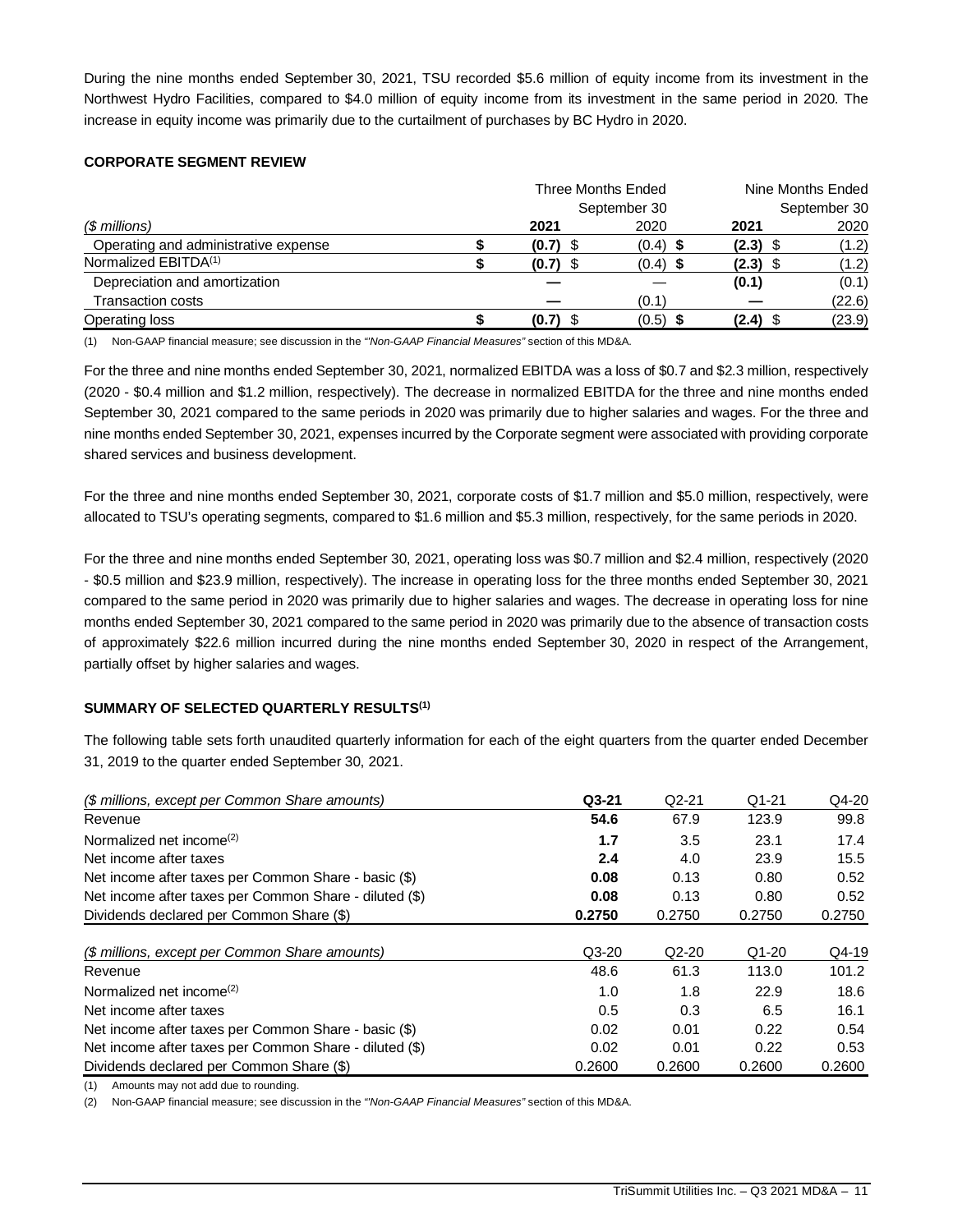Quarter-over-quarter financial results are impacted by seasonality, weather, planned and unplanned outages, and timing and recognition of regulatory decisions.

Revenue for the Utilities segment is generally highest in the first and fourth quarters of any given year as the majority of natural gas demand occurs during the winter heating season, which typically extends from November to March.

Net income after taxes is affected by non-cash items such as deferred income tax, depreciation and amortization expense, accretion expense, impairment, gains and losses on foreign exchange contracts, and gains or losses on the sale of assets. For these reasons, net income may not necessarily reflect the same trends as revenue. In addition, the equity investment in the Northwest Hydro Facilities is impacted by seasonal precipitation, which creates periods of high river flow typically during May through October of any given year. Net income after taxes during the periods noted was impacted by after-tax transaction costs of approximately \$1.8 million incurred in the fourth quarter of 2019, approximately \$18.0 million incurred in the first quarter of 2020 and approximately \$0.4 million incurred in the second quarter of 2020 in respect of the Arrangement.

# **LIQUIDITY AND CAPITAL RESOURCES**

# **Liquidity**

The Company's primary sources of liquidity are cash flow from operations and debt additions. The Company's cash requirements include funding for capital expenditures and working capital, servicing and repaying long-term debt, and dividend payments. The Company's sources and uses of cash are further discussed below:

|                                                  | Three Months Ended |  |              | Nine Months Ended |              |  |
|--------------------------------------------------|--------------------|--|--------------|-------------------|--------------|--|
|                                                  |                    |  | September 30 |                   | September 30 |  |
| $$$ millions)                                    | 2021               |  | 2020         | 2021              | 2020         |  |
| Cash from (used in) operations                   | 11.1               |  | (2.1)        | 74.7              | 41.7         |  |
| Cash used in investing activities                | (27.2)             |  | (22.4)       | (60.5)            | (50.2)       |  |
| Cash from (used in) financing activities         | 14.7               |  | (5.0)        | (19.5)            | 15.7         |  |
| Increase (decrease) in cash and cash equivalents | (1.4)              |  | (29.5)       | (5.3)             | 7.2          |  |

# **Cash from operations**

During the three and nine months ended September 30, 2021, cash from operations increased by \$13.2 million and \$33.0 million, respectively, as compared to the same periods in 2020 primarily due to higher cash earnings, a favourable variance from changes in operating assets and liabilities, and higher distributions from the investment in the Northwest Hydro Facilities. The favourable variance in changes in operating assets and liabilities were mainly due to timing of supplier payments.

# **Investing activities**

During the three and nine months ended September 30, 2021, cash used in investing activities increased by \$4.8 million and \$10.3 million, respectively, as compared to the same periods in 2020 primarily due to higher capital expenditures.

See also the "*Capital Expenditures"* section of this MD&A.

# **Financing activities**

During the three months ended September 30, 2021, cash from financing activities increased by \$19.7 million as compared to the same period in 2020 primarily due to higher net debt issuance, partially offset by an increase in dividends paid.

During the nine months ended September 30, 2021, cash used in financing activities increased by \$35.2 million as compared to the same period in 2020 primarily due to lower net debt issuance and an increase in dividends paid.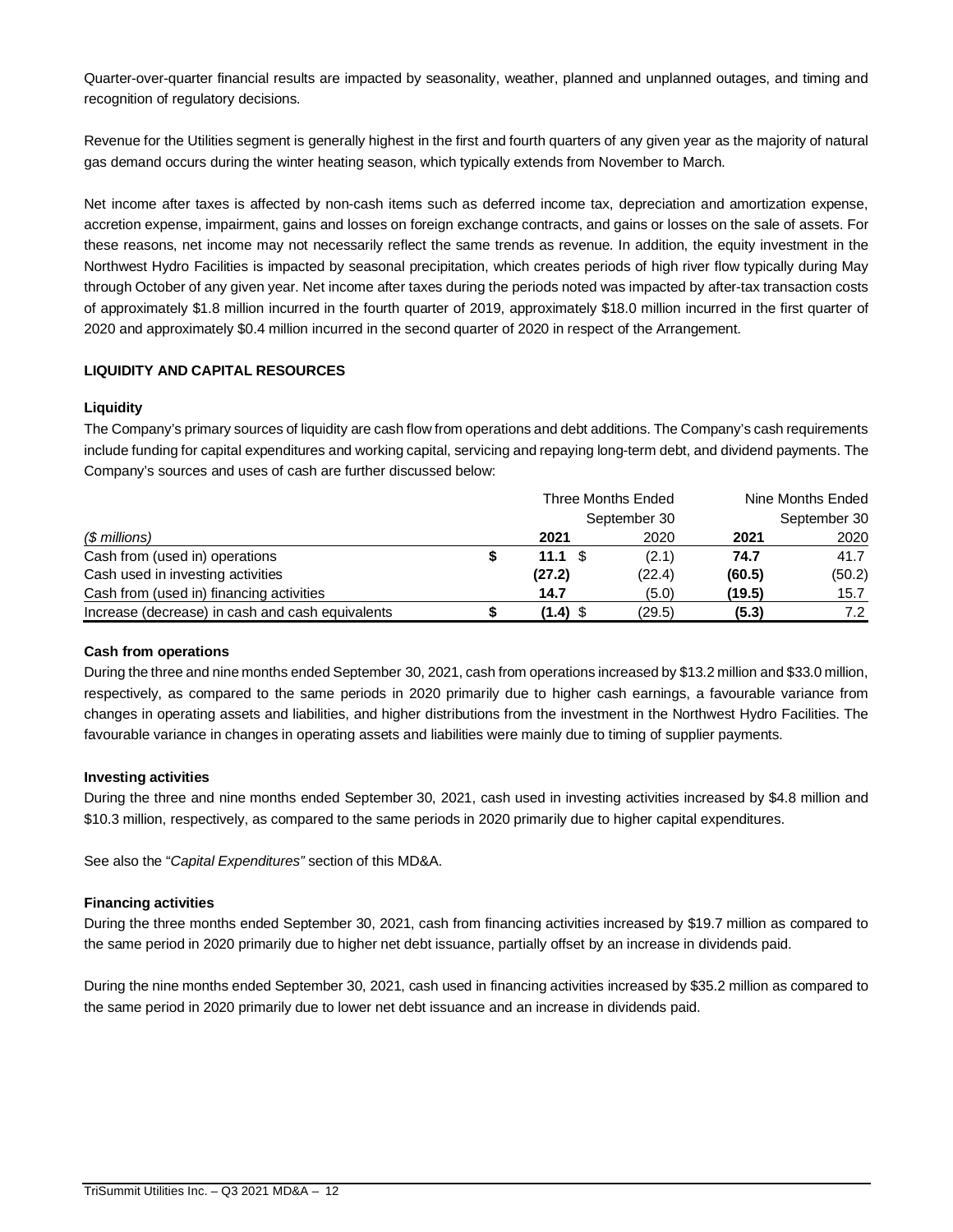# **Working Capital**

|                                    | September 30, | December 31, |  |  |
|------------------------------------|---------------|--------------|--|--|
| (\$ millions except current ratio) | 2021          | 2020         |  |  |
| Current assets                     | 48.4 S        | 82.5         |  |  |
| <b>Current liabilities</b>         | 73.0          | 88.5         |  |  |
| Working capital (deficiency)       | $(24.6)$ \$   | (6.0)        |  |  |
| Working capital ratio              | 0.66          | 0.93         |  |  |

The variation in the working capital ratio was primarily due to a decrease in accounts receivable and a decrease in cash held, partially offset by a decrease in accounts payable and accrued liabilities and short-term debt. TSU's working capital will fluctuate in the normal course of business and the working capital deficiency will be funded using cash flow from operations and available credit facilities as required.

# **Capital Resources**

The Company's objective for managing capital is to maintain its investment grade credit rating, ensure adequate liquidity, maximize the profitability of its existing assets and grow its business through prudent capital investments which ultimately add to the Utilities' rate base and enhance returns to its shareholder. The Company's capital resources are comprised of short-term and long-term debt (including the current portion).

The use of debt or equity funding is based on TSU's capital structure, which is determined by considering the norms and risks associated with operations and cash flow stability and sustainability.

|                                   | September 30, | December 31. |
|-----------------------------------|---------------|--------------|
| (\$ millions, except where noted) | 2021          | 2020         |
| Short-term debt                   | \$<br>0.8     | 4.1          |
| Current portion of long-term debt | 1.0           | 1.0          |
| Long-term debt $(1)$              | 728.3         | 719.0        |
| Total debt                        | 730.1         | 724.1        |
| Less: cash and cash equivalents   | (1.8)         | (7.1)        |
| Net debt $(2)$                    | 728.3         | 717.0        |
| Shareholder's equity              | 615.0         | 609.6        |
| Total capitalization              | 1,343.3       | 1,326.6      |
|                                   |               |              |

Net debt-to-total capitalization(2) (%) **54.2** 54.0 (1) Net of debt issuance costs of \$3.1 million as of September 30, 2021 (December 31, 2020 - \$3.4 million).

(2) Non-GAAP financial measure; see discussion in the *"'Non-GAAP Financial Measures"* section of this MD&A.

As at September 30, 2021, TSU's total debt primarily consisted of outstanding MTNs of \$650 million (December 31, 2020 - \$650 million), PNG debentures of \$23.5 million (December 31, 2020 - \$24.0 million), and \$59.3 million drawn under other bank credit facilities (December 31, 2020 - \$53.1 million). In addition, TSU had \$8.5 million of letters of credit issued (December 31, 2020 - \$8.5 million).

TSU's earnings interest coverage for the rolling 12 months ended September 30, 2021 was 2.7 times (12 months ended September 30, 2020 – 1.9 times).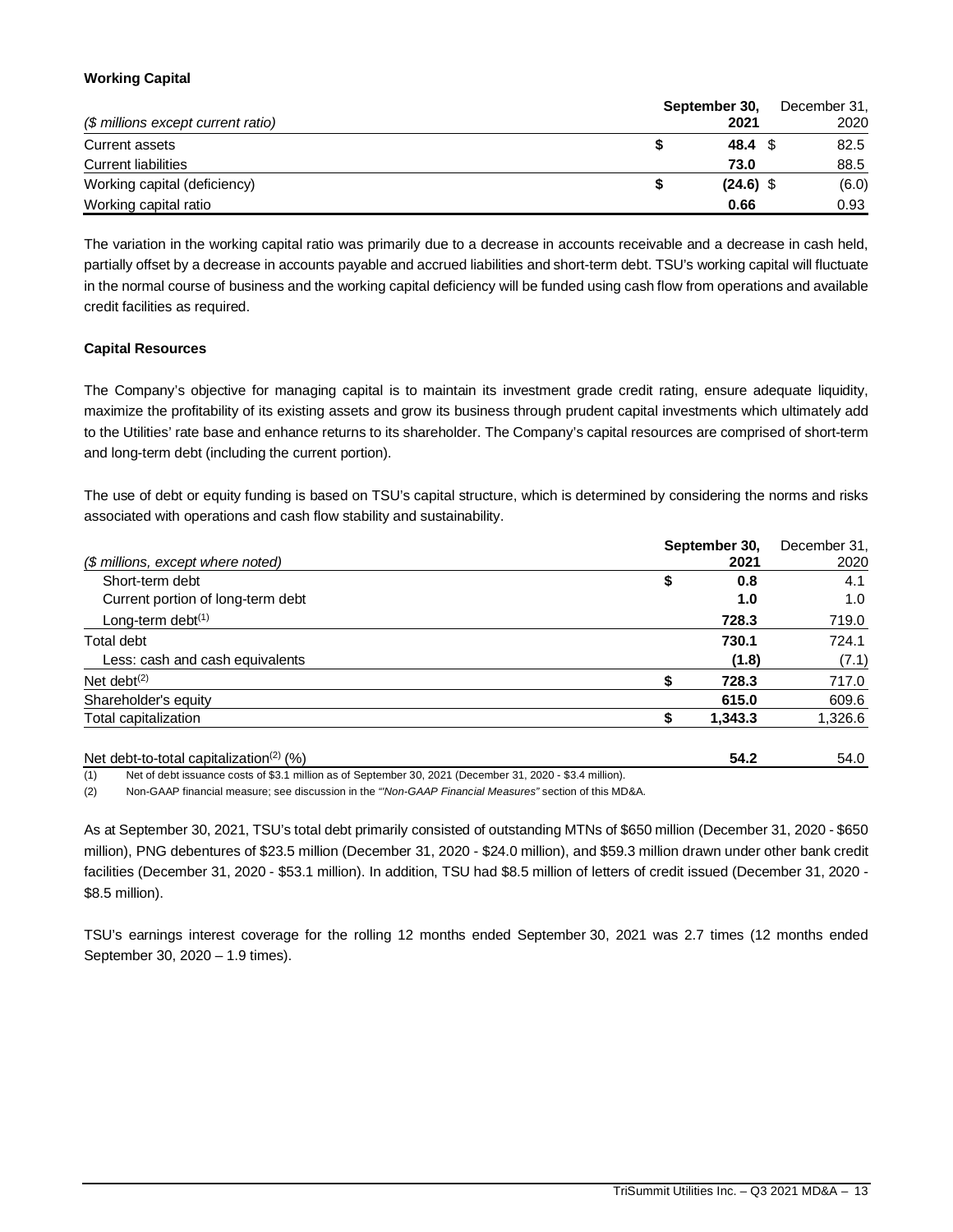# **Credit Facilities**

The Company funds its long and short term borrowing requirements with credit facilities as follows:

|                                                     |                       | Drawn at              |   | Drawn at             |
|-----------------------------------------------------|-----------------------|-----------------------|---|----------------------|
| (\$ millions)                                       | Borrowing<br>capacity | September 30,<br>2021 |   | December 31,<br>2020 |
| Syndicated revolving credit facility <sup>(1)</sup> | 200.0                 | 33.5                  |   | 24.0                 |
| Operating credit facility <sup>(2)</sup>            | 35.0                  | 3.4                   |   | 3.8                  |
| PNG committed credit facility <sup>(3)</sup>        | 25.0                  | 25.0                  |   | 25.0                 |
| PNG operating credit facility <sup>(4)</sup>        | 25.0                  | 5.9                   |   | 8.8                  |
|                                                     | 285.0                 | 67.8                  | S | 61.6                 |

<sup>(1)</sup> On October 25, 2018, the Company entered into definitive credit agreements establishing the \$200 million unsecured syndicated revolving credit facility. On July 16, 2021, the Company amended the facility and extended the maturity date to July 16, 2025. Borrowing options under this facility include Canadian prime rate-based loans, U.S. base rate loans, bankers' acceptances and LIBOR loans. Borrowings against this credit facility bear fees and interest at rates relevant to the nature of the draw made and the Company's credit rating. There are no mandatory repayments prior to maturity under this facility. The facility has covenants customary for these types of facilities, which must be met at each quarter end. The Company has complied with all financial covenants each quarter since the establishment of this facility.

- (2) On October 25, 2018, the Company entered into a definitive credit agreement with a Canadian chartered bank establishing the \$35 million revolving operating credit facility. Borrowings under this facility are due on demand. Borrowing options under this facility include overdraft, letters of credit, Canadian prime ratebased loans, U.S. base rate loans, bankers' acceptances and LIBOR loans. Borrowings on this credit facility bear fees and interest at rates relevant to the nature of the draw made and the Company's credit rating. This facility is used to fund overdraft amounts and to issue letters of credit. As at September 30, 2021, a total of \$3.4 million (December 31, 2020 - \$3.8 million) in letters of credit were issued and are outstanding. This facility has covenants customary for these types of facilities, which must be met at each quarter end. The Company has complied with all financial covenants each quarter since the establishment of this facility.
- (3) PNG has \$55 million of revolving credit facilities maturing on May 4, 2023, \$30 million of which is with the Company and \$25 million of which is with a Canadian chartered bank. The \$25 million external facility will be used to support PNG's capital spending program. Borrowings under the external facility are available by way of bankers' acceptances bearing interest at the three-month bankers' acceptance rate plus a spread and subject to stand-by fees. Interest and stand-by costs are due monthly. Optional repayments are allowed without penalty and there is no mandatory repayment prior to maturity. The facilities have covenants customary for these types of facilities, which must be met at each quarter end. PNG has been in compliance with all financial covenants each quarter since the establishment of these facilities.
- (4) PNG has a \$25 million operating credit facility with a Canadian chartered bank maturing on November 4, 2022. The operating line is available for working capital purposes through cash draws in the form of prime-rate advances or bankers' acceptances and the issuance of letters of credit and is collateralized by a charge on PNG's accounts receivable and inventories. As at September 30, 2021, \$5.1 million (December 31, 2020 - \$4.7 million) of letters of credit were issued and outstanding under this facility.

### The following table summarizes the Company's primary financial covenants as defined by the credit facility agreements:

|                                               | Debt covenant               | As at                     |
|-----------------------------------------------|-----------------------------|---------------------------|
| Ratios                                        | Requirements <sup>(3)</sup> | <b>September 30, 2021</b> |
| Bank debt-to-capitalization <sup>(1)(2)</sup> | not greater than 65 percent | 54.1%                     |

(1) Calculated in accordance with the Company's credit facility agreements, which are available on SEDAR at *www.sedar.com*.

(2) Estimated, subject to final adjustments.

(3) On July 16, 2021, the unsecured syndicated revolving credit facility was amended to only require the Consolidated EBITDA to Interest Expense covenant of not less than 2.5x to be reported if TSU's credit rating is below BBB (low) or equivalent.

## **Base Shelf Prospectus**

On November 16, 2020, the Company filed a \$1.0 billion base shelf prospectus. The purpose of the base shelf prospectus is to facilitate timely offerings of certain types of future public debt and/or equity issuances during the 25-month period that the base shelf prospectus remains effective. As at September 30, 2021, \$1.0 billion was available under the base shelf prospectus.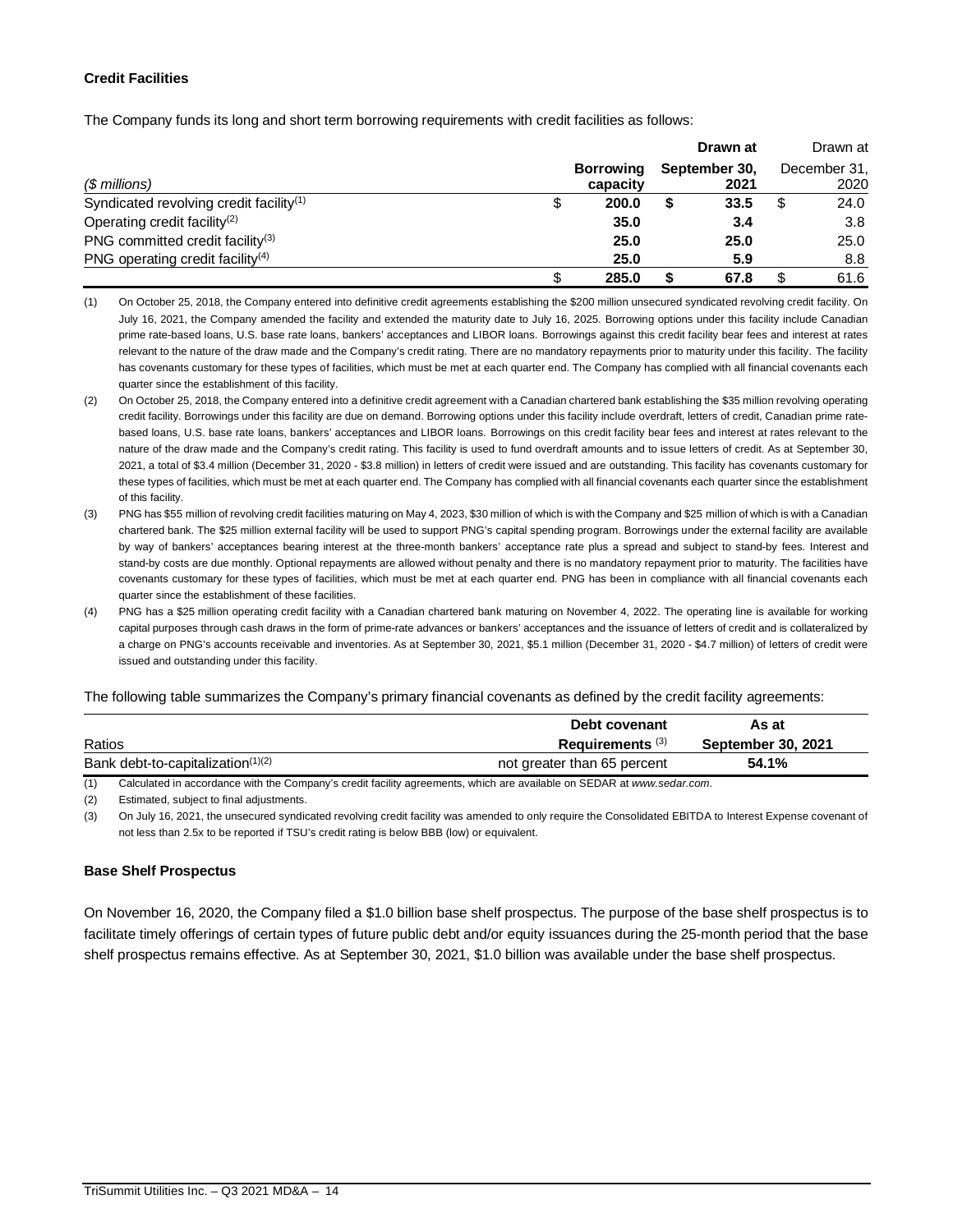# **CAPITAL EXPENDITURES**

|    |                     |           |                  |       |                                                 |             |           | September 30, 2020 |                                                                                     |
|----|---------------------|-----------|------------------|-------|-------------------------------------------------|-------------|-----------|--------------------|-------------------------------------------------------------------------------------|
|    |                     |           | Corporate        | Total |                                                 | Energy      |           |                    | Total                                                                               |
|    |                     |           |                  |       |                                                 |             |           |                    |                                                                                     |
| \$ | S                   | 30.6S     | S                | 30.6  | \$                                              | - \$<br>0.1 |           | \$.                | 23.5                                                                                |
|    |                     | 3.6       |                  | 3.6   |                                                 |             | 2.8       |                    | 2.8                                                                                 |
|    |                     | 34.2      |                  | 34.2  |                                                 | 0.1         | 26.2      |                    | 26.3                                                                                |
|    |                     |           |                  |       |                                                 |             |           |                    |                                                                                     |
|    |                     | (0.1)     |                  | (0.1) |                                                 |             | (0.9)     |                    | (0.9)                                                                               |
|    |                     | $34.1$ \$ |                  | 34.1  |                                                 | -\$<br>0.1  |           | -S                 | 25.4                                                                                |
|    | Renewable<br>Energy |           | <b>Utilities</b> |       | <b>Three Months Ended</b><br>September 30, 2021 |             | Renewable |                    | Three Months Ended<br>Utilities Corporate<br>$23.4 \text{ } $$<br>25.3 <sup>5</sup> |

|    |                            |         |                  |   |           |                                                |                        |           | Nine Months Ended<br>September 30, 2020 |                                              |
|----|----------------------------|---------|------------------|---|-----------|------------------------------------------------|------------------------|-----------|-----------------------------------------|----------------------------------------------|
|    |                            |         |                  |   | Total     |                                                | Energy                 |           |                                         | Total                                        |
|    |                            |         |                  |   |           |                                                |                        |           |                                         |                                              |
| \$ |                            | 55.8 \$ |                  | S | 55.8      | \$                                             | \$<br>0.2 <sub>0</sub> |           |                                         | 42.3                                         |
|    |                            | 8.4     | 0.1              |   | 8.5       |                                                |                        | 7.5       |                                         | 7.5                                          |
|    |                            | 64.2    | 0.1              |   | 64.3      |                                                | 0.2                    | 49.6      |                                         | 49.8                                         |
|    |                            |         |                  |   |           |                                                |                        |           |                                         |                                              |
|    |                            | (0.2)   |                  |   | (0.2)     |                                                |                        | (1.9)     |                                         | (1.9)                                        |
|    |                            | 64.0 \$ | 0.1              |   | 64.1      | \$                                             |                        |           |                                         | 47.9                                         |
|    | <b>Renewable</b><br>Energy |         | <b>Utilities</b> |   | Corporate | <b>Nine Months Ended</b><br>September 30, 2021 |                        | Renewable | $0.2 \text{ }$ \$                       | Utilities Corporate<br>$42.1$ \$<br>47.7 $$$ |

Capital expenditures for the three and nine months ended September 30, 2021 were \$34.2 million and \$64.3 million, respectively, compared to \$26.3 million and \$49.8 million during the three and nine months ended September 30, 2020. The increase in capital expenditures was mainly due to higher capital expenditures related to system betterment, replacement of transmission and distribution lines, and new business installations as well as expenditures incurred on the Salvus to Galloway Project in 2021. Of the total capital expenditures, approximately \$9.5 million and \$12.0 million were incurred on the Salvus to Galloway Project and approximately \$3.6 million and \$8.5 million were incurred on software development costs during the three and nine months ended September 30, 2021, respectively.

## **RISK MANAGEMENT**

TSU is exposed to various market risks in the normal course of operations that could impact earnings and cash flows. The Board of Directors provides oversight of the Company's risk management activities. Other than as discussed under the "*Business and Regulatory Updates – Impact of the COVID-19 Pandemic*" section of this MD&A, there have been no significant changes during the nine months ended September 30, 2021 to the Company's business risks that were disclosed in the 2020 Annual MD&A.

## **SHARE INFORMATION**

| As at November 3, 2021 |
|------------------------|
|                        |
| 30,000,000             |
|                        |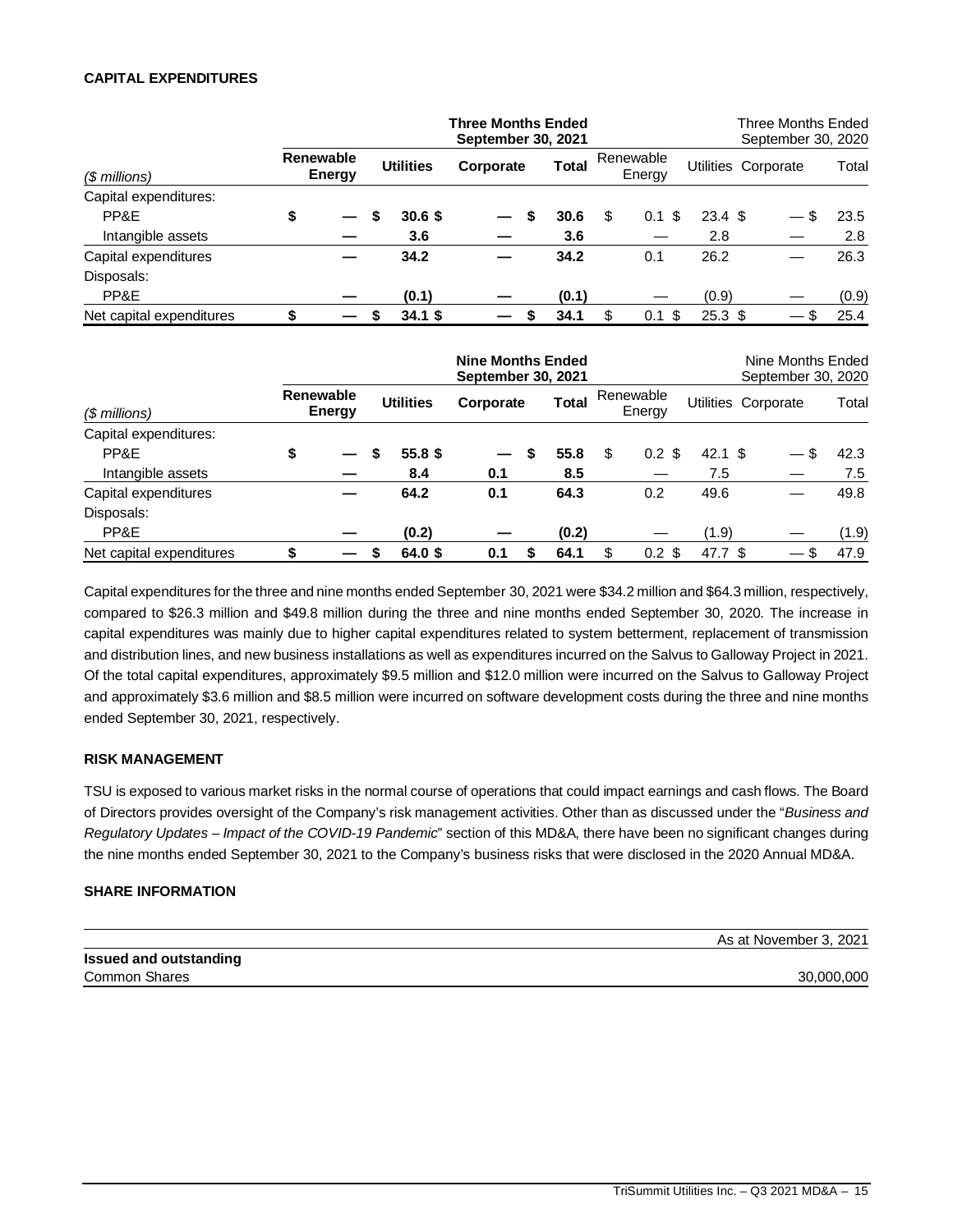# **ADOPTION OF NEW ACCOUNTING STANDARDS**

Effective January 2021, the Company adopted the following Financial Accounting Standards Board ("FASB") issued Accounting Standards Updates ("ASU"):

- ASU No. 2019-12 "Income Taxes Simplifying the Accounting for Income Taxes". The amendments in this ASU removes certain exceptions and provides some simplifications in accounting for income taxes. The adoption of this ASU did not have a material impact on the Company's consolidated financial statements; and
- ASU No. 2020-01 "Investments Equity Securities (Topic 321), Investments Equity Method and Joint Ventures (Topic 323) and Derivatives and Hedging (Topic 815) – Clarifying the Interactions between Topic 321, Topic 323, and Topic 815". The amendments in this ASU provides guidance for accounting for certain equity securities when the equity method of accounting is applied or discontinued and for forward contracts and purchased options on certain securities. The adoption of this ASU did not have a material impact on the Company's consolidated financial statements.

# **FUTURE CHANGES IN ACCOUNTING PRINCIPLES**

In June 2016, FASB issued ASU No. 2016-13 "Financial Instruments – Credit Losses: Measurement of Credit Losses on Financial Instruments". The amendments in this ASU replace the current "incurred loss" impairment methodology with an "expected loss" model for financial assets measured at amortized cost. In November 2019, FASB issued ASU No. 2019-10 "Financial Instruments – Credit Losses (Topic 326), Derivatives and Hedging (Topic 815) and Leases (Topic 842): Effective Dates" which deferred the effective date of ASU No. 2016-13 to January 1, 2023. Early adoption is permitted. The Company is currently completing its assessment of the impact of these ASUs on its consolidated financial statements.

# **OFF-BALANCE SHEET ARRANGEMENTS**

During the second quarter of 2021, the Company entered into two guarantees with an aggregate maximum of US\$20.0 million in relation to payment obligations associated with HGL's natural gas purchase and transportation contracts. During the third quarter of 2021, HGL entered into a building lease agreement with an initial term of fifteen years after commencement of the lease. The lease will commence upon the completion of the construction of the building. The total lease payments over the lease term are expected to be approximately \$7.9 million. In addition, effective October 7, 2021, Bear Mountain Wind Park entered into a five-year service and maintenance contract for the wind turbines commencing on December 7, 2021. The total payments over the term of the contract are expected to be approximately \$11.5 million. Other than as noted, TSU did not enter into any material off-balance sheet arrangements during the nine months ended September 30, 2021. Reference should be made to the 2020 Annual Financial Statements and 2020 Annual MD&A.

# **DISCLOSURE CONTROLS AND PROCEDURES ("DC&P") AND INTERNAL CONTROL OVER FINANCIAL REPORTING ("ICFR")**

The Company is a "Venture Issuer" under applicable Canadian securities regulations for certain purposes. As such, the Chief Executive Officer ("CEO") and Chief Financial Officer ("CFO") are not required to certify the design and evaluation of the Company's DC&P and ICFR under National Instrument 52-109 – *Certification of Disclosure in Issuers' Annual and Interim Filings*. However, the CEO and CFO have reviewed the Interim Financial Statements and this MD&A. Based on their knowledge and exercise of reasonable diligence, they have concluded that these documents fairly present in all material respects the financial condition, financial performance and cash flows of the Company as at the date of and for the periods presented.

# **NON-GAAP FINANCIAL MEASURES**

This MD&A contains references to certain financial measures used by the Company that do not have a standardized meaning prescribed by U.S. GAAP and may not be comparable to similar measures presented by other entities. Readers are cautioned that these non-GAAP measures should not be construed as alternatives to other measures of financial performance calculated in accordance with U.S. GAAP. The non-GAAP measures and their reconciliation to U.S. GAAP financial measures are shown below. These non-GAAP measures provide additional information that management believes is meaningful in describing the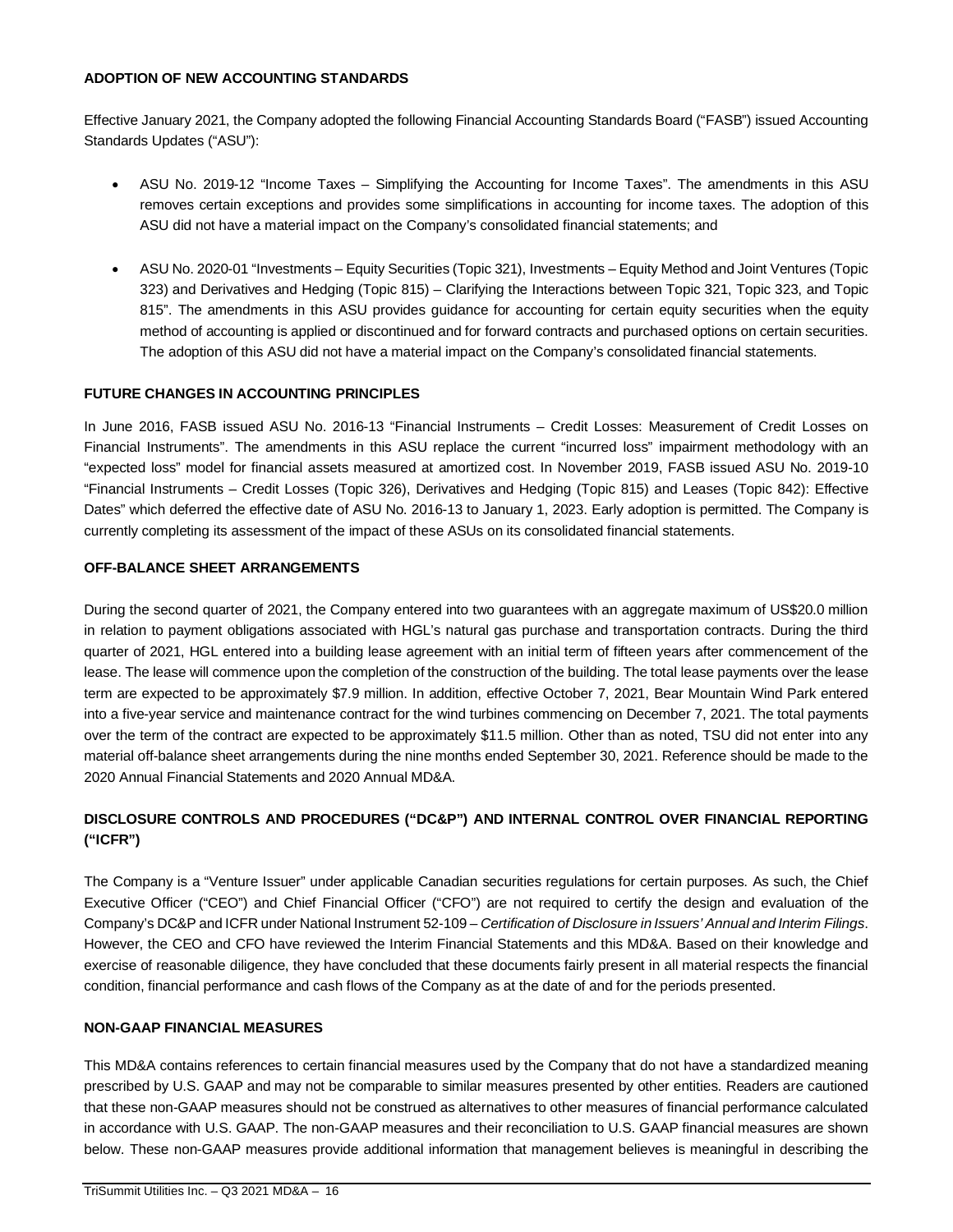Company's operational performance, liquidity and capacity to fund dividends, capital expenditures, and other investing activities. The specific rationale for, and incremental information associated with, each non-GAAP measure is discussed below.

References to normalized EBITDA, normalized net income, normalized net income per share, normalized funds from operations, normalized funds from operations per share, net debt and net debt to total capitalization throughout this MD&A have the meanings as set out in this section.

# **Normalized EBITDA**

|                                                          |            | Three Months Ended | Nine Months Ended |              |  |  |
|----------------------------------------------------------|------------|--------------------|-------------------|--------------|--|--|
|                                                          |            | September 30       |                   | September 30 |  |  |
| $$$ millions)                                            | 2021       | 2020               | 2021              | 2020         |  |  |
| Normalized EBITDA                                        | 21.5<br>\$ | 20.6<br>S.         | 84.1<br>- \$      | 81.5         |  |  |
| Add (deduct):                                            |            |                    |                   |              |  |  |
| Foreign exchange loss                                    | (0.1)      | (0.1)              | (0.3)             | (0.1)        |  |  |
| Unrealized gain (loss) on foreign exchange contracts     | 0.7        | (0.4)              | 2.0               |              |  |  |
| Accretion expense                                        | (0.1)      |                    | (0.2)             | (0.1)        |  |  |
| Depreciation and amortization expense                    | (10.7)     | (9.9)              | (30.0)            | (27.8)       |  |  |
| Accretion and depreciation and amortization expense from |            |                    |                   |              |  |  |
| equity investment                                        | (0.9)      | (0.9)              | (2.7)             | (2.8)        |  |  |
| <b>Transaction costs</b>                                 |            | (0.1)              |                   | (22.6)       |  |  |
| Operating income                                         | S<br>10.4  | 9.2<br>S           | 52.9<br>- \$      | 28.1         |  |  |

Normalized EBITDA is a measure of the Company's operating profitability prior to how business activities are financed, assets are amortized, or earnings are taxed. Normalized EBITDA is calculated using operating income adjusted for depreciation and amortization expense, accretion expenses, foreign exchange gain (loss), unrealized gain (loss) on foreign exchange contracts, and other typically non-recurring items. Normalized EBITDA is frequently used by investors in the evaluation of entities within the industry as it excludes items that can vary substantially between entities depending on the accounting policies chosen, the book value of assets and the capital structure.

Normalized EBITDA as presented should not be viewed as an alternative to operating income or other measures of income calculated in accordance with U.S. GAAP as an indicator of performance.

# **Normalized Net Income and Normalized Net Income per Share**

|                                                      |      | Three Months Ended |      | Nine Months Ended |              |
|------------------------------------------------------|------|--------------------|------|-------------------|--------------|
|                                                      |      | September 30       |      |                   | September 30 |
| (\$ millions)                                        | 2021 | 2020               | 2021 |                   | 2020         |
| Normalized net income                                | 1.7  | 1.0                | 28.2 |                   | 25.9         |
| Add (deduct) after-tax:                              |      |                    |      |                   |              |
| Unrealized gain (loss) on foreign exchange contracts | 0.7  | (0.4)              | 2.0  |                   |              |
| <b>Transaction costs</b>                             |      | (0.1)              |      |                   | (18.6)       |
| Net income after taxes                               | 2.4  | 0.5                | 30.2 |                   | 7.3          |

Normalized net income represents net income after taxes adjusted for the after-tax impact of unrealized gain (loss) on foreign exchange contracts and other typically non-recurring items. Normalized net income per share is calculated by dividing normalized net income by the weighted average number of common shares. These measures are presented in order to enhance the comparability of results, as it reflects the underlying performance of the Company.

Normalized net income and normalized net income per share as presented should not be viewed as an alternative to net income after taxes or other measures of income calculated in accordance with U.S. GAAP as an indicator of performance.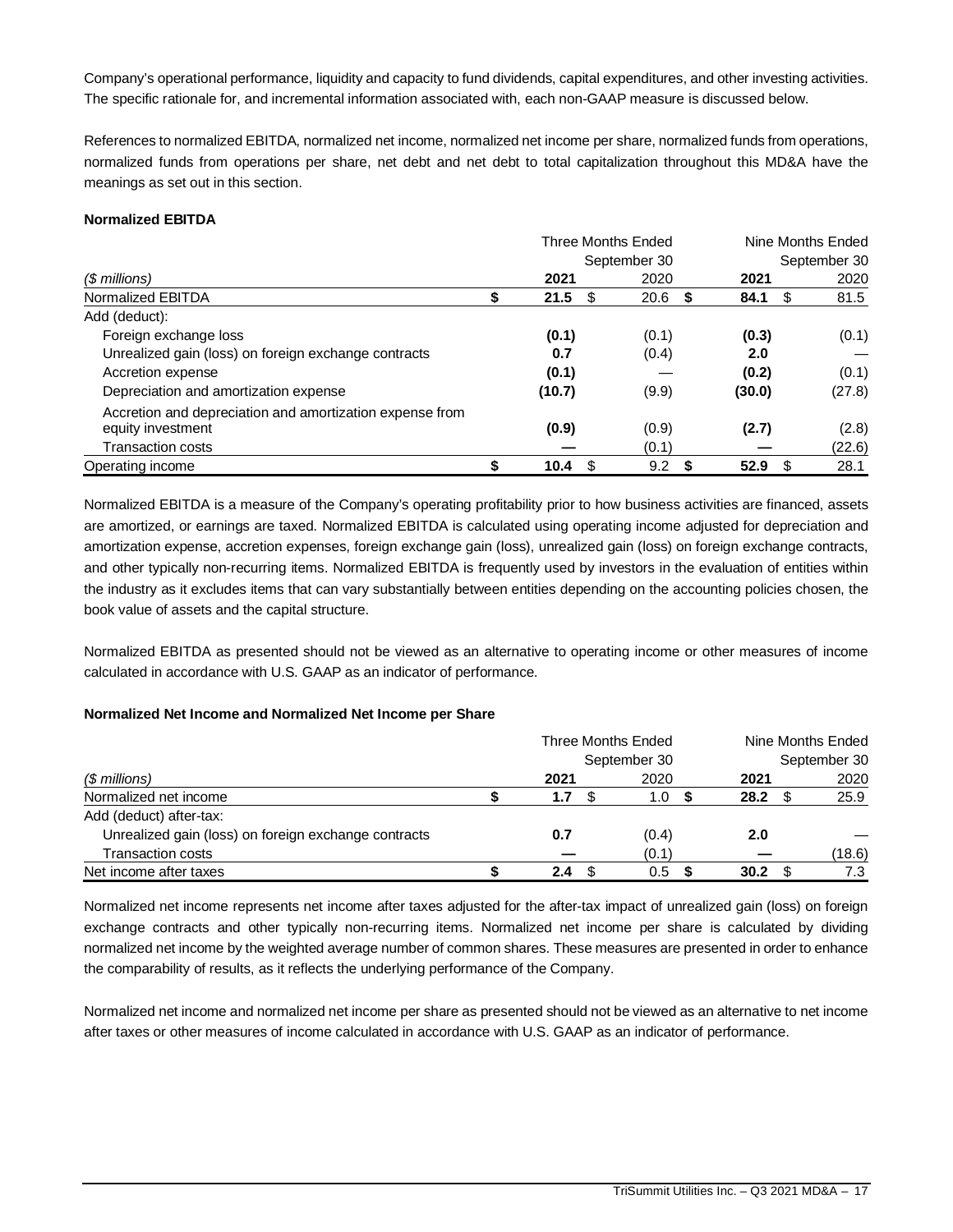# **Normalized Funds from Operations and Normalized Funds from Operations per Share**

|                                             |      |     | Three Months Ended | Nine Months Ended |  |              |
|---------------------------------------------|------|-----|--------------------|-------------------|--|--------------|
|                                             |      |     | September 30       |                   |  | September 30 |
| (\$ millions)                               | 2021 |     | 2020               | 2021              |  | 2020         |
| Normalized funds from operations            | 9.4  | \$. | 8.6                | 55.3              |  | 52.8         |
| Add (deduct):                               |      |     |                    |                   |  |              |
| Changes in operating assets and liabilities | 1.7  |     | (10.6)             | 19.4              |  | 11.5         |
| <b>Transaction costs</b>                    |      |     | (0.1)              |                   |  | (22.6)       |
| Cash from (used in) operations              | 11.1 |     | (2.1)              | 74.7              |  | 41.7         |

Normalized funds from operations and normalized funds from operations per share are used to assist management and investors in analyzing the liquidity of the Company without regard to changes in operating assets and liabilities in the period as well as other non-operating related income and expenses. Management uses these measures to understand the ability to generate funds for use in investing and financing activities.

Normalized funds from operations per share is calculated by dividing normalized funds from operations by the weighted average number of common shares.

Normalized funds from operations and normalized funds from operations per share as presented should not be viewed as an alternative to cash from operations or other cash flow measures calculated in accordance with U.S. GAAP as an indicator of liquidity.

# **Net Debt and Net Debt to Total Capitalization**

Net debt and net debt to total capitalization are used by the Company to monitor its capital structure and financing requirements. It is also used as a measure of the Company's overall financial strength. Net debt is defined as short-term debt, plus current and long-term portions of long-term debt, less cash and cash equivalents. Total capitalization is defined as net debt plus shareholders' equity. Additional information regarding these non-GAAP measures can be found under the *"Liquidity and Capital Resources – Capital Resources"* section of this MD&A.

# **DEFINITIONS**

GW means gigawatt GWh means gigawatt hour PJ means petajoule; one million gigajoules PP&E means property, plant and equipment

# **ABOUT TSU**

TSU is a Canadian company with natural gas distribution utilities and renewable power generation assets. TSU serves approximately 132,000 customers, delivering low carbon energy, safely and reliably. For more information visit: www.trisummit.ca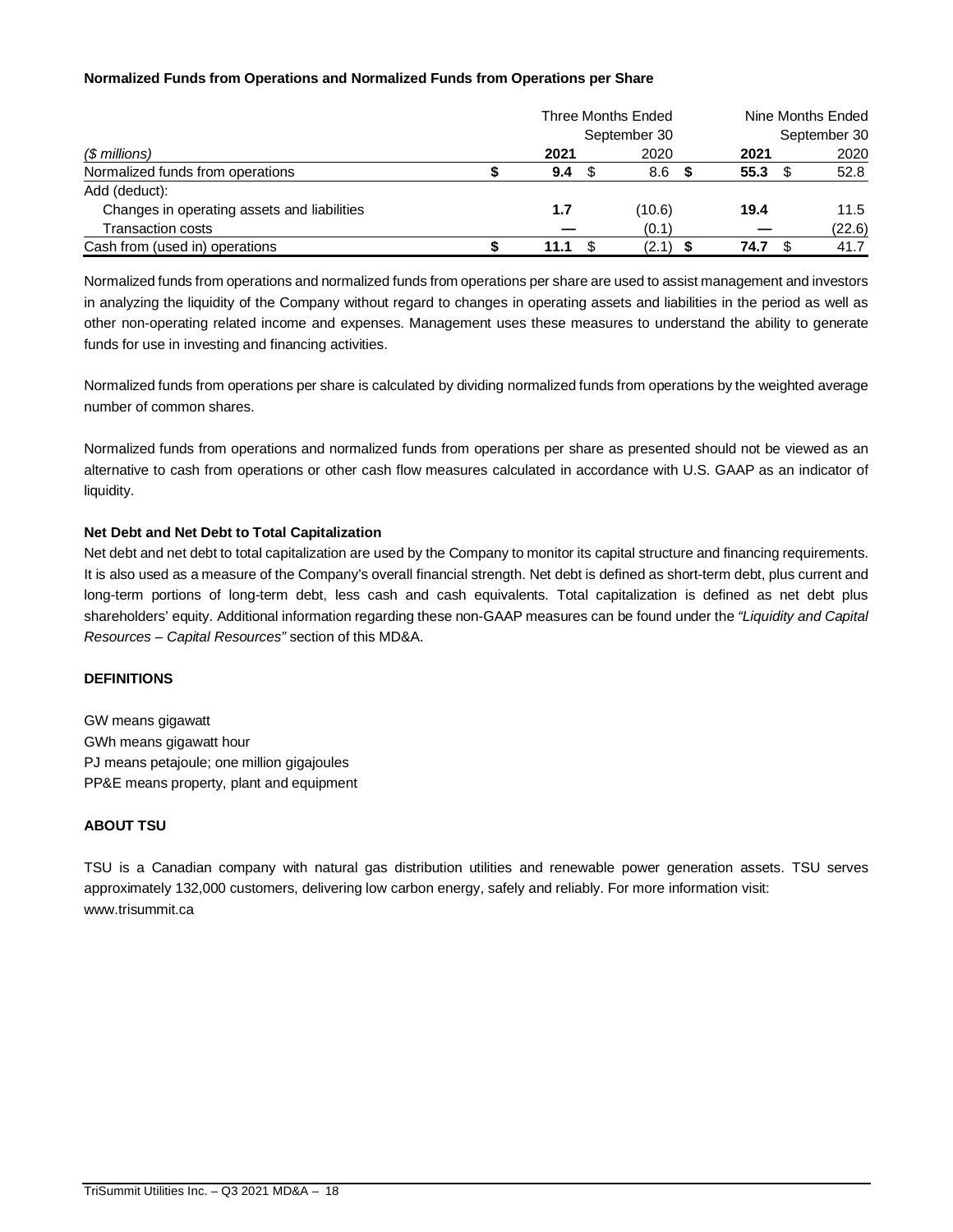# Condensed Consolidated Balance Sheets *(unaudited)*

|                                                                            | September 30, |            | December 31, |             |  |
|----------------------------------------------------------------------------|---------------|------------|--------------|-------------|--|
| As at $(\$$ millions)                                                      |               | 2021       |              | 2020        |  |
| <b>ASSETS</b>                                                              |               |            |              |             |  |
| <b>Current assets</b>                                                      |               |            |              |             |  |
| Cash and cash equivalents                                                  | \$            | 1.8        | \$           | 7.1         |  |
| Accounts receivable, net of allowances                                     |               | 32.1       |              | 64.8        |  |
| Inventory                                                                  |               | 4.3        |              | 2.2         |  |
| Regulatory assets                                                          |               | 5.2        |              | 3.8         |  |
| Foreign exchange contracts asset (note 8)                                  |               | 0.6        |              |             |  |
| Prepaid expenses and other current assets                                  |               | 4.4        |              | 4.6         |  |
|                                                                            |               | 48.4       |              | 82.5        |  |
| Property, plant and equipment                                              |               | 1,056.8    |              | 1,028.7     |  |
| Intangible assets                                                          |               | 39.3       |              | 34.0        |  |
| <b>Goodwill</b>                                                            |               | 119.1      |              | 119.1       |  |
| <b>Regulatory assets</b>                                                   |               | 269.2      |              | 257.3       |  |
| Other long-term assets                                                     |               | 11.3       |              | 12.0        |  |
| Investments accounted for by the equity method                             |               | 118.8      |              | 116.1       |  |
|                                                                            | \$            | 1,662.9    | \$           | 1,649.7     |  |
|                                                                            |               |            |              |             |  |
| <b>LIABILITIES AND SHAREHOLDER'S EQUITY</b>                                |               |            |              |             |  |
| <b>Current liabilities</b>                                                 |               |            |              |             |  |
| Accounts payable and accrued liabilities                                   | \$            | 57.2       | \$           | 62.9        |  |
| Short-term debt (note 4)                                                   |               | 0.8        |              | 4.1         |  |
| Current portion of long-term debt (note 5)                                 |               | 1.0        |              | 1.0         |  |
| Customer deposits                                                          |               | 8.8        |              | 10.4        |  |
| Regulatory liabilities                                                     |               | 3.4        |              | 6.2         |  |
| Foreign exchange contracts liability (note 8)<br>Other current liabilities |               | 0.1<br>1.7 |              | 1.5         |  |
|                                                                            |               | 73.0       |              | 2.4<br>88.5 |  |
|                                                                            |               |            |              |             |  |
| Long-term debt (note 5)                                                    |               | 728.3      |              | 719.0       |  |
| Asset retirement obligations                                               |               | 4.7        |              | 4.5         |  |
| Deferred income taxes (note 7)                                             |               | 148.9      |              | 140.5       |  |
| <b>Regulatory liabilities</b>                                              |               | 39.2       |              | 33.4        |  |
| <b>Lease liabilities</b>                                                   |               | 5.8        |              | 6.1         |  |
| Future employee obligations (note 9)                                       |               | 48.0       |              | 48.1        |  |
|                                                                            | \$            | 1,047.9    | \$           | 1,040.1     |  |
| <b>Shareholder's equity</b>                                                |               |            |              |             |  |
| Common shares, no par value, unlimited shares authorized;                  |               |            |              |             |  |
| September 30, 2021 and December 31, 2020 - 30 million shares               |               | 321.0      |              | 321.0       |  |
| issued and outstanding                                                     |               |            |              |             |  |
| Contributed surplus                                                        |               | 100.0      |              | 100.0       |  |
| Retained earnings                                                          |               | 196.7      |              | 191.3       |  |
| Accumulated other comprehensive loss                                       |               | (2.7)      |              | (2.7)       |  |
|                                                                            |               | 615.0      |              | 609.6       |  |
|                                                                            | \$            | 1,662.9    | \$           | 1,649.7     |  |
|                                                                            |               |            |              |             |  |

Commitments and contingencies *(note 10)* Subsequent events *(note 14)*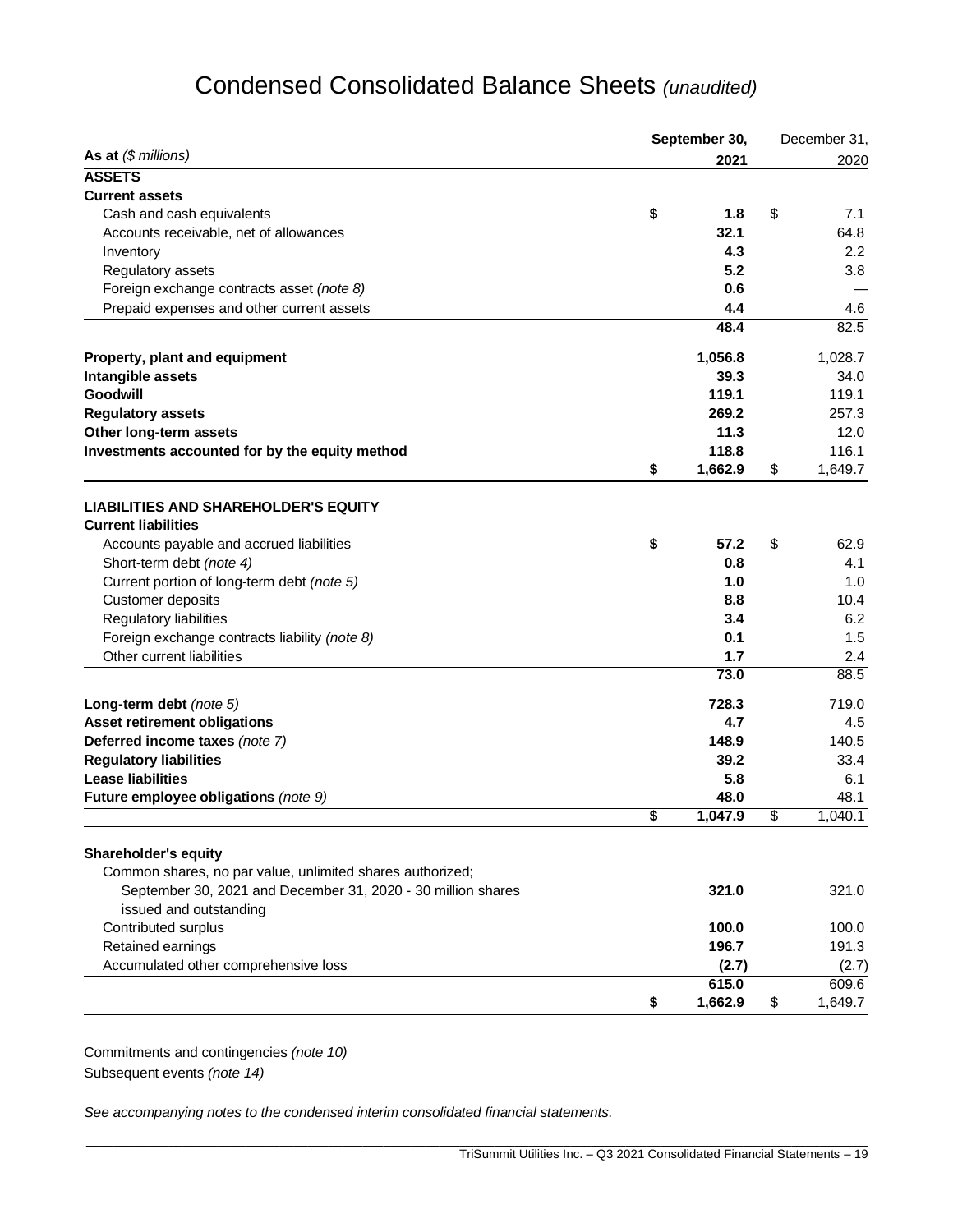| Condensed Consolidated Statements of Income (unaudited) |  |
|---------------------------------------------------------|--|
|---------------------------------------------------------|--|

|                                                               |                        |     | Three months ended | Nine months ended |        |              |  |
|---------------------------------------------------------------|------------------------|-----|--------------------|-------------------|--------|--------------|--|
|                                                               |                        |     | September 30       |                   |        | September 30 |  |
| $$$ millions)                                                 | 2021                   |     | 2020               |                   | 2021   | 2020         |  |
| <b>REVENUE</b> (note 6)                                       | \$<br>54.6             | -\$ | 48.6               | Ŝ.                | 246.3  | 223.0<br>\$  |  |
| <b>EXPENSES</b>                                               |                        |     |                    |                   |        |              |  |
| Cost of sales, exclusive of items shown separately            | 13.4                   |     | 9.6                |                   | 91.6   | 74.3         |  |
| Operating and administrative                                  | 25.3                   |     | 24.3               |                   | 79.2   | 97.2         |  |
| Accretion                                                     | 0.1                    |     |                    |                   | 0.2    | 0.1          |  |
| Depreciation and amortization                                 | 10.7                   |     | 9.9                |                   | 30.0   | 27.8         |  |
|                                                               | 49.5                   |     | 43.8               |                   | 201.0  | 199.4        |  |
| Income from equity investments                                | 4.6                    |     | 4.7                |                   | 5.6    | 4.0          |  |
| Unrealized gain (loss) on foreign exchange contracts (note 8) | 0.7                    |     | (0.4)              |                   | 2.0    |              |  |
| Other income                                                  | 0.1                    |     | 0.2                |                   | 0.3    | 0.6          |  |
| Foreign exchange loss                                         | (0.1)                  |     | (0.1)              |                   | (0.3)  | (0.1)        |  |
| <b>Operating income</b>                                       | 10.4                   |     | 9.2                |                   | 52.9   | 28.1         |  |
| Interest expense                                              |                        |     |                    |                   |        |              |  |
| Short-term debt                                               | (0.1)                  |     | (0.1)              |                   | (0.3)  | (0.4)        |  |
| Long-term debt                                                | (7.0)                  |     | (7.2)              |                   | (20.6) | (20.9)       |  |
| Income before income taxes                                    | 3.3                    |     | 1.9                |                   | 32.0   | 6.8          |  |
| Income tax expense (recovery) (note 7)                        |                        |     |                    |                   |        |              |  |
| Current                                                       | 0.4                    |     | (0.5)              |                   | 0.8    | 1.2          |  |
| Deferred                                                      | 0.5                    |     | 1.9                |                   | 1.0    | (1.7)        |  |
| Net income after taxes                                        | \$<br>2.4 <sup>°</sup> |     | 0.5                | \$                | 30.2   | 7.3<br>\$    |  |

*See accompanying notes to the condensed interim consolidated financial statements.*

# Condensed Consolidated Statements of Comprehensive Income

*(unaudited)*

|                                                 | Three months ended |                  | Nine months ended |              |  |  |
|-------------------------------------------------|--------------------|------------------|-------------------|--------------|--|--|
| $$$ millions)                                   |                    | September 30     |                   | September 30 |  |  |
|                                                 | 2021               | 2020             | 2021              | 2020         |  |  |
| Net income after taxes                          | $2.4^{\circ}$      | 0.5 <sup>5</sup> | 30.2 S            | 7.3          |  |  |
| Other comprehensive income (loss), net of taxes |                    |                  |                   |              |  |  |
| Comprehensive income, net of taxes              | $2.4^{\circ}$      | $0.5$ \$         | 30.2 S            | 7.3          |  |  |

\_\_\_\_\_\_\_\_\_\_\_\_\_\_\_\_\_\_\_\_\_\_\_\_\_\_\_\_\_\_\_\_\_\_\_\_\_\_\_\_\_\_\_\_\_\_\_\_\_\_\_\_\_\_\_\_\_\_\_\_\_\_\_\_\_\_\_\_\_\_\_\_\_\_\_\_\_\_\_\_\_\_\_\_\_\_\_\_\_\_\_\_\_\_\_\_\_\_\_\_\_\_\_\_\_\_\_\_\_\_\_\_\_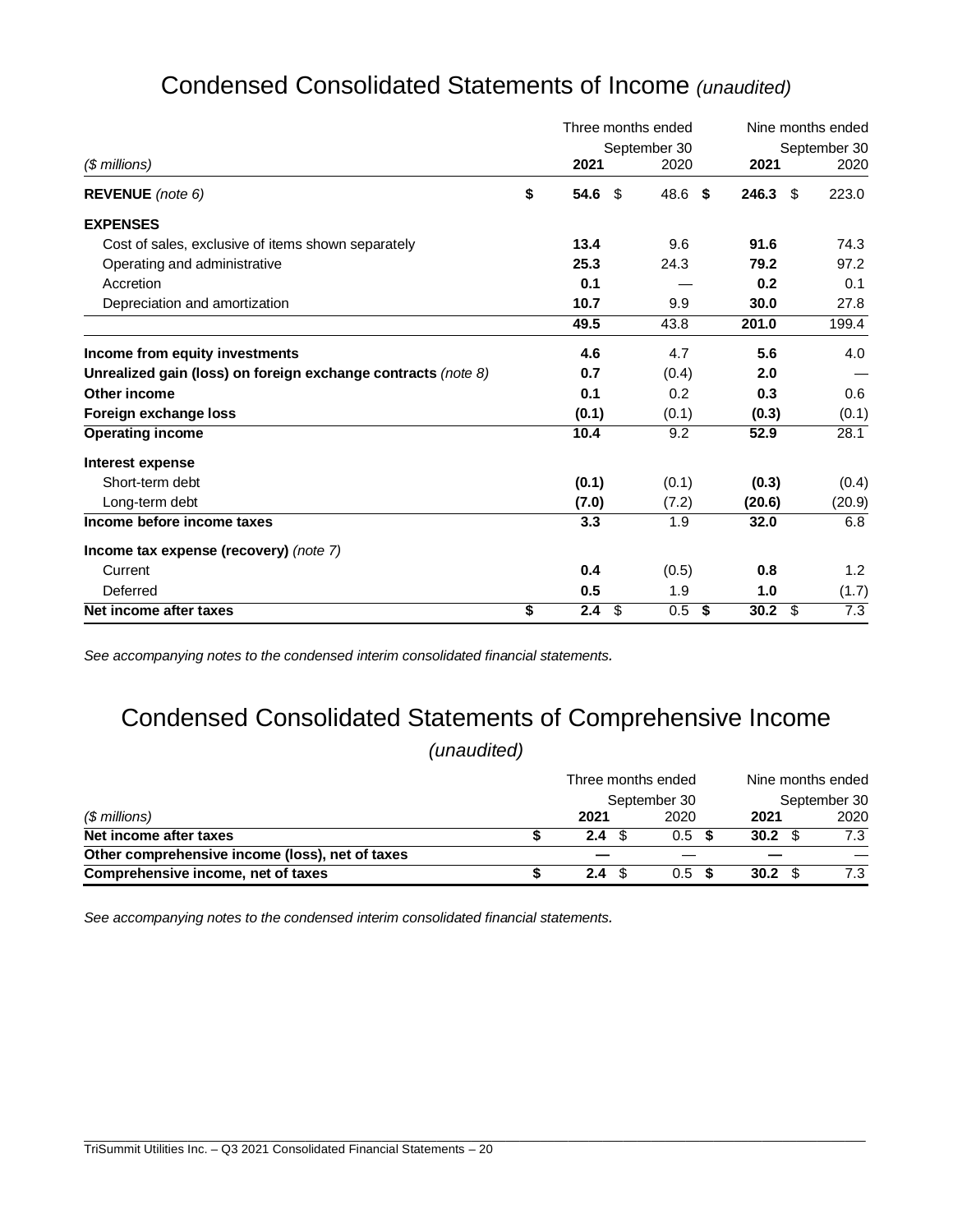# Condensed Consolidated Statements of Changes in Equity *(unaudited)*

|                                       | Three months ended |     | Nine months ended |      |            |      |              |  |
|---------------------------------------|--------------------|-----|-------------------|------|------------|------|--------------|--|
|                                       |                    |     | September 30      |      |            |      | September 30 |  |
| (\$ millions)                         | 2021               |     | 2020              |      | 2021       |      | 2020         |  |
| <b>Common shares</b>                  |                    |     |                   |      |            |      |              |  |
| Balance, beginning of period          | \$<br>321.0        | S   | 321.0             | -S   | 321.0      | S    | 321.0        |  |
| Balance, end of period                | \$<br>321.0        | \$  | 321.0             | \$   | 321.0      | \$   | 321.0        |  |
| <b>Contributed surplus</b>            |                    |     |                   |      |            |      |              |  |
| Balance, beginning of period          | \$<br>100.0        | \$  | 100.0             | - \$ | 100.0      | -\$  | 100.5        |  |
| Share option expense                  |                    |     |                   |      |            |      | 0.2          |  |
| Reclassified to share-based liability |                    |     |                   |      |            |      | (0.7)        |  |
| Balance, end of period                | \$<br>100.0        | \$  | 100.0             | \$   | 100.0      | \$   | 100.0        |  |
| <b>Retained earnings</b>              |                    |     |                   |      |            |      |              |  |
| Balance, beginning of period          | \$<br>202.6        | -\$ | $191.4$ \$        |      | 191.3      | - \$ | 200.2        |  |
| Net income after taxes                | 2.4                |     | 0.5               |      | 30.2       |      | 7.3          |  |
| Common share dividends                | (8.3)              |     | (7.8)             |      | (24.8)     |      | (23.4)       |  |
| Balance, end of period                | \$<br>196.7        | \$  | 184.1             | \$   | 196.7      | \$   | 184.1        |  |
| Accumulated other comprehensive loss  |                    |     |                   |      |            |      |              |  |
| Balance, beginning of period          | \$<br>$(2.7)$ \$   |     | $(1.1)$ \$        |      | $(2.7)$ \$ |      | (1.1)        |  |
| Other comprehensive income (loss)     |                    |     |                   |      |            |      |              |  |
| Balance, end of period                | \$<br>$(2.7)$ \$   |     | (1.1)             | \$   | (2.7)      | -\$  | (1.1)        |  |
| <b>Total shareholder's equity</b>     | \$<br>615.0        | \$  | 604.0             | \$   | 615.0      | \$   | 604.0        |  |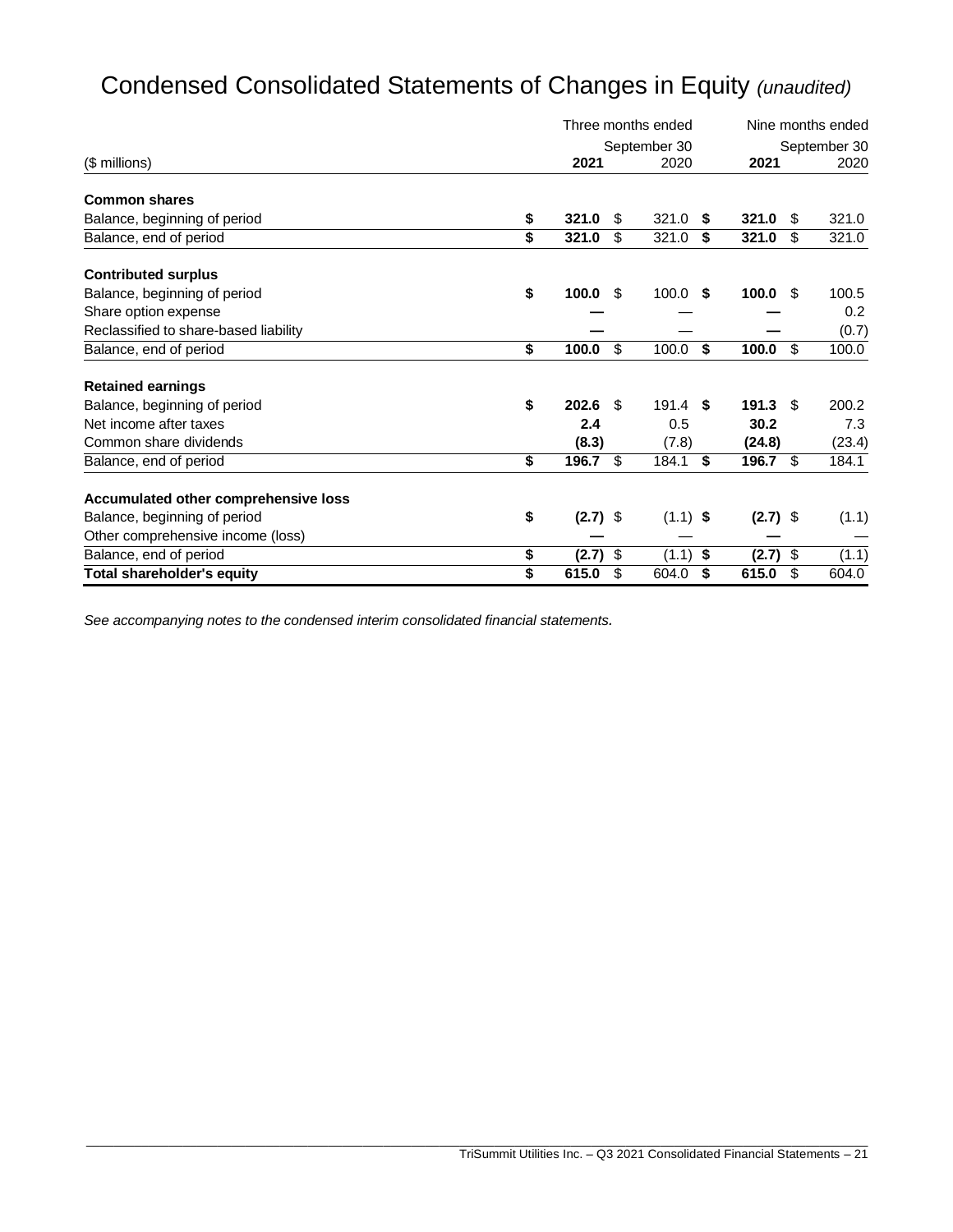| Condensed Consolidated Statements of Cash Flows (unaudited) |  |
|-------------------------------------------------------------|--|
|-------------------------------------------------------------|--|

|                                                               |                   |                         | Three months ended | Nine months ended |             |               |                  |
|---------------------------------------------------------------|-------------------|-------------------------|--------------------|-------------------|-------------|---------------|------------------|
|                                                               |                   |                         | September 30       |                   |             | September 30  |                  |
| (\$ millions)                                                 | 2021              |                         | 2020               |                   | 2021        |               | 2020             |
| Cash from (used in) operations                                |                   |                         |                    |                   |             |               |                  |
| Net income after taxes                                        | \$<br>2.4         | \$                      | 0.5                | - \$              | 30.2 $$$    |               | 7.3              |
| Items not involving cash:                                     |                   |                         |                    |                   |             |               |                  |
| Depreciation and amortization expense                         | 10.7              |                         | 9.9                |                   | 30.0        |               | 27.8             |
| Accretion expense                                             | 0.1               |                         |                    |                   | 0.2         |               | 0.1              |
| Deferred income tax expense (recovery) (note 7)               | 0.5               |                         | 1.9                |                   | 1.0         |               | (1.7)            |
| Income from equity investments                                | (4.6)             |                         | (4.7)              |                   | (5.6)       |               | (4.0)            |
| Unrealized loss (gain) on foreign exchange contracts (note 8) | (0.7)             |                         | 0.4                |                   | (2.0)       |               |                  |
| Other                                                         | (0.8)             |                         | (0.6)              |                   | (1.5)       |               | (1.0)            |
| Distributions from equity investment                          | 1.8               |                         | 1.1                |                   | 3.0         |               | 1.7              |
| Changes in operating assets and liabilities (note 11)         | 1.7               |                         | (10.6)             |                   | 19.4        |               | 11.5             |
|                                                               | \$<br>11.1        | $\overline{\mathbf{s}}$ | $(2.1)$ \$         |                   | 74.7        | \$            | 41.7             |
| <b>Investing activities</b>                                   |                   |                         |                    |                   |             |               |                  |
| Additions to property, plant and equipment                    | (24.3)            |                         | (19.1)             |                   | (52.3)      |               | (42.3)           |
| Additions to intangible assets                                | (3.0)             |                         | (3.5)              |                   | (8.3)       |               | (8.1)            |
| Proceeds from disposition of assets, net of transaction costs | 0.1               |                         | 0.2                |                   | 0.2         |               | 0.2              |
| Contributions to equity investments                           |                   |                         |                    |                   | (0.1)       |               |                  |
|                                                               | \$<br>$(27.2)$ \$ |                         | $(22.4)$ \$        |                   | $(60.5)$ \$ |               | (50.2)           |
| <b>Financing activities</b>                                   |                   |                         |                    |                   |             |               |                  |
| Repayment of short-term debt                                  | (2.7)             |                         | (2.7)              |                   | (3.4)       |               | (12.1)           |
| Net issuance (repayment) of bankers' acceptances              | 26.5              |                         | 6.0                |                   | 9.5         |               | (47.4)           |
| Issuance of long-term debt, net of debt issuance costs        |                   |                         |                    |                   |             |               | 99.1             |
| Repayment of long-term debt                                   | (0.5)             |                         | (0.5)              |                   | (0.5)       |               | (0.5)            |
| Common share dividends                                        | (8.3)             |                         | (7.8)              |                   | (24.8)      |               | (23.4)           |
| Other                                                         | (0.3)             |                         |                    |                   | (0.3)       |               |                  |
|                                                               | \$<br>14.7 $$$    |                         | $(5.0)$ \$         |                   | $(19.5)$ \$ |               | 15.7             |
| Change in cash and cash equivalents                           | (1.4)             |                         | (29.5)             |                   | (5.3)       |               | $\overline{7.2}$ |
| Cash and cash equivalents, beginning of period                | 3.2               |                         | 36.9               |                   | 7.1         |               | 0.2              |
| Cash and cash equivalents, end of period                      | \$<br>1.8         | $\sqrt{3}$              | 7.4                | \$                | 1.8         | $\sqrt[6]{3}$ | 7.4              |

\_\_\_\_\_\_\_\_\_\_\_\_\_\_\_\_\_\_\_\_\_\_\_\_\_\_\_\_\_\_\_\_\_\_\_\_\_\_\_\_\_\_\_\_\_\_\_\_\_\_\_\_\_\_\_\_\_\_\_\_\_\_\_\_\_\_\_\_\_\_\_\_\_\_\_\_\_\_\_\_\_\_\_\_\_\_\_\_\_\_\_\_\_\_\_\_\_\_\_\_\_\_\_\_\_\_\_\_\_\_\_\_\_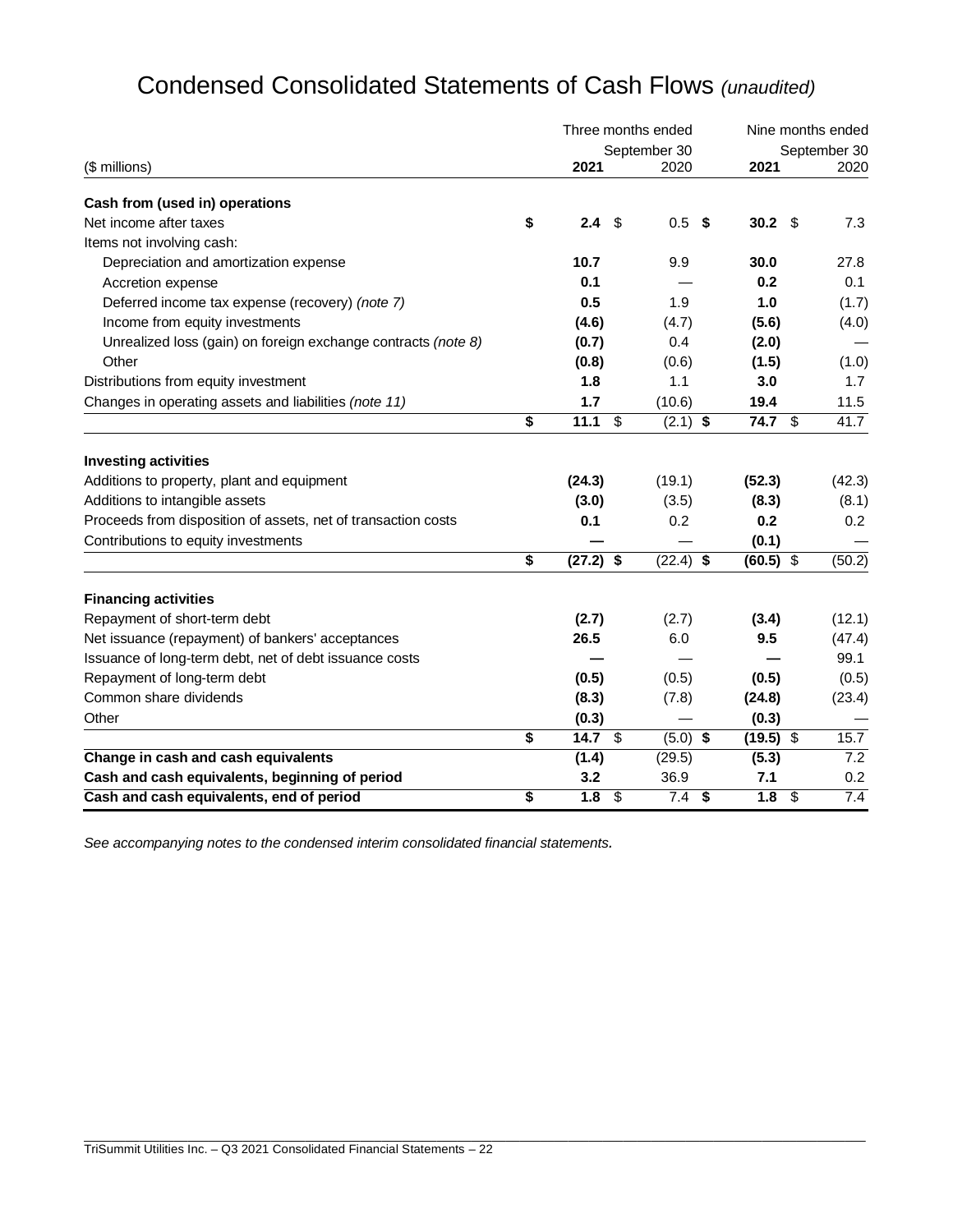# Notes to the Condensed Interim Consolidated Financial Statements

# *(unaudited)*

*(Tabular amounts and amounts in footnotes to tables are in millions of Canadian dollars, unless otherwise indicated.)*

# **1. OVERVIEW OF THE COMPANY**

TriSummit Utilities Inc. ("TSU" or the "Company") is incorporated under the Canada Business Corporations Act and its registered office and principal place of business is in Calgary, Alberta. On March 31, 2020, pursuant to a plan of arrangement (the "Arrangement"), TSU became a wholly owned subsidiary of TriSummit Cycle Inc., a company in which the Public Sector Pension Investment Board indirectly holds a majority economic interest and Alberta Teachers' Retirement Fund Board ("ATRF") indirectly holds a minority economic interest. ATRF's indirect legal ownership interest in TSU was transferred to Alberta Investment Management Corporation ("AIMCo") on February 1, 2021, and ATRF's interest in TSU is now held by AIMCo in its capacity as investment manager for the benefit of ATRF.

The Company owns rate-regulated natural gas distribution and transmission utility businesses through its operating subsidiaries Apex Utilities Inc. ("AUI") in Alberta, Pacific Northern Gas Ltd. ("PNG") and Pacific Northern Gas (N.E.) Ltd. ("PNG(N.E.)") in British Columbia and Heritage Gas Limited ("HGL") in Nova Scotia. The Company also owns the Bear Mountain Wind Park, an approximately 10 percent indirect interest in the Northwest Hydro Facilities, and a one-third equity interest in the utility that delivers natural gas to end-users in Inuvik, Northwest Territories.

## **2. BASIS OF PRESENTATION**

## **Basis of Preparation**

These consolidated financial statements have been prepared by management in accordance with United States Generally Accepted Accounting Principles ("U.S. GAAP").

Pursuant to National Instrument 52-107, "Acceptable Accounting Principles and Auditing Standards" ("NI 52-107"), U.S. GAAP reporting is permitted by Canadian securities laws for companies subject to reporting obligations under U.S. securities laws. However, given that the Company is not subject to such reporting obligations and could not therefore rely on the provisions of NI 52-107 to that effect, the Company sought and obtained exemptive relief from the securities regulators in Alberta and Ontario to permit it to prepare its financial statements in accordance with U.S. GAAP. The exemption will terminate on or after the earlier of January 1, 2024, the date upon which the Company ceases to have activities subject to rate regulation, or the effective date prescribed for the mandatory application of a standard within International Financial Reporting Standards specific to entities with activities subject to rate regulation.

In January 2021, the International Accounting Standards Board published the exposure draft *Regulatory Assets and Liabilities*, which would be applicable to entities with rate regulated activities. The effective date for mandatory application of the eventual final standard, if any, is not yet determinable and the Company continues to monitor the developments of the exposure draft and determine the potential impacts to the Company's financial statements.

## **Principles of Consolidation**

The consolidated financial statements include the accounts of the Company and its direct and indirect subsidiaries, including, without limitation: TriSummit Utility Group Inc. (formerly AltaGas Utility Group Inc.), Bear Mountain Wind Limited Partnership, TriSummit Canadian Energy Holdings Ltd. (formerly AltaGas Canadian Energy Holdings Ltd.), PNG, AUI, and HGL. The consolidated financial statements also include investments in Inuvik Gas Ltd. and Northwest Hydro Limited Partnership ("Coast LP"), which are accounted for by the equity method. Intercompany transactions and balances are eliminated. Investments in unconsolidated companies that the Company has significant influence over, but not control, are accounted for using the equity method. In addition, the Company uses the equity method of accounting for investments in limited partnership interests in which it has more than a minor interest or influence over the partnership's operating and financial policies.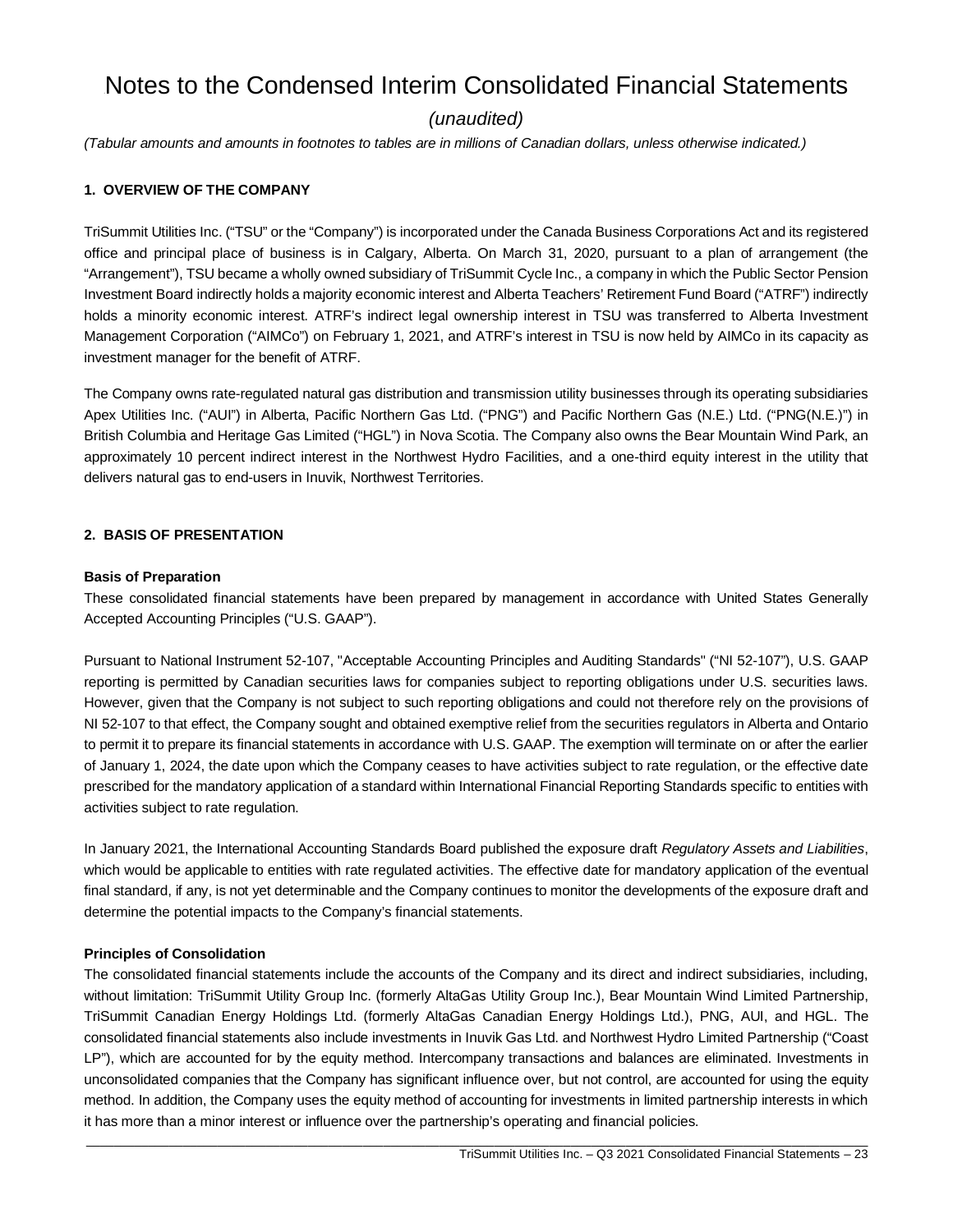## **3. SUMMARY OF SIGNIFICANT ACCOUNTING POLICIES**

### **USE OF ESTIMATES AND MEASUREMENT UNCERTAINTY**

The preparation of consolidated financial statements in accordance with U.S. GAAP requires management to make estimates and assumptions that affect the reported amounts of assets and liabilities and the reported amounts of revenue and expenses during the period. Key areas where management has made complex or subjective judgments, when matters are inherently uncertain, include but are not limited to: revenue recognition, credit loss estimates, depreciation and amortization rates, determination of the classification, term and discount rate for leases, fair value of asset retirement obligations, fair value of property, plant and equipment and goodwill for impairment assessments, fair value of financial instruments, provisions for income taxes, assumptions used to measure employee future benefits, provisions for contingencies, and carrying value of regulatory assets and liabilities. Certain estimates are necessary for the regulatory environment in which the Company operates, which often require amounts to be recorded at estimated values until these amounts are finalized pursuant to regulatory decisions or other regulatory proceedings. By their nature, these estimates are subject to measurement uncertainty and may impact the consolidated financial statements of future periods.

## **SIGNIFICANT ACCOUNTING POLICIES**

Except as noted below, these condensed interim consolidated financial statements have been prepared following the same accounting policies and methods as those used in preparing the Company's 2020 annual audited consolidated financial statements.

## **ADOPTION OF NEW ACCOUNTING STANDARDS**

Effective January 2021, the Company adopted the following Financial Accounting Standards Board ("FASB") issued Accounting Standards Updates ("ASU"):

- ASU No. 2019-12 "Income Taxes Simplifying the Accounting for Income Taxes". The amendment in this ASU removes certain exceptions and provides some simplifications in accounting for income taxes. The adoption of this ASU did not have a material impact on the Company's consolidated financial statements; and
- ASU No. 2020-01 "Investments Equity Securities (Topic 321), Investments Equity Method and Joint Ventures (Topic 323) and Derivatives and Hedging (Topic 815) – Clarifying the Interactions between Topic 321, Topic 323, and Topic 815". The amendment in this ASU provides guidance for accounting for certain equity securities when the equity method of accounting is applied or discontinued and for forward contracts and purchased options on certain securities. The adoption of this ASU did not have a material impact on the Company's consolidated financial statements.

### **FUTURE CHANGES IN ACCOUNTING PRINCIPLES**

In June 2016, FASB issued ASU No. 2016-13 "Financial Instruments – Credit Losses: Measurement of Credit Losses on Financial Instruments". The amendments in this ASU replace the current "incurred loss" impairment methodology with an "expected loss" model for financial assets measured at amortized cost. In November 2019, FASB issued ASU No. 2019-10 "Financial Instruments – Credit Losses (Topic 326), Derivatives and Hedging (Topic 815) and Leases (Topic 842): Effective Dates" which deferred the effective date of ASU No. 2016-13 to January 1, 2023. Early adoption is permitted. The Company is currently completing its assessment of the impact of these ASUs on its consolidated financial statements.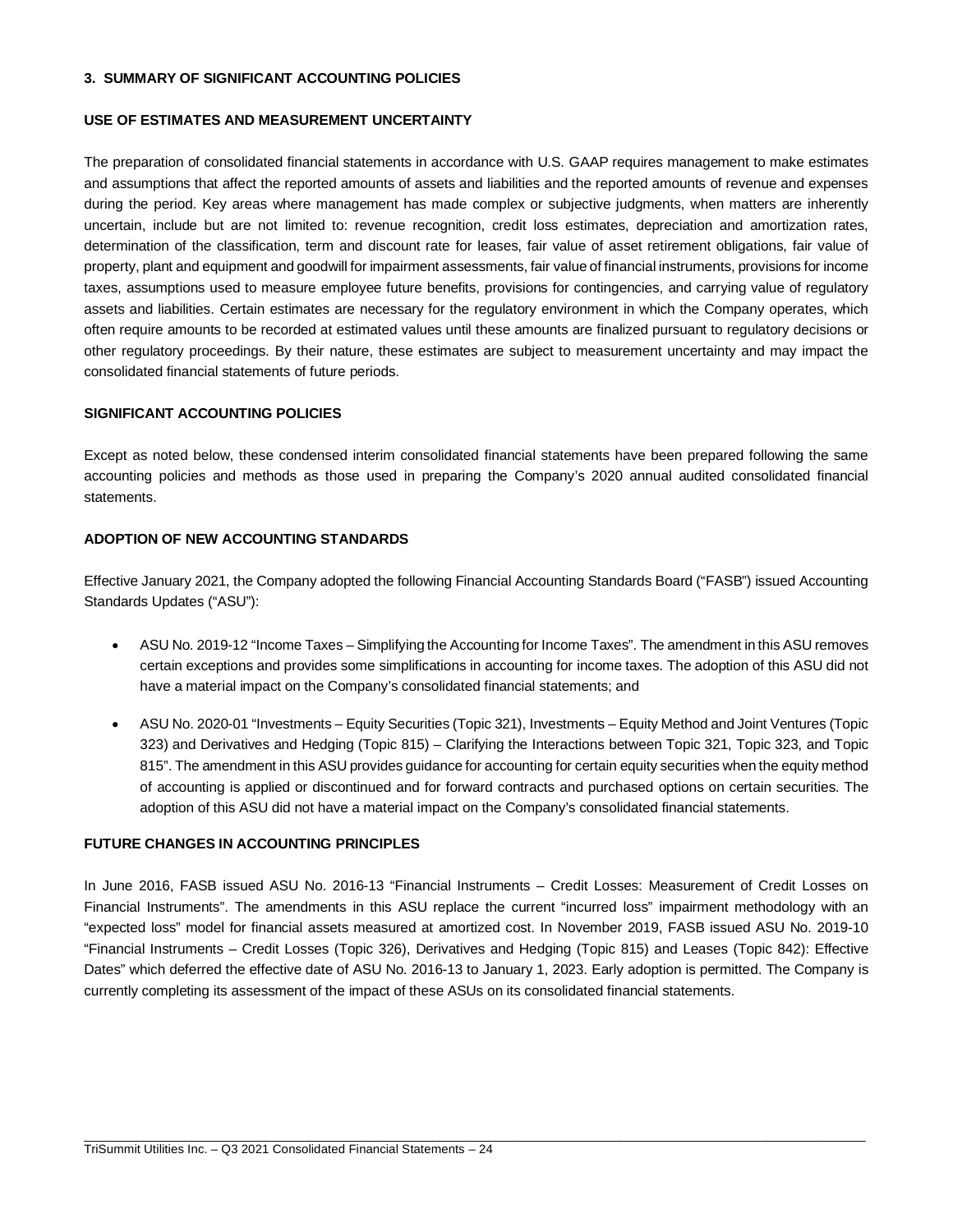## **4. SHORT-TERM DEBT**

As at September 30, 2021, the Company held a \$35.0 million (December 31, 2020 - \$35.0 million) revolving operating credit facility with a Canadian chartered bank. Borrowings under this facility are due on demand. Draws on this facility are by way of overdraft, Canadian prime rate loans, U.S. base-rate loans, letters of credit, bankers' acceptances and LIBOR loans. As at September 30, 2021, outstanding overdraft under this facility were \$nil (December 31, 2020 - \$nil). Letters of credit outstanding under this facility as at September 30, 2021 were \$3.4 million (December 31, 2020 - \$3.8 million).

As at September 30, 2021, the Company held a \$25.0 million (December 31, 2020 - \$25.0 million) bank operating facility which is available for PNG's working capital purposes and matures on November 4, 2022. Draws on this facility are by way of primerate advances, bankers' acceptances or letters of credit at the bank's prime rate or for a fee. As at September 30, 2021, primerate advances under the operating facility were \$0.8 million (December 31, 2020 - \$4.1 million). Letters of credit outstanding under this facility as at September 30, 2021 were \$5.1 million (December 31, 2020 - \$4.7 million).

## **5. LONG-TERM DEBT**

|                                                                  |               | September 30, December 31, |     |       |
|------------------------------------------------------------------|---------------|----------------------------|-----|-------|
| As at                                                            | Maturity date | 2021                       |     | 2020  |
| Credit facilities                                                |               |                            |     |       |
| \$200 million unsecured revolving credit facility <sup>(a)</sup> | 16-Jul-2025   | $33.5$ \$<br>S             |     | 24.0  |
| \$25 million PNG committed credit facility <sup>(b)</sup>        | 4-May-2023    | 25.0                       |     | 25.0  |
| Debenture notes                                                  |               |                            |     |       |
| PNG 2025 series debenture - $9.30$ percent <sup>(c)</sup>        | 18-Jul-2025   | 11.0                       |     | 11.5  |
| PNG 2027 series debenture - 6.90 percent <sup>(c)</sup>          | 2-Dec-2027    | 12.5                       |     | 12.5  |
| Medium term notes                                                |               |                            |     |       |
| \$300 million senior unsecured - 4.26 percent                    | 5-Dec-2028    | 300.0                      |     | 300.0 |
| \$250 million senior unsecured - 3.15 percent                    | 6-Apr-2026    | 250.0                      |     | 250.0 |
| \$100 million senior unsecured - 3.13 percent                    | 7-Apr-2027    | 100.0                      |     | 100.0 |
| Finance lease liabilities                                        |               | 0.4                        |     | 0.4   |
|                                                                  |               | \$<br>732.4                | \$  | 723.4 |
| Less debt issuance costs and discount                            |               | (3.1)                      |     | (3.4) |
|                                                                  |               | \$<br>729.3                | -\$ | 720.0 |
| Less current portion                                             |               | (1.0)                      |     | (1.0) |
|                                                                  |               | \$<br>728.3                | \$. | 719.0 |

*(a) Borrowings on the credit facility can be by way of Canadian prime rate-based loans, U.S. base rate loans, bankers' acceptances and LIBOR loans.*

*(b) Borrowings on the credit facility can be by way of Canadian prime rate-based loans and bankers' acceptances.*

*(c) Collateral for the Secured Debentures consists of a specific first mortgage on substantially all of PNG's PP&E and gas purchase and gas sales contracts, and a first floating charge on other property, assets and undertakings.*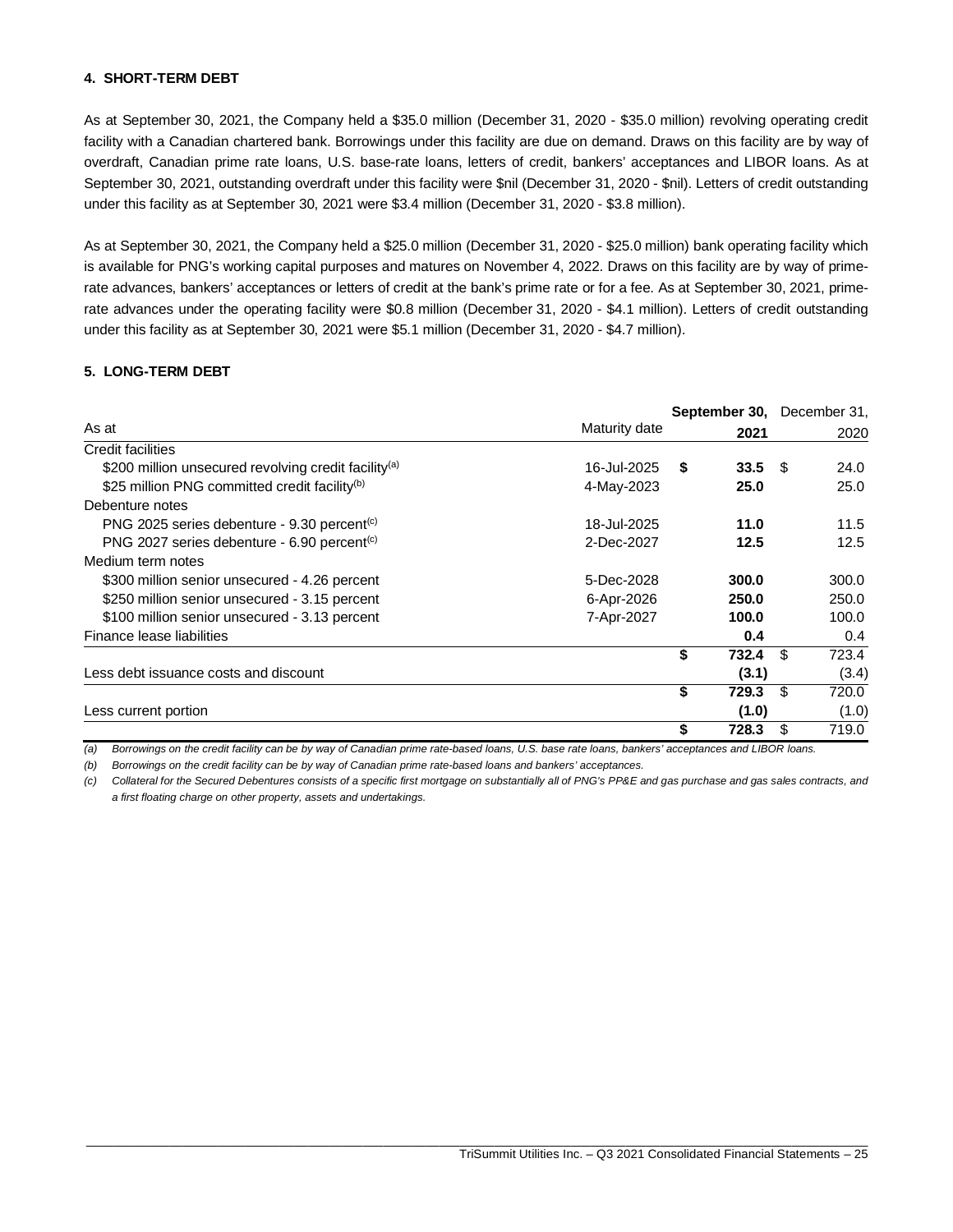## **6. REVENUE**

The following table disaggregates revenue by major sources:

|                                                          |               |                  |                        |      | Three months ended September 30, 2021 |       |
|----------------------------------------------------------|---------------|------------------|------------------------|------|---------------------------------------|-------|
|                                                          |               | Renewable        |                        |      |                                       |       |
|                                                          | <b>Energy</b> |                  | <b>Utilities</b>       |      | Corporate                             | Total |
| Revenue from contracts with customers                    |               |                  |                        |      |                                       |       |
| Gas sales and transportation services                    | \$            | — \$             | 42.5 <sup>5</sup>      |      | — \$                                  | 42.5  |
| Other                                                    |               |                  | 0.5                    |      |                                       | 0.5   |
| Total revenue from contracts with customers              | \$            |                  | 43.0 <sup>5</sup><br>S |      |                                       | 43.0  |
| Other sources of revenue                                 |               |                  |                        |      |                                       |       |
| Revenue from alternative revenue programs <sup>(a)</sup> | \$            | — s              | 6.4 <sup>5</sup>       |      |                                       | 6.4   |
| Leasing revenue <sup>(b)</sup>                           | \$            | 4.6 <sup>5</sup> | $-s$                   |      | $\overline{\phantom{0}}$              | 4.6   |
| Other                                                    |               |                  | 0.6                    |      |                                       | 0.6   |
| Total revenue from other sources                         | \$            | 4.6 <sup>5</sup> | 7.0                    | - \$ | S                                     | 11.6  |
| <b>Total revenue</b>                                     | \$            | 4.6              | 50.0                   |      |                                       | 54.6  |

*(a) A large portion of revenue generated from the Utilities segment is subject to rate regulation and accordingly there are circumstances where the revenue recognized is mandated by the applicable regulators in accordance with ASC 980.*

*(b) Relates to power sold to BC Hydro under the power purchase agreement for the Bear Mountain Wind Park, which is accounted for as an operating lease. The lease revenue earned are from variable lease payments which are recorded when actual electricity is generated and delivered.*

|                                                          | Nine months ended September 30, 2021 |                       |                    |           |                          |       |  |  |  |
|----------------------------------------------------------|--------------------------------------|-----------------------|--------------------|-----------|--------------------------|-------|--|--|--|
|                                                          |                                      | Renewable             |                    |           |                          |       |  |  |  |
|                                                          |                                      | <b>Energy</b>         | <b>Utilities</b>   | Corporate |                          | Total |  |  |  |
| Revenue from contracts with customers                    |                                      |                       |                    |           |                          |       |  |  |  |
| Gas sales and transportation services                    | \$                                   | $-s$                  | $226.8$ \$         |           | -S                       | 226.8 |  |  |  |
| Other                                                    |                                      |                       | 1.4                |           |                          | 1.4   |  |  |  |
| Total revenue from contracts with customers              | \$                                   | S                     | 228.2 <sup>5</sup> |           | S                        | 228.2 |  |  |  |
| Other sources of revenue                                 |                                      |                       |                    |           |                          |       |  |  |  |
| Revenue from alternative revenue programs <sup>(a)</sup> | \$                                   | \$<br>$\qquad \qquad$ | 2.2 <sup>5</sup>   |           | - \$                     | 2.2   |  |  |  |
| Leasing revenue <sup>(b)</sup>                           |                                      | 14.1                  |                    |           |                          | 14.1  |  |  |  |
| Other                                                    |                                      |                       | 1.8                |           |                          | 1.8   |  |  |  |
| Total revenue from other sources                         | \$                                   | S<br>14.1             | 4.0                | -S        | $\overline{\phantom{0}}$ | 18.1  |  |  |  |
| <b>Total revenue</b>                                     | S                                    | 14.1                  | 232.2              |           | $\overline{\phantom{0}}$ | 246.3 |  |  |  |

*(a) A large portion of revenue generated from the Utilities segment is subject to rate regulation and accordingly there are circumstances where the revenue recognized is mandated by the applicable regulators in accordance with ASC 980.*

*(b) Relates to power sold to BC Hydro under the power purchase agreement for the Bear Mountain Wind Park, which is accounted for as an operating lease. The lease revenue earned are from variable lease payments which are recorded when actual electricity is generated and delivered.*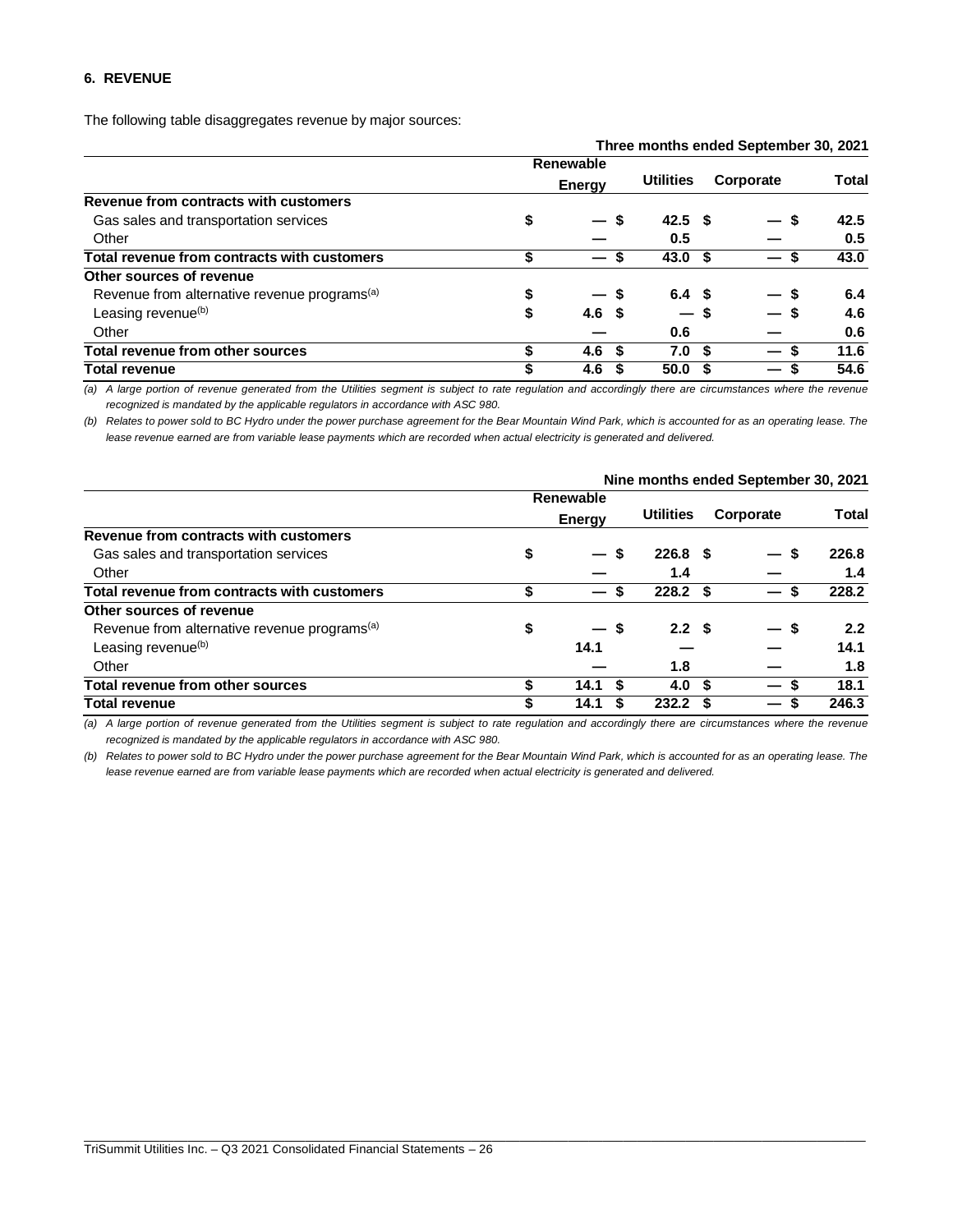Three months ended September 30, 2020

|                                               | Renewable |                                                 |                          |     |           |       |
|-----------------------------------------------|-----------|-------------------------------------------------|--------------------------|-----|-----------|-------|
|                                               | Energy    |                                                 | Utilities                |     | Corporate | Total |
| Revenue from contracts with customers         |           |                                                 |                          |     |           |       |
| Gas sales and transportation services         | \$        | \$<br>$\qquad \qquad \overline{\qquad \qquad }$ | 37.8 <sup>°</sup>        |     | \$        | 37.8  |
| Other                                         |           |                                                 | 0.5                      |     |           | 0.5   |
| Total revenue from contracts with customers   | \$        | S                                               | $38.3 \text{ } $$        |     | S         | 38.3  |
| Other sources of revenue                      |           |                                                 |                          |     |           |       |
| Revenue from alternative revenue programs (a) | \$        | - \$                                            | $5.5\;$ \$               |     |           | 5.5   |
| Leasing revenue <sup>(b)</sup>                | \$        | $4.1 \text{ } $$                                | $\overline{\phantom{0}}$ | \$  |           | 4.1   |
| Other                                         |           |                                                 | 0.7                      |     |           | 0.7   |
| Total revenue from other sources              | \$        | \$<br>4.1                                       | 6.2                      | -\$ | \$        | 10.3  |
| Total revenue                                 | \$        | S<br>4.1                                        | 44.5                     | S   | S<br>—    | 48.6  |

*(a) A large portion of revenue generated from the Utilities segment is subject to rate regulation and accordingly there are circumstances where the revenue recognized is mandated by the applicable regulators in accordance with ASC 980.*

*(b) Relates to power sold to BC Hydro under the power purchase agreement for the Bear Mountain Wind Park, which is accounted for as an operating lease. The lease revenue earned are from variable lease payments which are recorded when actual electricity is generated and delivered.*

|                                                          | Renewable |                          |     |                  |     |           |       |
|----------------------------------------------------------|-----------|--------------------------|-----|------------------|-----|-----------|-------|
|                                                          |           | Energy                   |     | <b>Utilities</b> |     | Corporate | Total |
| Revenue from contracts with customers                    |           |                          |     |                  |     |           |       |
| Gas sales and transportation services                    | \$        | $\overline{\phantom{0}}$ | \$  | 207.2 \$         |     | \$        | 207.2 |
| Other                                                    |           |                          |     | 1.2              |     |           | 1.2   |
| Total revenue from contracts with customers              | \$        |                          |     | 208.4            | -S  | S         | 208.4 |
| Other sources of revenue                                 |           |                          |     |                  |     |           |       |
| Revenue from alternative revenue programs <sup>(a)</sup> | \$        | $-$ \$                   |     | $(0.2)$ \$       |     | - \$      | (0.2) |
| Leasing revenue <sup>(b)</sup>                           |           | 12.9                     |     |                  |     |           | 12.9  |
| Other                                                    |           |                          |     | 1.9              |     |           | 1.9   |
| Total revenue from other sources                         | \$        | 12.9                     | \$. | 1.7              | \$. | S         | 14.6  |
| Total revenue                                            | \$        | 12.9                     |     | 210.1            |     | S         | 223.0 |

Nine months ended September 30, 2020

*(a) A large portion of revenue generated from the Utilities segment is subject to rate regulation and accordingly there are circumstances where the revenue recognized is mandated by the applicable regulators in accordance with ASC 980.*

*(b) Relates to power sold to BC Hydro under the power purchase agreement for the Bear Mountain Wind Park, which is accounted for as an operating lease. The lease revenue earned are from variable lease payments which are recorded when actual electricity is generated and delivered.*

Accounts receivable as at September 30, 2021 include unbilled receivables of \$10.9 million (December 31, 2020 - \$30.6 million) related to gas sales and transportation services rendered to customers but not billed at period end.

## **Transaction price allocated to the remaining obligations**

The following table includes estimated revenue expected to be recognized in the future related to performance obligations that are unsatisfied as at September 30, 2021:

|                                       | Remainder         |                    |        |        |      |                         |              |
|---------------------------------------|-------------------|--------------------|--------|--------|------|-------------------------|--------------|
|                                       | of 2021           | 2022               | 2023   | 2024   | 2025 | >2025                   | <b>Total</b> |
| Gas sales and transportation services | $3.1 \text{ }$ \$ | $11.3 \text{ }$ \$ | 8.7 \$ | 4.2 \$ |      | $1.8$ \$ $11.7$ \$ 40.8 |              |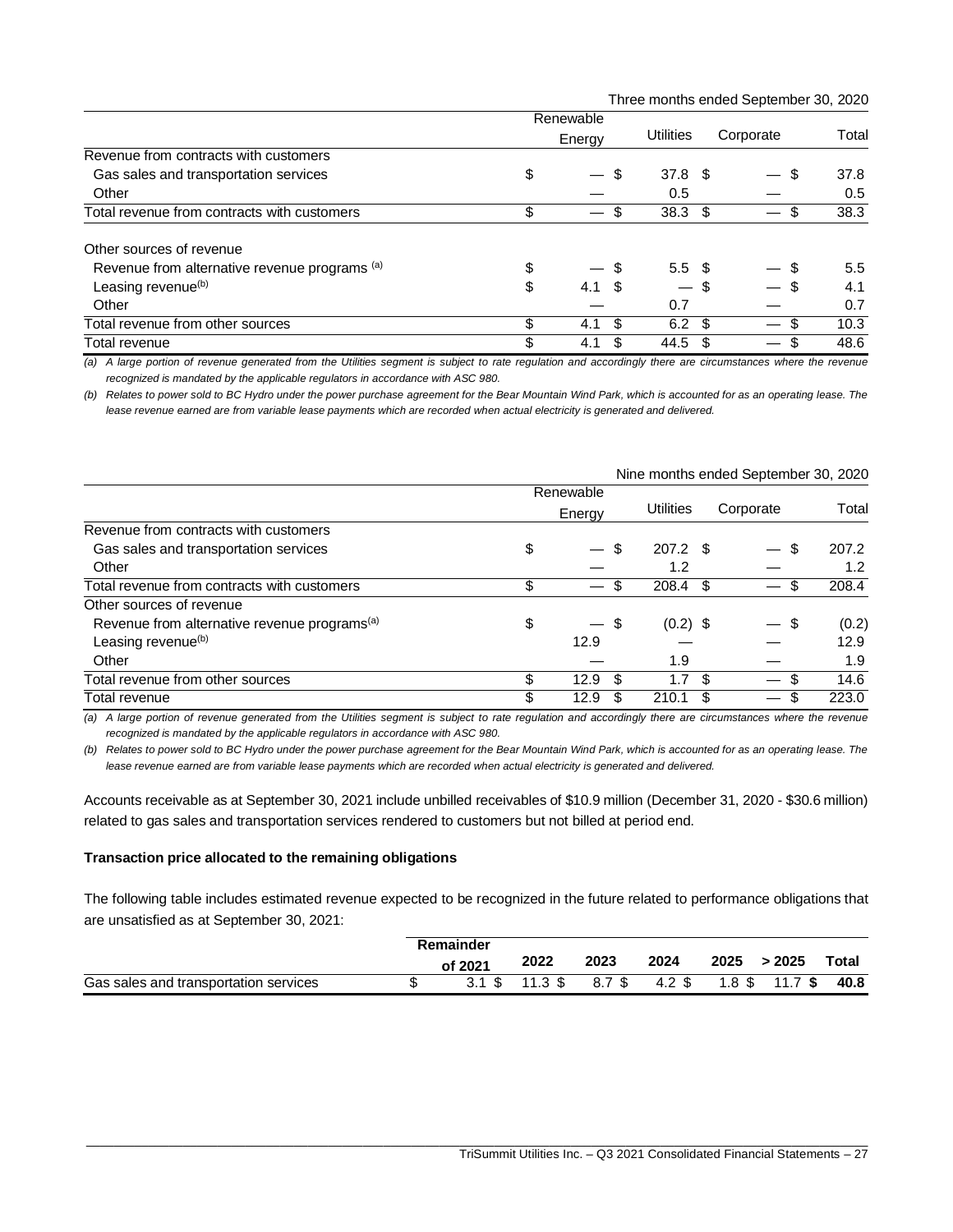The Company applies the practical expedient available under ASC 606 and does not disclose information about the remaining performance obligations for (i) contracts with an original expected length of one year or less, (ii) contracts for which revenue is recognized at the amount to which the Company has the right to invoice for performance completed, and (iii) contracts with variable consideration that is allocated entirely to a wholly unsatisfied performance obligation or to a wholly unsatisfied promise to transfer a distinct good or service that forms part of a single performance obligation. In addition, the table above does not include any estimated amounts of variable consideration that are constrained. The majority of gas sales and transportation service contracts contain variable consideration whereby uncertainty related to the associated variable consideration will be resolved (usually on a daily basis) as gas is delivered or as service is provided.

# **7. INCOME TAXES**

For the three and nine months ended September 30, 2021, the Company recognized an income tax expense of \$0.9 million and \$1.8 million, respectively (three and nine months ended September 30, 2020 – income tax expense of \$1.4 million and income tax recovery of \$0.5 million, respectively). The decrease in income tax expense for the three months ended September 30, 2021 was mainly due to higher capital cost allowance deductions. The increase in income tax expense for the nine months ended September 30, 2021 was mainly due to higher taxable income as a result of the absence of transaction costs incurred in respect of the Arrangement in 2020, partially offset by higher capital cost allowance deductions.

## **8. FINANCIAL INSTRUMENTS AND FINANCIAL RISK MANAGEMENT**

The Company's financial instruments consist of accounts receivable, foreign exchange contracts, accounts payable and accrued liabilities, short-term debt, current portion of long-term debt, and long-term debt.

## **Fair Value Hierarchy**

The Company categorizes its financial assets and financial liabilities into one of three levels based on fair value measurements and inputs used to determine the fair value.

*Level 1* - fair values are based on unadjusted quoted prices in active markets for identical assets or liabilities. Fair values are based on direct observations of transactions involving the same assets or liabilities and no assumptions are used.

*Level 2* - fair values are determined based on valuation models and techniques where inputs other than quoted prices included within level 1 are observable for the asset or liability either directly or indirectly. The Company uses derivative instruments to manage fluctuations in foreign exchange rates. The Company estimates forward prices based on published sources.

*Level 3* - fair values are based on inputs for the asset or liability that are not based on observable market data. The Company uses valuation techniques when observable market data is not available.

*Accounts receivable, accounts payable and accrued liabilities, and short-term debt* - the carrying amounts approximate fair value because of the short maturity of these instruments.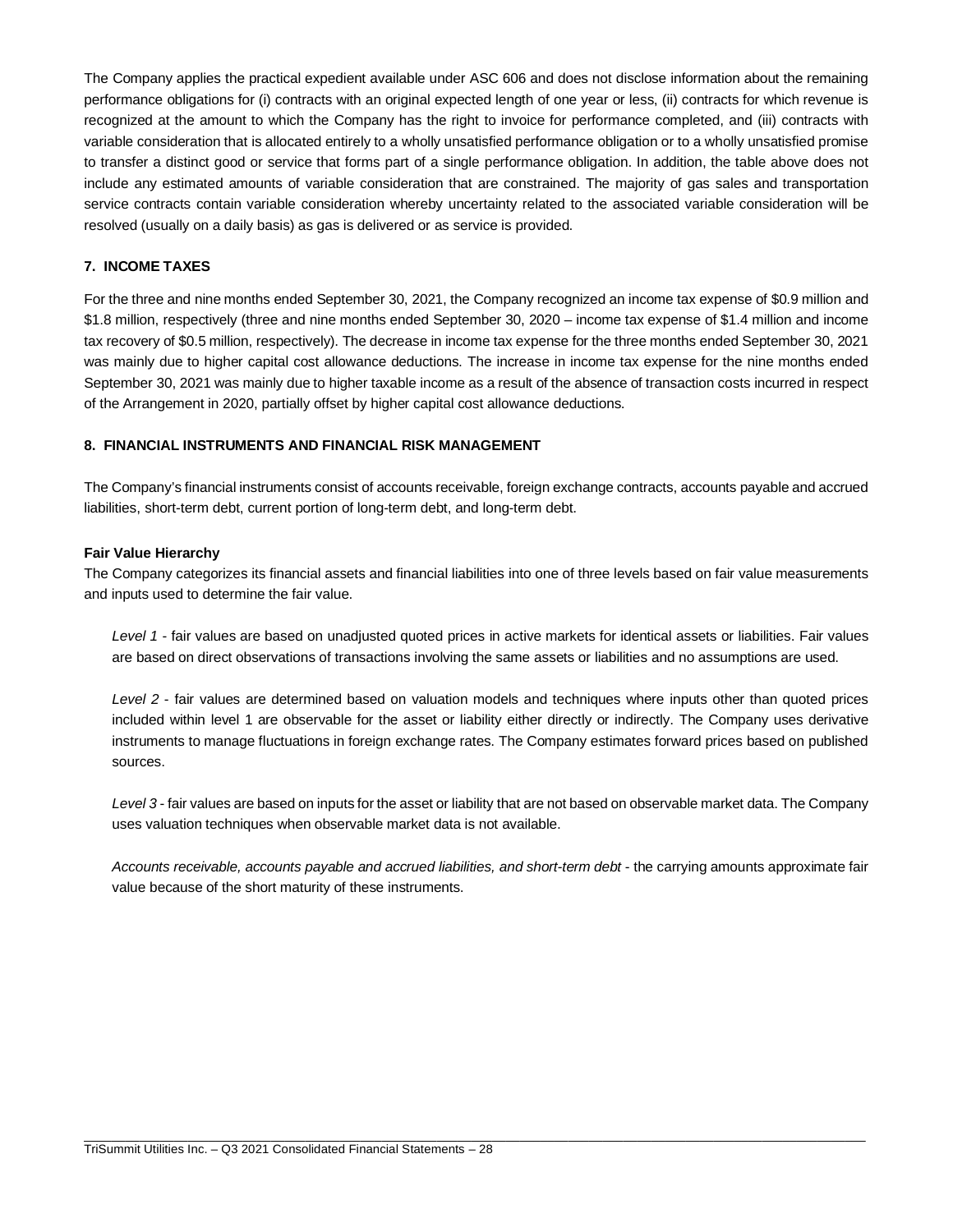|                                                  |    |                   |  |                                |                  |                          | <b>OCPICITINGL ON LULL</b> |         |                   |
|--------------------------------------------------|----|-------------------|--|--------------------------------|------------------|--------------------------|----------------------------|---------|-------------------|
|                                                  |    | Carrying          |  |                                |                  |                          | <b>Total</b>               |         |                   |
|                                                  |    | Amount            |  | Level 1                        |                  |                          | Level 2                    | Level 3 | <b>Fair Value</b> |
| <b>Financial assets</b>                          |    |                   |  |                                |                  |                          |                            |         |                   |
| Fair value through net income                    |    |                   |  |                                |                  |                          |                            |         |                   |
| Foreign exchange contracts asset                 | \$ | 0.6 <sup>5</sup>  |  | — s                            | 0.6 <sup>5</sup> | — \$                     | 0.6                        |         |                   |
|                                                  | \$ | 0.6 <sup>5</sup>  |  | $\overline{\phantom{0}}$       | 0.6 <sup>5</sup> |                          | 0.6                        |         |                   |
| <b>Financial liabilities</b>                     |    |                   |  |                                |                  |                          |                            |         |                   |
| Fair value through net income                    |    |                   |  |                                |                  |                          |                            |         |                   |
| Foreign exchange contracts liability             | \$ | $0.1 \text{ }$ \$ |  | $-$ \$                         | 0.1 <sup>5</sup> | — \$                     | 0.1                        |         |                   |
| Amortized cost                                   |    |                   |  |                                |                  |                          |                            |         |                   |
| Current portion of long-term debt <sup>(a)</sup> | \$ | 1.0 <sup>5</sup>  |  | — s                            | 1.0 <sup>5</sup> | — \$                     | 1.0                        |         |                   |
| Long-term debt <sup>(a)</sup>                    |    | 731.4             |  |                                | 795.5            |                          | 795.5                      |         |                   |
|                                                  | \$ | $732.5$ \$        |  | S.<br>$\overline{\phantom{0}}$ | 796.6 \$         | $\overline{\phantom{0}}$ | 796.6<br>- \$              |         |                   |

**September 30, 2021**

*(a) Excludes deferred financing costs and debt discount.*

|                                      |     |                  |                 |                  |                                 | December 31, 2020 |
|--------------------------------------|-----|------------------|-----------------|------------------|---------------------------------|-------------------|
|                                      |     | Carrying         |                 |                  |                                 | Total             |
|                                      |     | Amount           | Level 1         | Level 2          | Level 3                         | Fair Value        |
| <b>Financial liabilities</b>         |     |                  |                 |                  |                                 |                   |
| Fair value through net income        |     |                  |                 |                  |                                 |                   |
| Foreign exchange contracts liability | \$  | 1.5 <sup>5</sup> | $-$ \$          | 1.5 <sup>5</sup> | — \$                            | $1.5^{\circ}$     |
| Amortized cost                       |     |                  |                 |                  |                                 |                   |
| Current portion of long-term debt(a) | \$  | 1.0 <sup>5</sup> | $-$ \$          | 1.0 <sup>5</sup> | -\$                             | 1.0               |
| Long-term debt <sup>(a)</sup>        |     | 722.4            |                 | 821.5            |                                 | 821.5             |
|                                      | \$. | 724.9 \$         | $\qquad \qquad$ | 824.0 \$         | \$.<br>$\overline{\phantom{0}}$ | 824.0             |

*(a) Excludes deferred financing costs and debt discount.*

## **Risks Associated with Financial Instruments**

The following is an update to the Company's risks associated with financial instruments from those disclosed in the Company's 2020 annual audited consolidated financial statements.

# **Credit and Liquidity Risks**

The Company is continuing to monitor and adhere to guidance provided by the provincial governments and public health officials related to the novel coronavirus of 2019 ("COVID-19"). The Company continues to prioritize providing safe and reliable services to customers while ensuring the health and safety of its employees and the community. In response to COVID-19, both the Alberta Utilities Commission ("AUC") and British Columbia Utilities Commission ("BCUC") announced payment deferral programs in 2020.

In March 2020, the Government of Alberta announced a program for Albertans who were experiencing financial hardship directly related to the COVID-19 pandemic. The program allowed customers to defer payments of electricity and natural gas bills from March 18, 2020 until June 18, 2020 without any late fees or added interest payments. In addition, no Albertans could be disconnected from these services or see their services reduced during this period due to non-payment. Albertans who were enrolled in the bill deferral program were required to repay the deferred amount by June 18, 2021. On May 28, 2020, the AUC approved AUI's application to establish deferral accounts for the purposes of administering deferred payments under the Utility Payment Deferral Program Act (Alberta). As at June 18, 2021, AUI had approximately \$0.4 million outstanding under these deferral accounts and an application for AUI's Utility Payment Deferral Program rate rider was submitted to the AUC on July 16, 2021. On August 18, 2021, the AUC approved AUI's application for Utility Payment Deferral Program balances to be included within a natural gas rate rider to be collected from all Alberta natural gas customers commencing November 1, 2021.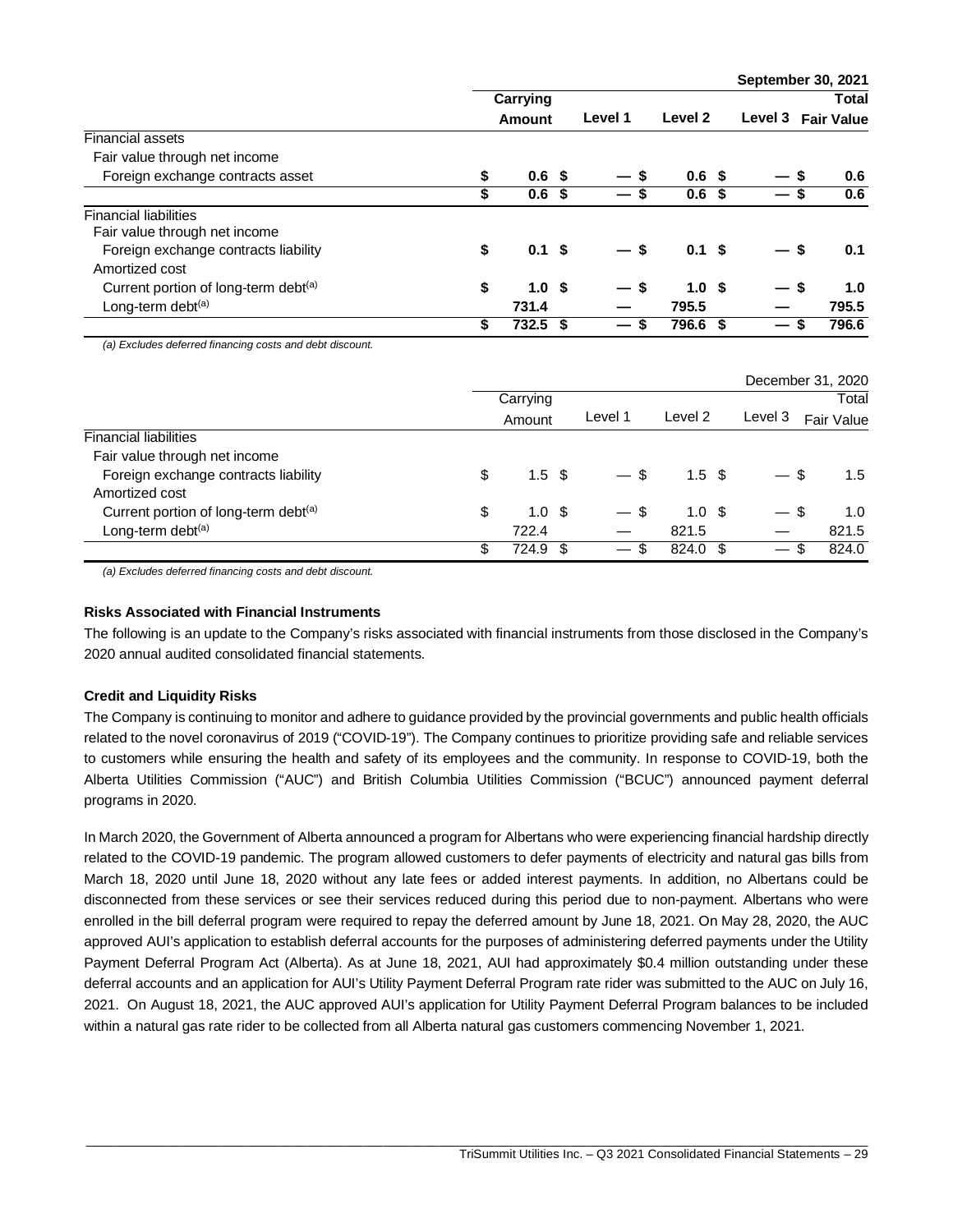On June 10, 2020, the BCUC approved PNG's application to offer a bill payment deferral program between April 17, 2020 and June 30, 2020 to residential and small commercial customers that have experienced a loss of income or revenue as a result of the COVID-19 pandemic. The BCUC also granted approval for PNG to establish deferral accounts to capture unplanned costs incurred and cost savings as a result of the COVID-19 pandemic and to capture bad debts that may be incurred specifically as a result of the impact of COVID-19. PNG expects to apply for the amortization of the COVID-19 deferral accounts in future revenue requirement applications. As at September 30, 2021, \$1.7 million of net cost savings have been identified and deferred as regulatory liabilities.

The Company is continuing to monitor customer accounts and while the Company has resumed normal collection activities, it is also continuing to work with customers impacted by COVID-19 on payment arrangements. While the COVID-19 pandemic did not significantly impact the carrying value of accounts receivable and the liquidity position of the Company as at September 30, 2021, given the unprecedented and changing developments surrounding the COVID-19 pandemic, it is not possible to reliably estimate the impact of the COVID-19 pandemic on the financial results and condition of the Company in future periods. As at September 30, 2021, the Company has approximately \$219.0 million of cash balances and available credit facilities. The Company is continuing to monitor the potential impact of the pandemic on ongoing operations and associated financial implications.

# **Foreign Exchange Risk**

A vast majority of HGL's natural gas supply costs are denominated in U.S. dollars. Although all natural gas procurement costs, including any realized foreign exchange gains or losses are passed through to its customers, the Company has entered into foreign exchange forward contracts to manage the risk of fluctuations in gas costs for customers as a result of changes in foreign exchange rates. In addition, the Company has entered into foreign exchange forward contracts to manage the foreign exchange risk from certain commitments denominated in U.S. dollars. As at September 30, 2021, the Company had outstanding foreign exchange forward contracts for US\$18.6 million at an average rate of \$1.24 Canadian per U.S. dollar. As at December 31, 2020, the Company had outstanding foreign exchange forward contracts for US\$20.1 million at an average rate of \$1.35 Canadian per U.S. dollar.

# **9. PENSION PLANS AND RETIREE BENEFITS**

The costs of the defined benefit and post-retirement benefit plans are based on management's estimate of the future rate of return on the fair value of pension plan assets, salary escalations, mortality rates and other factors affecting the payment of future benefits.

The net pension expense by plan for the period was as follows:

|                                                 |  | Post-            |  |                  |              |
|-------------------------------------------------|--|------------------|--|------------------|--------------|
|                                                 |  | <b>Defined</b>   |  | Retirement       |              |
| Three months ended September 30, 2021           |  | <b>Benefit</b>   |  | <b>Benefits</b>  | <b>Total</b> |
| Current service cost <sup>(a)</sup>             |  | 2.2              |  | 0.2 <sup>5</sup> | 2.4          |
| Interest cost <sup>(b)</sup>                    |  | 0.9              |  | 0.1              | 1.0          |
| Expected return on plan assets <sup>(b)</sup>   |  | (1.5)            |  | (0.1)            | (1.6)        |
| Amortization of regulatory asset <sup>(b)</sup> |  | 0.6              |  |                  | 0.6          |
| Net benefit cost recognized                     |  | 2.2 <sub>2</sub> |  | 0.2              | 2.4          |

\_\_\_\_\_\_\_\_\_\_\_\_\_\_\_\_\_\_\_\_\_\_\_\_\_\_\_\_\_\_\_\_\_\_\_\_\_\_\_\_\_\_\_\_\_\_\_\_\_\_\_\_\_\_\_\_\_\_\_\_\_\_\_\_\_\_\_\_\_\_\_\_\_\_\_\_\_\_\_\_\_\_\_\_\_\_\_\_\_\_\_\_\_\_\_\_\_\_\_\_\_\_\_\_\_\_\_\_\_\_\_\_\_

*(a) Recorded under the line item "Operating and administrative" expenses on the Consolidated Statements of Income.*

*(b) Recorded under the line item "Other income (loss)" on the Consolidated Statements of Income.*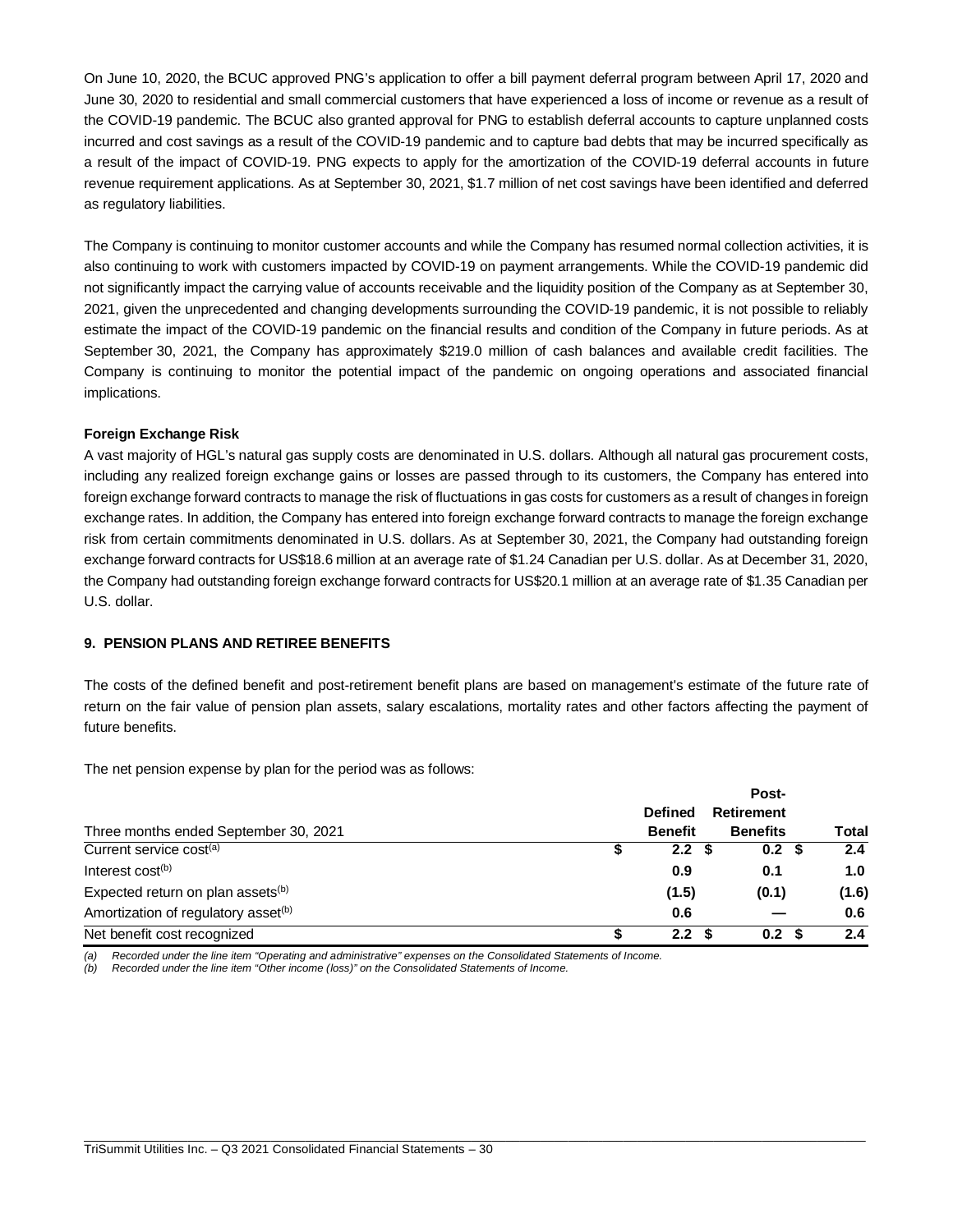|                                      | <b>Defined</b> |      | <b>Retirement</b> |  |                  |  |  |
|--------------------------------------|----------------|------|-------------------|--|------------------|--|--|
| Nine months ended September 30, 2021 | <b>Benefit</b> |      | <b>Benefits</b>   |  | <b>Total</b>     |  |  |
| Current service cost <sup>(a)</sup>  | 6.6            | - 55 | 0.6 <sup>5</sup>  |  | 7.2              |  |  |
| Interest cost (b)                    | 2.7            |      | 0.3               |  | 3.0 <sub>2</sub> |  |  |
| Expected return on plan assets (b)   | (4.5)          |      | (0.3)             |  | (4.8)            |  |  |
| Amortization of regulatory asset (b) | 1.8            |      |                   |  | 1.8              |  |  |
| Net benefit cost recognized          | 6.6            |      | 0.6               |  | 7.2              |  |  |

*(a) Recorded under the line item "Operating and administrative" expenses on the Consolidated Statements of Income.*

*(b) Recorded under the line item "Other income (loss)" on the Consolidated Statements of Income.*

|                                                 |    |                | Post-                    |       |
|-------------------------------------------------|----|----------------|--------------------------|-------|
|                                                 |    | Defined        | Retirement               |       |
| Three months ended September 30, 2020           |    | <b>Benefit</b> | <b>Benefits</b>          | Total |
| Current service cost <sup>(a)</sup>             |    | 1.8            | $0.2 \text{ } $$<br>- \$ | 2.0   |
| Interest $cost(b)$                              |    | 1.0            | 0.1                      | 1.1   |
| Expected return on plan assets <sup>(b)</sup>   |    | (1.6)          | (0.1)                    | (1.7) |
| Amortization of regulatory asset <sup>(b)</sup> |    | 0.4            |                          | 0.4   |
| Net benefit cost recognized                     | £. | 1.6            | $0.2^{\circ}$            | 1.8   |

*(a) Recorded under the line item "Operating and administrative" expenses on the Consolidated Statements of Income.*

*(b) Recorded under the line item "Other income (loss)" on the Consolidated Statements of Income.*

|                                      |                | Post-            |                  |
|--------------------------------------|----------------|------------------|------------------|
|                                      | Defined        | Retirement       |                  |
| Nine months ended September 30, 2020 | <b>Benefit</b> | <b>Benefits</b>  | Total            |
| Current service cost (a)             | 5.4<br>- \$    | 0.6 <sup>5</sup> | 6.0              |
| Interest cost <sup>(b)</sup>         | 3.0            | 0.3              | 3.3              |
| Expected return on plan assets (b)   | (4.8)          | (0.3)            | (5.1)            |
| Amortization of regulatory asset (b) | 1.2            |                  | 1.2 <sub>1</sub> |
| Net benefit cost recognized          | 4.8            | 0.6              | 5.4              |

*(a) Recorded under the line item "Operating and administrative" expenses on the Consolidated Statements of Income.*

*(b) Recorded under the line item "Other income (loss)" on the Consolidated Statements of Income.*

### **10. COMMITMENTS, CONTINGENCIES AND GUARANTEES**

### **Commitments**

During the third quarter of 2021, HGL entered into a building lease agreement with an initial term of fifteen years after commencement of the lease. The lease will commence upon the completion of the construction of the building. The total lease payments over the lease term are expected to be approximately \$7.9 million. In addition, effective October 7, 2021, Bear Mountain Wind Park entered into a five-year service and maintenance contract for the wind turbines commencing on December 7, 2021. The total payments over the term of the contract are expected to be approximately \$11.5 million. Other than as noted, there were no material changes in commitments from those disclosed in the Company's 2020 annual audited consolidated financial statements.

## **Guarantees**

The Company has guaranteed payment for certain commitments on behalf of its subsidiaries as further described below. The primary obligations guaranteed by the Company have been included in the Company's balance sheet and commitments note.

In October 2014, HGL entered into a throughput service contract with Enbridge Inc. for the use of the expansion of its Algonquin Gas Transmission and Maritimes & Northeast Pipeline systems (the "Atlantic Bridge Project"). The contract commenced on October 1, 2020 and will expire 15 years thereafter. The Company issued two guarantees with an aggregate maximum liability of US\$91.7 million, guaranteeing HGL's payment obligations under the throughput service contract with Enbridge Inc.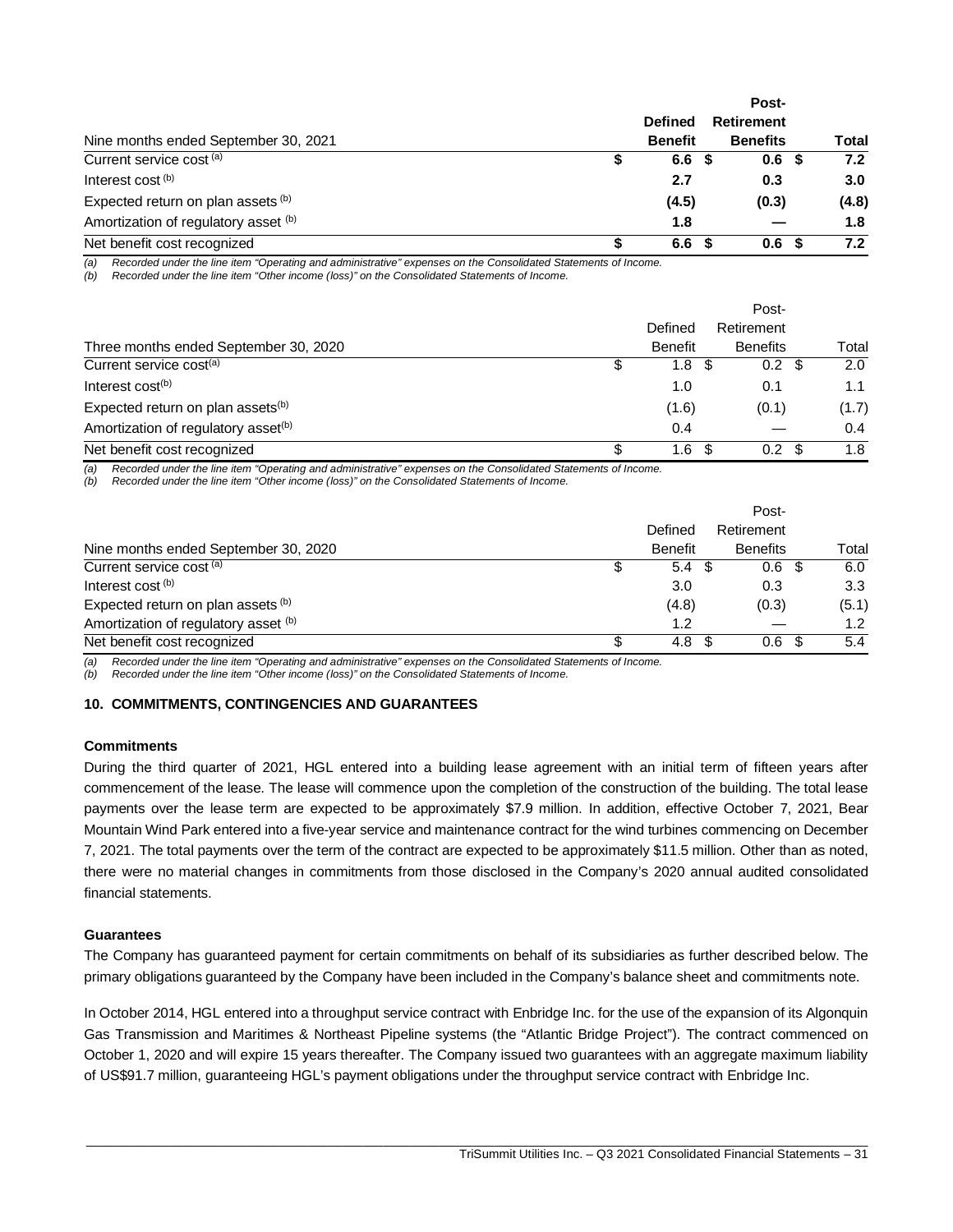The Company, through HGL, has other agreements in place with natural gas distributors, wholesale gas marketers and financial institutions for the purchase and transportation of natural gas and by-products thereof including forward or other financial settled contracts. As at September 30, 2021, the Company had guarantees with an aggregate maximum of US\$55.0 million and \$3.3 million guaranteeing HGL's payment under those agreements.

On October 22, 2018, the Company issued a guarantee with a maximum liability of \$0.3 million related to the land tenure and the right of way for permanent access and power line access at Bear Mountain Wind Park.

# **Contingencies**

The Company is subject to various legal claims and actions arising in the normal course of the Company. While the final outcome of such legal claims and actions cannot be predicted with certainty, the Company does not believe that the resolution of such claims and actions will have a material impact on the Company's consolidated financial position or results of operations.

## **11. SUPPLEMENTAL CASH FLOW INFORMATION**

The following table details the changes in operating assets and liabilities:

|                                                                            | Three months ended |            |              | Nine months ended  |              |
|----------------------------------------------------------------------------|--------------------|------------|--------------|--------------------|--------------|
|                                                                            |                    |            | September 30 |                    | September 30 |
|                                                                            |                    | 2021       | 2020         | 2021               | 2020         |
| Source (use) of cash:                                                      |                    |            |              |                    |              |
| Accounts receivable                                                        | \$                 | $(0.4)$ \$ | $(1.8)$ \$   | $32.1 \text{ } $s$ | 31.9         |
| Inventory                                                                  |                    | (1.7)      | (0.7)        | (2.2)              | (1.2)        |
| Other current assets                                                       |                    | 1.0        | 0.1          | 0.2                | (0.1)        |
| Regulatory assets (current)                                                |                    | (1.0)      | (1.8)        | (1.4)              | (1.0)        |
| Accounts payable and accrued liabilities                                   |                    | 9.7        | (7.4)        | (7.9)              | (20.8)       |
| Customer deposits                                                          |                    | 1.4        | 3.3          | (1.6)              | 0.8          |
| Regulatory liabilities (current)                                           |                    | (3.5)      | 0.4          | (2.8)              | (2.5)        |
| Other current liabilities                                                  |                    | 0.3        | 0.2          | (0.4)              | (0.4)        |
| Net change in regulatory assets and liabilities (long-term) <sup>(a)</sup> |                    | (4.2)      | (3.1)        | 3.2                | 4.5          |
| Other long-term assets                                                     |                    | 0.1        | 0.2          | 0.2                | 0.3          |
| Changes in operating assets and liabilities                                |                    | 1.7<br>\$  | $(10.6)$ \$  | \$<br>19.4         | 11.5         |

*(a) Inclusive of an increase in the revenue deficiency account (use of cash) of \$5.7 million and \$2.5 million during the three and nine months ended September 30, 2021, respectively (three and nine months ended September 30, 2020 – an increase in the revenue deficiency account (use of cash) of \$5.3 million and \$1.4 million, respectively).*

The following cash payments have been included in the determination of net income after taxes:

|                                    | Three months ended |                  | Nine months ended |              |  |
|------------------------------------|--------------------|------------------|-------------------|--------------|--|
|                                    |                    | September 30     |                   | September 30 |  |
|                                    | 2021               | 2020             | 2021              | 2020         |  |
| Interest paid                      | 0.9 <sup>5</sup>   | 0.9 <sup>5</sup> | 14.4 $\sqrt{3}$   | 13.1         |  |
| Income taxes paid (net of refunds) | $(3.1)$ \$         | 5.1 S            | $(3.1)$ \$        | 5.7          |  |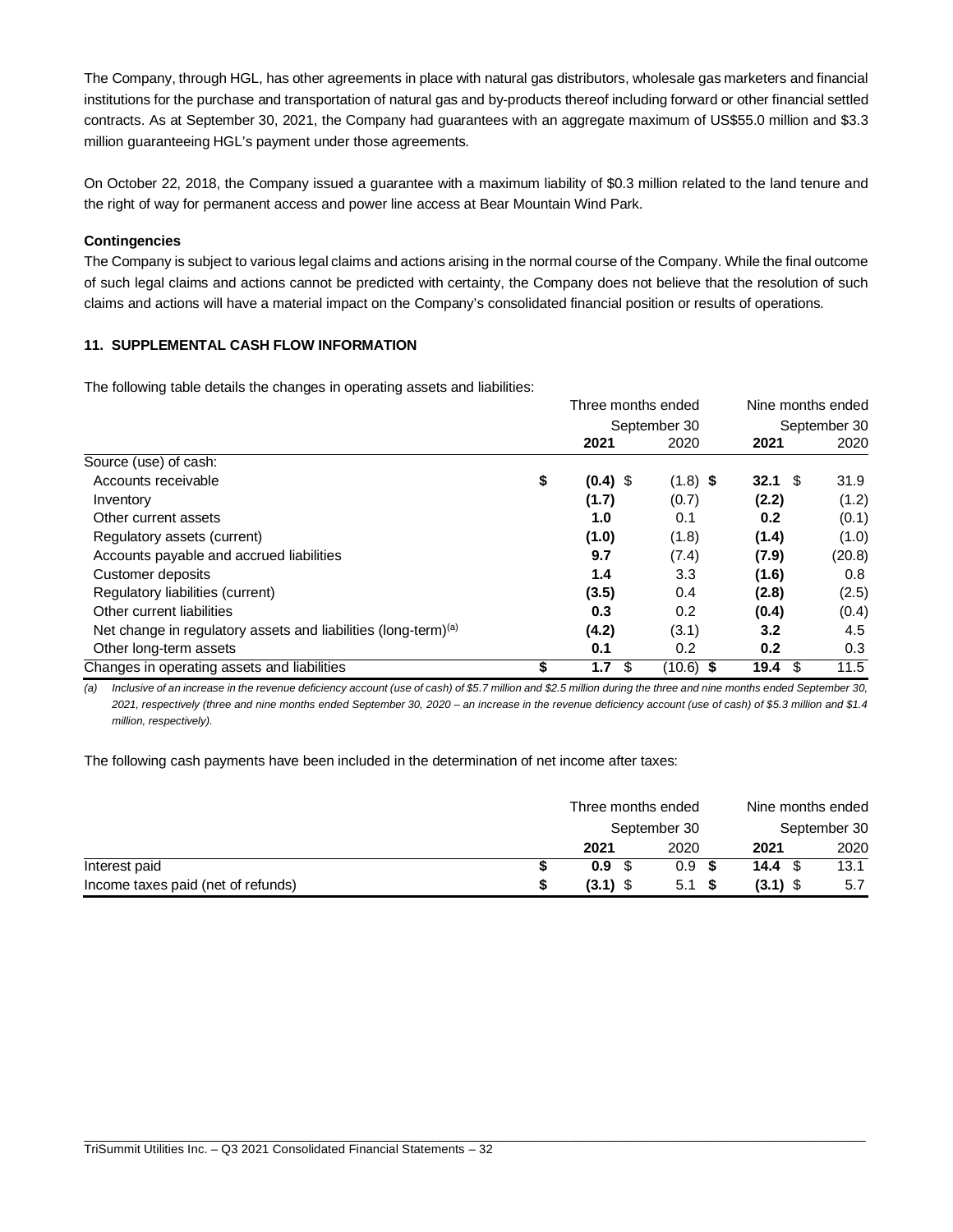## **12. SEGMENTED INFORMATION**

| <b>Renewable Energy</b> | Includes the 102 MW Bear Mountain Wind Park, and an approximately 10 percent indirect equity<br>$-$      |
|-------------------------|----------------------------------------------------------------------------------------------------------|
|                         | investment in Coast LP, which indirectly owns and operates three run-of-river hydroelectric              |
|                         | power generation assets in northwest British Columbia.                                                   |
| <b>Utilities</b>        | Includes the rate-regulated natural gas distribution assets in Alberta, British Columbia and Nova<br>$-$ |
|                         | Scotia as well as an approximately 33.3 percent equity investment in Inuvik Gas Ltd.                     |
| Corporate               | - Includes the cost of providing shared services, financial and general corporate support and            |
|                         | corporate assets.                                                                                        |

The following describes the Company's three reporting segments:

The following tables show the composition by segment:

|                                               |    |                  |    |                  |    | Three months ended September 30, 2021 |                    |           |  |  |
|-----------------------------------------------|----|------------------|----|------------------|----|---------------------------------------|--------------------|-----------|--|--|
|                                               |    |                  |    | <b>Renewable</b> |    |                                       | Intersegment       |           |  |  |
|                                               |    | <b>Utilities</b> |    | <b>Energy</b>    |    | Corporate                             | <b>Elimination</b> | Total     |  |  |
| Revenue                                       | \$ | 50.0             | S  | 4.6              | S  | S<br>—                                |                    | 54.6<br>S |  |  |
| Cost of sales                                 |    | (13.3)           |    | (0.1)            |    |                                       |                    | (13.4)    |  |  |
| Operating and administrative                  |    | (23.3)           |    | (1.3)            |    | (0.7)                                 |                    | (25.3)    |  |  |
| Accretion expense                             |    |                  |    | (0.1)            |    |                                       |                    | (0.1)     |  |  |
| Depreciation and amortization                 |    | (8.9)            |    | (1.8)            |    |                                       |                    | (10.7)    |  |  |
| Income (loss) from equity investments         |    | (0.1)            |    | 4.7              |    |                                       |                    | 4.6       |  |  |
| Unrealized gain on foreign exchange contracts |    | 0.7              |    |                  |    |                                       |                    | 0.7       |  |  |
| Other income                                  |    | 0.1              |    |                  |    |                                       |                    | 0.1       |  |  |
| Foreign exchange loss                         |    | (0.1)            |    |                  |    |                                       |                    | (0.1)     |  |  |
| Operating income (loss)                       | \$ | 5.1              | \$ | 6.0              | \$ | $(0.7)$ \$                            |                    | 10.4      |  |  |
| Interest expense                              |    | (1.4)            |    |                  |    | (5.7)                                 |                    | (7.1)     |  |  |
| Income (loss) before income taxes             | \$ | 3.7              | S  | 6.0              | \$ | $(6.4)$ \$                            |                    | 3.3       |  |  |
| Net additions (reductions) to:                |    |                  |    |                  |    |                                       |                    |           |  |  |
| Property, plant and equipment <sup>(a)</sup>  | S  | 30.5             |    |                  |    |                                       |                    | 30.5      |  |  |
| Intangible assets                             |    | 3.6              |    |                  |    |                                       |                    | 3.6       |  |  |

*(a) Net additions to property, plant, and equipment, and intangible assets may not agree to changes reflected in the Consolidated Statement of Cash Flows due to classification differences.*

|                                               |    |                  |    |               |    |              |                    | Nine months ended September 30, 2021 |  |  |
|-----------------------------------------------|----|------------------|----|---------------|----|--------------|--------------------|--------------------------------------|--|--|
|                                               |    |                  |    | Renewable     |    | Intersegment |                    |                                      |  |  |
|                                               |    | <b>Utilities</b> |    | <b>Energy</b> |    | Corporate    | <b>Elimination</b> | Total                                |  |  |
| Revenue                                       | S  | 232.2            | S  | 14.1          | S  | \$<br>—      |                    | 246.3<br>\$                          |  |  |
| Cost of sales                                 |    | (91.4)           |    | (0.2)         |    |              |                    | (91.6)                               |  |  |
| Operating and administrative                  |    | (72.9)           |    | (4.0)         |    | (2.3)        |                    | (79.2)                               |  |  |
| Accretion expense                             |    | (0.1)            |    | (0.1)         |    |              |                    | (0.2)                                |  |  |
| Depreciation and amortization                 |    | (24.4)           |    | (5.5)         |    | (0.1)        |                    | (30.0)                               |  |  |
| Income from equity investments                |    |                  |    | 5.6           |    |              |                    | 5.6                                  |  |  |
| Unrealized gain on foreign exchange contracts |    | 2.0              |    |               |    |              |                    | 2.0                                  |  |  |
| Other income                                  |    | 0.3              |    |               |    |              |                    | 0.3                                  |  |  |
| Foreign exchange loss                         |    | (0.3)            |    |               |    |              |                    | (0.3)                                |  |  |
| Operating income (loss)                       | \$ | 45.4             | \$ | 9.9           | \$ | $(2.4)$ \$   |                    | 52.9                                 |  |  |
| Interest expense                              |    | (4.2)            |    |               |    | (16.7)       |                    | (20.9)                               |  |  |
| Income (loss) before income taxes             | \$ | 41.2             | \$ | 9.9           | \$ | $(19.1)$ \$  |                    | 32.0                                 |  |  |
| Net additions (reductions) to:                |    |                  |    |               |    |              |                    |                                      |  |  |
| Property, plant and equipment <sup>(a)</sup>  | S  | 55.6             | S  |               |    |              |                    | 55.6                                 |  |  |
| Intangible assets                             |    | 8.4              | S  |               |    | 0.1<br>S     |                    | 8.5                                  |  |  |

*(a) Net additions to property, plant, and equipment, and intangible assets may not agree to changes reflected in the Consolidated Statement of Cash Flows due to classification differences.*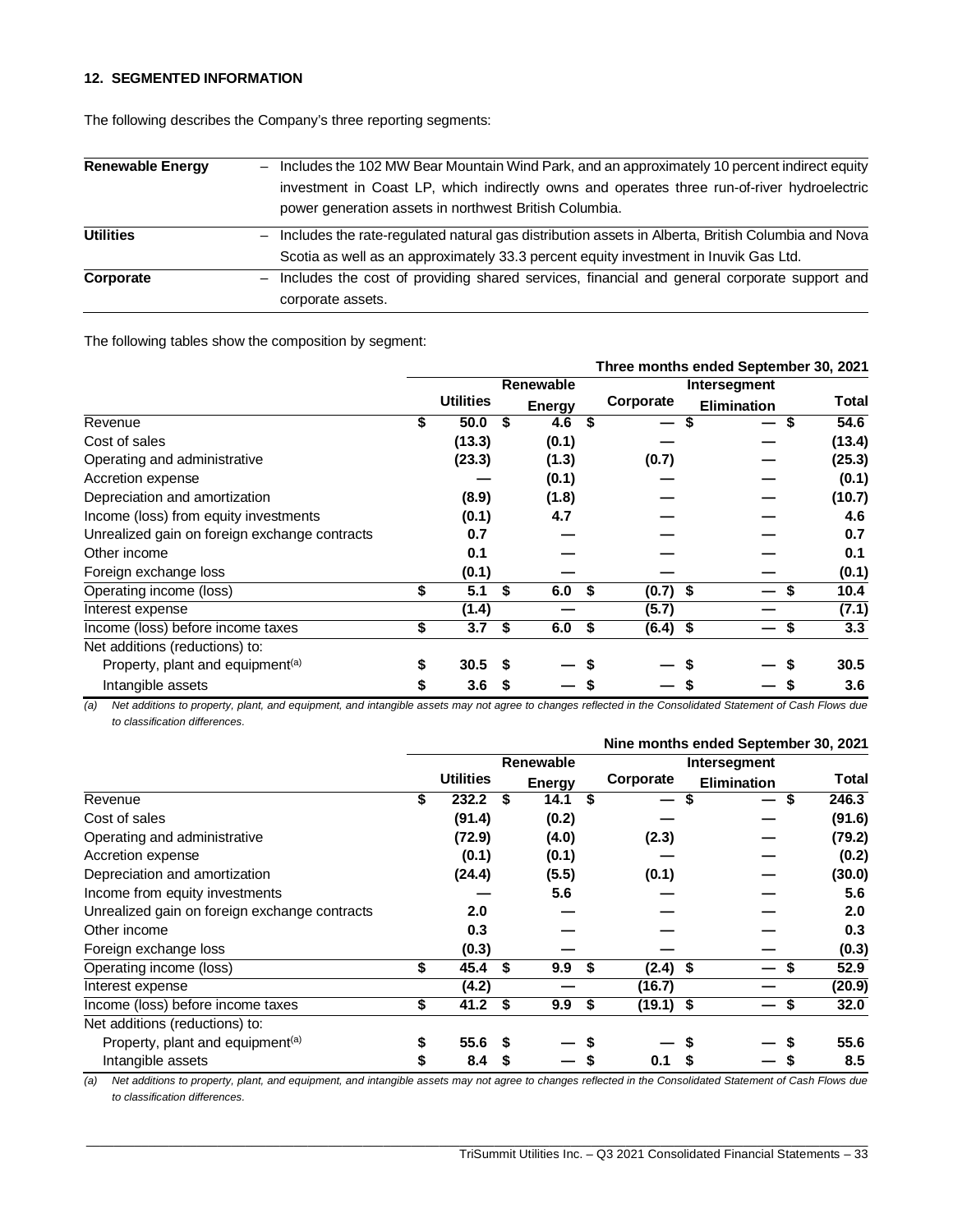| Three months ended September 30, 2020 |  |  |  |  |
|---------------------------------------|--|--|--|--|
|---------------------------------------|--|--|--|--|

|                                               |                     |     | Renewable |      |            | Intersegment |            |
|-----------------------------------------------|---------------------|-----|-----------|------|------------|--------------|------------|
|                                               | <b>Utilities</b>    |     | Energy    |      | Corporate  | Elimination  | Total      |
| Revenue                                       | \$<br>44.5          | -\$ | 4.1       | \$   |            |              | 48.6<br>\$ |
| Cost of sales                                 | (9.5)               |     | (0.1)     |      |            |              | (9.6)      |
| Operating and administrative                  | (22.8)              |     | (1.0)     |      | (0.5)      |              | (24.3)     |
| Depreciation and amortization                 | (8.1)               |     | (1.8)     |      |            |              | (9.9)      |
| Income from equity investment                 |                     |     | 4.7       |      |            |              | 4.7        |
| Unrealized loss on foreign exchange contracts | (0.4)               |     |           |      |            |              | (0.4)      |
| Other income                                  | 0.2                 |     |           |      |            |              | 0.2        |
| Foreign exchange loss                         | (0.1)               |     |           |      |            |              | (0.1)      |
| Operating income                              | \$<br>3.8           | \$  | 5.9       | \$   | $(0.5)$ \$ |              | 9.2<br>\$  |
| Interest expense                              | (1.6)               |     |           |      | (5.7)      |              | (7.3)      |
| Income (loss) before income taxes             | \$<br>$2.2^{\circ}$ | \$  | 5.9       | - \$ | $(6.2)$ \$ |              | 1.9<br>\$  |
| Net additions (reductions) to:                |                     |     |           |      |            |              |            |
| Property, plant and equipment <sup>(a)</sup>  | \$<br>22.5          | \$  | 0.1       | \$   |            |              | 22.6       |
| Intangible assets                             | \$<br>2.8           | S   |           |      |            |              | 2.8        |

*(a) Net additions to property, plant, and equipment, and intangible assets may not agree to changes reflected in the Consolidated Statement of Cash Flows due to classification differences.*

|                                              |           | Nine months ended September 30, 2020 |     |                  |    |              |    |             |    |        |  |
|----------------------------------------------|-----------|--------------------------------------|-----|------------------|----|--------------|----|-------------|----|--------|--|
|                                              | Renewable |                                      |     |                  |    | Intersegment |    |             |    |        |  |
|                                              |           | Utilities                            |     | Energy           |    | Corporate    |    | Elimination |    | Total  |  |
| Revenue                                      | \$        | 210.1                                | \$  | 12.9             | \$ |              | \$ |             | \$ | 223.0  |  |
| Cost of sales                                |           | (74.1)                               |     | (0.2)            |    |              |    |             |    | (74.3) |  |
| Operating and administrative                 |           | (69.9)                               |     | (3.5)            |    | (23.8)       |    |             |    | (97.2) |  |
| Accretion expense                            |           |                                      |     | (0.1)            |    |              |    |             |    | (0.1)  |  |
| Depreciation and amortization                |           | (22.3)                               |     | (5.4)            |    | (0.1)        |    |             |    | (27.8) |  |
| Income from equity investments               |           |                                      |     | 4.0              |    |              |    |             |    | 4.0    |  |
| Other Income                                 |           | 0.6                                  |     |                  |    |              |    |             |    | 0.6    |  |
| Foreign exchange loss                        |           | (0.1)                                |     |                  |    |              |    |             |    | (0.1)  |  |
| Operating income (loss)                      | \$        | 44.3                                 | \$  | 7.7              | \$ | $(23.9)$ \$  |    |             | \$ | 28.1   |  |
| Interest expense                             |           | (4.4)                                |     |                  |    | (16.9)       |    |             |    | (21.3) |  |
| Income (loss) before income taxes            | \$        | 39.9                                 | \$  | 7.7              | \$ | $(40.8)$ \$  |    |             | \$ | 6.8    |  |
| Net additions (reductions) to:               |           |                                      |     |                  |    |              |    |             |    |        |  |
| Property, plant and equipment <sup>(a)</sup> | \$        | 40.2                                 | \$. | 0.2 <sup>5</sup> |    |              |    |             |    | 40.4   |  |
| Intangible assets                            | \$        | 7.5                                  | S   |                  |    |              |    |             |    | 7.5    |  |

*(a) Net additions to property, plant, and equipment, and intangible assets may not agree to changes reflected in the Consolidated Statement of Cash Flows due to classification differences*